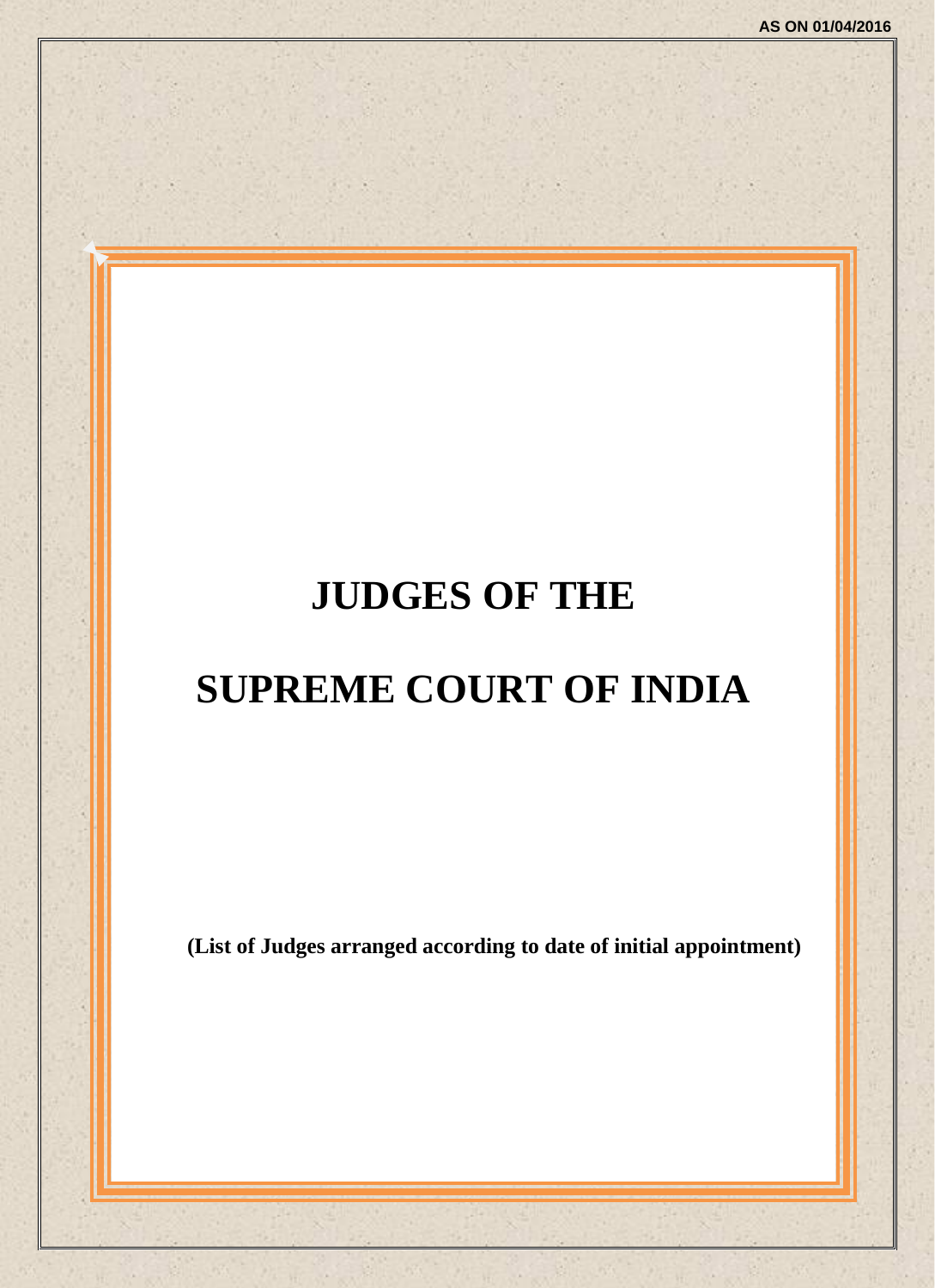### **SUPREME COURT OF INDIA Sanctioned Judge Strength: 31 (List of Judges arranged according to date of appointment)**

| SI.            | Name of the Judge            | Date of                 | Date of    | <b>REMARKS</b>              |
|----------------|------------------------------|-------------------------|------------|-----------------------------|
| No.            | <b>S/Shri Justice</b>        | appointment Retirement  |            | [Parent High Court]         |
|                |                              |                         |            |                             |
| $\mathbf{1}$   | <b>TIRATH SINGH THAKUR</b>   | $\frac{17}{17/11/2009}$ | 03/01/2017 | CJI w.e.f. 03/12/2015       |
|                |                              |                         |            | [JAMMU & KASHMIR]           |
| $\overline{2}$ | <b>ANIL RAMESH DAVE</b>      | 30/04/2010              | 18/11/2016 | <b>GUJARAT</b>              |
| $\overline{3}$ | <b>JAGDISH SINGH KHEHAR</b>  | 13/09/2011              | 27/08/2017 | <b>PUNJAB &amp; HARYANA</b> |
| $\overline{4}$ | <b>DIPAK MISRA</b>           | 10/10/2011              | 02/10/2018 | <b>ORISSA</b>               |
| 5              | <b>JASTI CHELAMESWAR</b>     | 10/10/2011              | 22/06/2018 | <b>ANDHRA PRADESH</b>       |
| 6              | F.M.I. KALIFULLA             | 02/04/2012              | 22/07/2016 | <b>MADRAS</b>               |
| $\overline{7}$ | <b>RANJAN GOGOI</b>          | 23/04/2012              | 17/11/2019 | <b>GAUHATI</b>              |
| $\overline{8}$ | <b>MADAN BHIMARAO LOKUR</b>  | 04/06/2012              | 30/12/2018 | <b>DELHI</b>                |
| 9              | V. GOPALAGOWDA               | 24/12/2012              | 05/10/2016 | <b>KARNATAKA</b>            |
| 10             | PINAKI CHANDRA GHOSE         | 08/03/2013              | 27/05/2017 | <b>CALCUTTA</b>             |
| 11             | <b>KURIAN JOSEPH</b>         | 08/03/2013              | 29/11/2018 | <b>KERALA</b>               |
| 12             | ARJAN KUMAR SIKRI            | 12/04/2013              | 06/03/2019 | <b>DELHI</b>                |
| 13             | <b>SHARAD ARVIND BOBDE</b>   | 12/04/2013              | 23/04/2021 | <b>BOMBAY</b>               |
| 14             | <b>SHIVA KIRTI SINGH</b>     | 19/09/2013              | 12/11/2016 | <b>PATNA</b>                |
| 15             | <b>CHOCKALINGAM NAGAPPAN</b> | 19/09/2013              | 03/10/2016 | <b>MADRAS</b>               |
| 16             | RAJESH KUMAR AGRAWAL         | 17/02/2014              | 04/05/2018 | <b>ALLAHABAD</b>            |
| 17             | NUTHALAPATI VENKATA RAMANA   | 17/02/2014              | 26/08/2022 | <b>ANDHRA PRADESH</b>       |
| 18             | ARUN KUMAR MISHRA            | 07/07/2014              | 02/09/2020 | <b>MADHYA PRADESH</b>       |
| 19             | <b>ADARSH KUMAR GOEL</b>     | 07/07/2014              | 06/07/2018 | <b>PUNJAB &amp; HARYANA</b> |
| 20             | ROHINTON FALI NARIMAN        | 07/07/2014              | 12/08/2021 | <b>BAR</b>                  |
| 21             | ABHAY MANOHAR SAPRE          | 13/08/2014              | 27/08/2019 | <b>MADHYA PRADESH</b>       |
| 22             | <b>SMT. R. BANUMATHI</b>     | 13/08/2014              | 19/07/2020 | <b>MADRAS</b>               |
| 23             | PRAFULLA CHANDRA PANT        | 13/08/2014              | 29/08/2017 | <b>UTTARAKHAND</b>          |
| 24             | <b>UDAY UMESH LALIT</b>      | 13/08/2014              | 08/11/2022 | <b>BAR</b>                  |
| 25             | <b>AMITAVA ROY</b>           | 27/02/2015              | 28/02/2018 | <b>GAUHATI</b>              |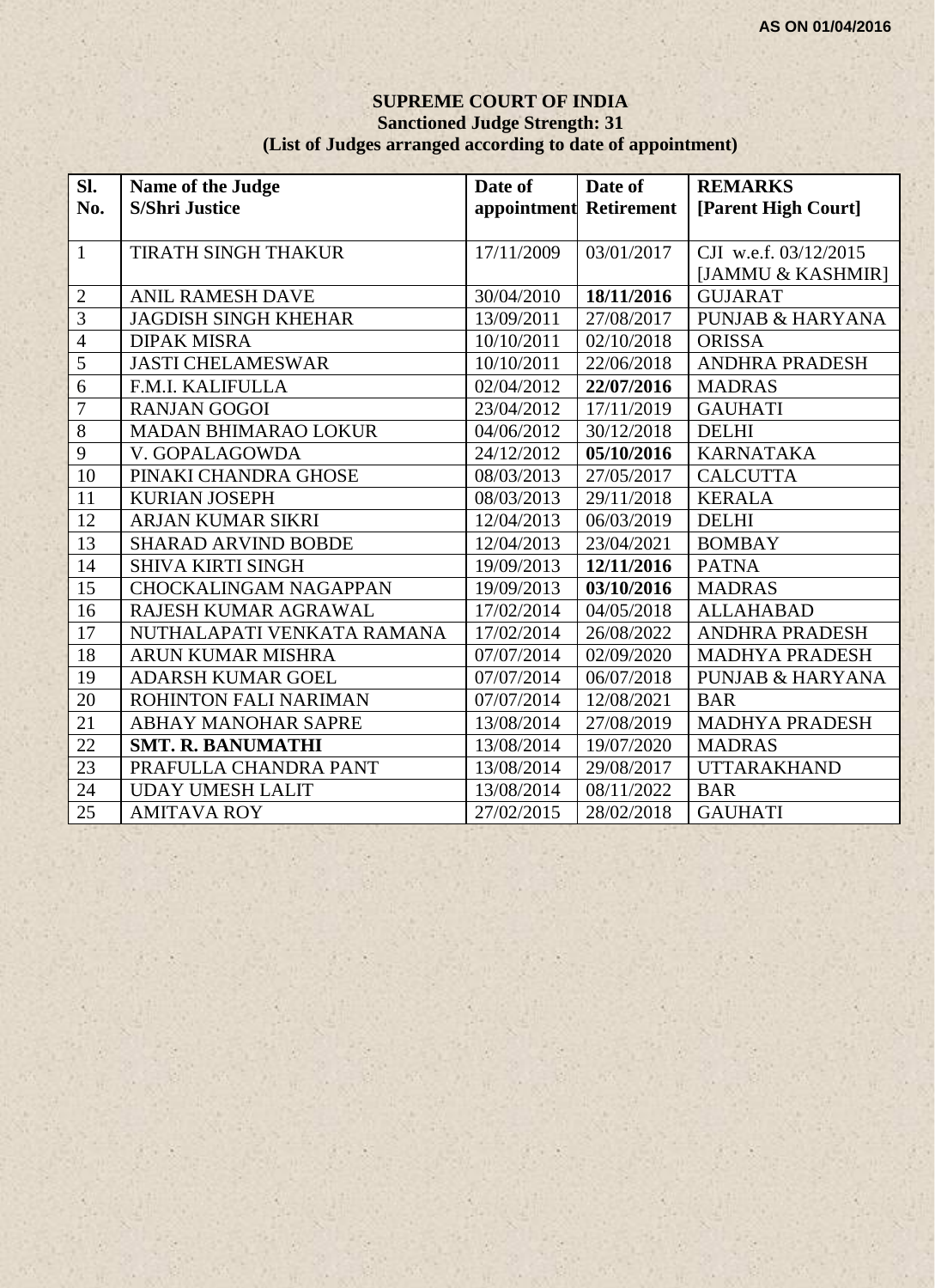# **JUDGES OF**

# **THE HIGH COURTS**

**(List of Judges arranged according to date of initial appointment)**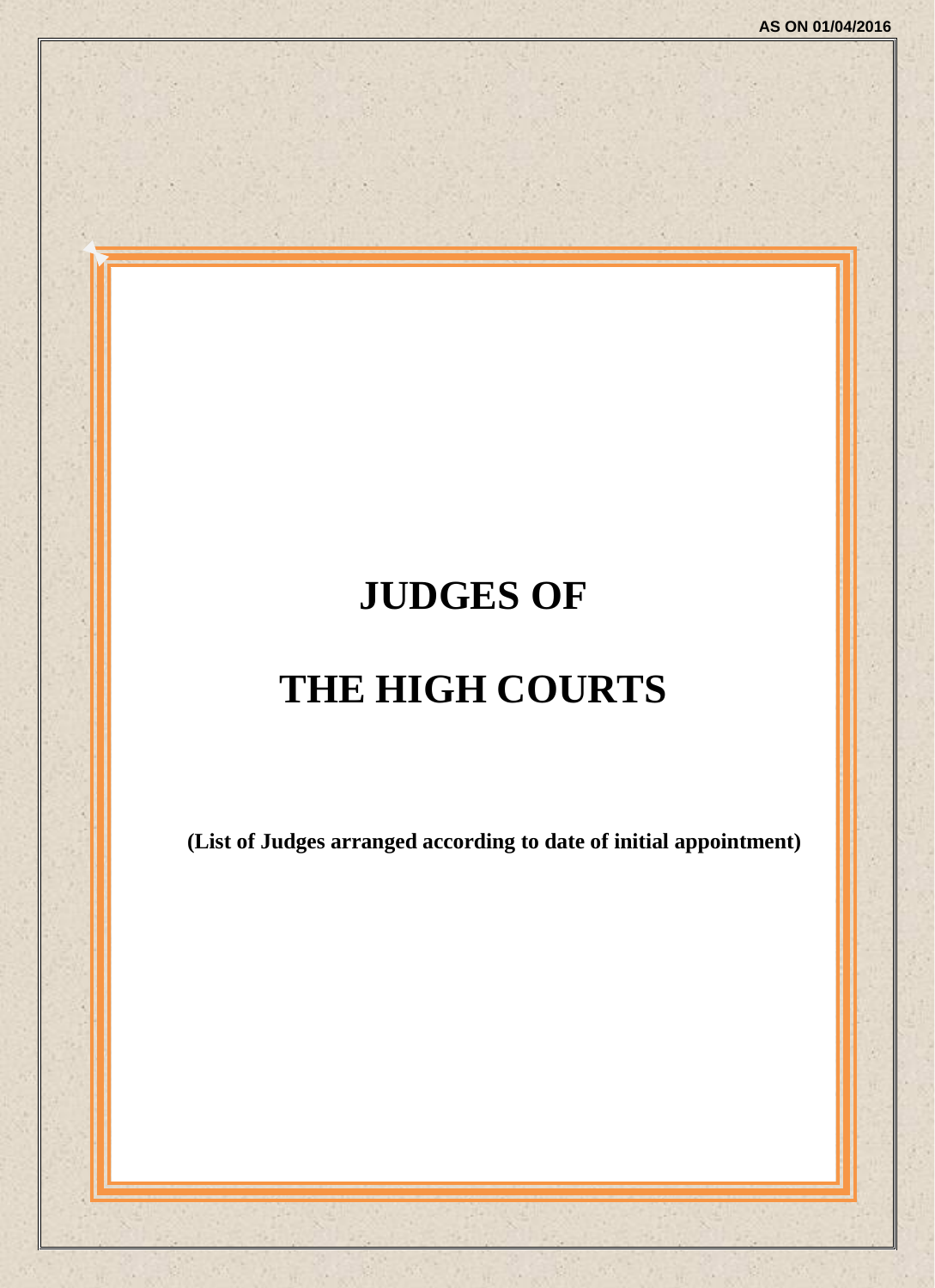# **ALLAHABAD HIGH COURT**

Approved Judge Strength: 160 [Pmt.76 Addl. 84] (List of Judges arranged according to date of initial appointment)

| <b>SI</b><br>N <sub>o</sub> | Name of the Judge                              | <b>Source of</b><br><b>Recruitment</b> | Date of<br><b>Appointment</b><br>as Addl. Judge | Date of<br><b>Appointment</b><br>as Pmt.<br>Judge | Date of<br><b>Retirement</b> | <b>Remarks</b>                                  |
|-----------------------------|------------------------------------------------|----------------------------------------|-------------------------------------------------|---------------------------------------------------|------------------------------|-------------------------------------------------|
| $\mathbf{1}$                | DR.D.Y.CHANDRACHUD                             | <b>BAR</b>                             | 29/03/2000                                      | 21/01/2003                                        | 10/11/2021                   | CJ 31/10/2013<br>[PHC: Bombay]                  |
| $\overline{c}$              | <b>VIMLESH KUMAR SHUKLA</b>                    | <b>BAR</b>                             | $\mathord{\hspace{1pt}\text{--}\hspace{1pt}}$   | 21/12/2002                                        | 02/06/2017                   |                                                 |
| $\overline{3}$              | <b>HULUVADI G.RAMESH</b>                       | <b>SERVICE</b>                         | 08/09/2003                                      | 24/09/2004                                        | 19/05/2019                   | <b>Joined on 16/02/2015</b><br>[PHC: Karnataka] |
| $\overline{4}$              | <b>ARUN TANDON</b>                             | <b>BAR</b>                             | 07/01/2004                                      | 18/08/2005                                        | 29/12/2017                   |                                                 |
| 5                           | <b>TARUN AGARWALA</b>                          | Bar                                    | 07/01/2004                                      | 18/08/2005                                        | 02/03/2018                   |                                                 |
| 6                           | <b>DILIP GUPTA</b>                             | <b>BAR</b>                             | 07/01/2004                                      | 18/08/2005                                        | 06/06/2018                   |                                                 |
| $\overline{7}$              | <b>KRISHNA MURARI</b>                          | <b>BAR</b>                             | 07/01/2004                                      | 18/08/2005                                        | 08/07/2020                   |                                                 |
| 8                           | AMRESHWAR PRATAP SAHI                          | <b>BAR</b>                             | 24/09/2004                                      | 18/08/2005                                        | 31/12/2020                   |                                                 |
| 9                           | <b>VIKRAM NATH</b>                             | <b>BAR</b>                             | 24/09/2004                                      | 27/02/2006                                        | 23/09/2024                   |                                                 |
| 10                          | <b>STAYENDRA SINGH</b><br><b>CHAUHAN</b>       | <b>BAR</b>                             | 05/10/2005                                      | 26/02/2007                                        | 04/07/2018                   |                                                 |
| 11                          | <b>SUDHIR AGARWAL</b>                          | <b>BAR</b>                             | 05/10/2005                                      | 10/08/2007                                        | 23/04/2020                   |                                                 |
| 12                          | <b>KUMARI BHARATI SAPRU</b>                    | <b>BAR</b>                             | 05/10/2005                                      | 10/08/2007                                        | 28/07/2020                   |                                                 |
| 13                          | SHRI NARAYAN SHUKLA                            | <b>BAR</b>                             | 05/10/2005                                      | 10/08/2007                                        | 17/07/2020                   |                                                 |
| 14                          | <b>AJAI LAMBA [H]</b>                          | <b>BAR</b>                             | $\qquad \qquad -$                               | 22/03/2006                                        | 20/09/2020                   | <b>Joined on 09/12/11</b><br>[PHC: P & H]       |
| 15                          | <b>RAN VIJAI SINGH</b>                         | <b>BAR</b>                             | 07/07/2006                                      | 15/01/2008                                        | 27/04/2018                   |                                                 |
| 16                          | PANKAJ MITHAL                                  | <b>BAR</b>                             | 07/07/2006                                      | 02/07/2008                                        | 16/06/2023                   |                                                 |
| 17                          | ARVIND KUMAR TRIPATHI                          | <b>BAR</b>                             | 05/05/2008                                      | 19/04/2010                                        | 09/03/2018                   |                                                 |
| 18                          | <b>SHASHI KANT GUPTA</b>                       | <b>BAR</b>                             | 05/05/2008                                      | 19/04/2010                                        | 13/11/2020                   |                                                 |
| 19                          | <b>BALA KRISHNA NARAYANA</b>                   | <b>BAR</b>                             | 05/05/2008                                      | 19/04/2010                                        | 26/07/2020                   |                                                 |
| 20                          | <b>RAJESH DAYAL KHARE</b>                      | <b>BAR</b>                             | 05/05/2008                                      | 19/04/2010                                        | 31/08/2018                   |                                                 |
| 21                          | <b>SHABIHUL HASNAIN</b>                        | <b>BAR</b>                             | 05/05/2008                                      | 19/04/2010                                        | 09/01/2020                   |                                                 |
| 22                          | <b>ABHINAVA UPADHYA</b>                        | <b>BAR</b>                             | 05/05/2008                                      | 19/04/2010                                        | 02/11/2020                   |                                                 |
| 23                          | <b>ASHWANI KUMAR SINGH</b>                     | <b>BAR</b>                             | 13/04/2009                                      | 24/12/2010                                        | 14/06/2016                   |                                                 |
| 24                          | DEVENDRA KUMAR ARORA                           | <b>BAR</b>                             | 13/04/2009                                      | 24/12/2010                                        | 19/06/2019                   |                                                 |
| 25                          | <b>ANIL KUMAR</b>                              | <b>BAR</b>                             | 13/04/2009                                      | 24/12/2010                                        | 08/08/2020                   |                                                 |
| 26                          | <b>KUMARI NAHEED ARA</b><br><b>MOONIS</b>      | <b>BAR</b>                             | 13/04/2009                                      | 24/12/2010                                        | 07/12/2021                   |                                                 |
| 27                          | <b>RITU RAJ AWASTHI</b>                        | <b>BAR</b>                             | 13/04/2009                                      | 24/12/2010                                        | 02/07/2022                   |                                                 |
| 28                          | <b>SURENDRA VIKRAM SINGH</b><br><b>RATHORE</b> | <b>SERVICE</b>                         | 05/09/2011                                      | 06/08/2013                                        | 14/08/2016                   |                                                 |
| 29                          | SUDHIR KUMAR SAXENA                            | <b>SERVICE</b>                         | 05/09/2011                                      | 06/08/2013                                        | 03/07/2016                   |                                                 |
| 30                          | <b>ASHOK PAL SINGH</b>                         | <b>SERVICE</b>                         | 05/09/2011                                      | 06/08/2013                                        | 25/05/2016                   |                                                 |
| 31                          | PRADEEP KUMAR SINGH<br><b>BAGHEL</b>           | <b>BAR</b>                             | 21/11/2011                                      | 06/08/2013                                        | 19/11/2019                   |                                                 |
| 32                          | <b>RAM SURAT RAM (MAURYA)</b>                  | <b>BAR</b>                             | 21/11/2011                                      | 06/08/2013                                        | 14/10/2019                   |                                                 |
| 33                          | <b>B. AMIT STHALEKAR</b>                       | <b>BAR</b>                             | 21/11/2011                                      | 06/08/2013                                        | 24/12/2020                   |                                                 |
| 34                          | PANKAJ NAQVI                                   | <b>BAR</b>                             | 21/11/2011                                      | 06/08/2013                                        | 21/08/2021                   |                                                 |
| 35                          | <b>MANOJ MISRA</b>                             | <b>BAR</b>                             | 21/11/2011                                      | 06/08/2013                                        | 01/06/2027                   |                                                 |
| 36                          | <b>RAMESH SINHA</b>                            | <b>BAR</b>                             | 21/11/2011                                      | 06/08/2013                                        | 04/09/2026                   |                                                 |
| 37                          | <b>SMT. SUNITA AGARWAL</b>                     | <b>BAR</b>                             | 21/11/2011                                      | 06/08/2013                                        | 29/04/2028                   |                                                 |
| 38                          | DEVENDRA KUMAR UPADHYAY                        | <b>BAR</b>                             | 21/11/2011                                      | 06/08/2013                                        | 15/06/2027                   |                                                 |
| 39                          | <b>MOHAMMAD TAHIR</b>                          | <b>SERVICE</b>                         | 17/04/2012                                      | 06/08/2013                                        | 05/12/2016                   |                                                 |
| 40                          | ADITYA NATH MITTAL                             | <b>SERVICE</b>                         | 17/04/2012                                      | 05/09/2013                                        | 04/12/2016                   |                                                 |
| 41                          | MAHENDRA DAYAL                                 | <b>SERVICE</b>                         | 17/04/2012                                      | 05/09/2013                                        | 26/10/2018                   |                                                 |
| 42                          | <b>BHARAT BHUSHAN</b>                          | <b>SERVICE</b>                         | 03/01/2013                                      | 02/08/2014                                        | 03/10/2017                   |                                                 |
| 43                          | <b>BACHCHOO LAL</b>                            | <b>SERVICE</b>                         | 22/01/2013                                      | 02/08/2014                                        | 02/07/2021                   |                                                 |
| 44                          | RAKESH SRIVASTAVA                              | <b>BAR</b>                             | 12/04/2013                                      | 02/08/2014                                        | 28/09/2022                   |                                                 |
| 45                          | SURYA PRAKASH KESARWANI                        | <b>BAR</b>                             | 12/04/2013                                      | 02/08/2014                                        | 14/07/2024                   |                                                 |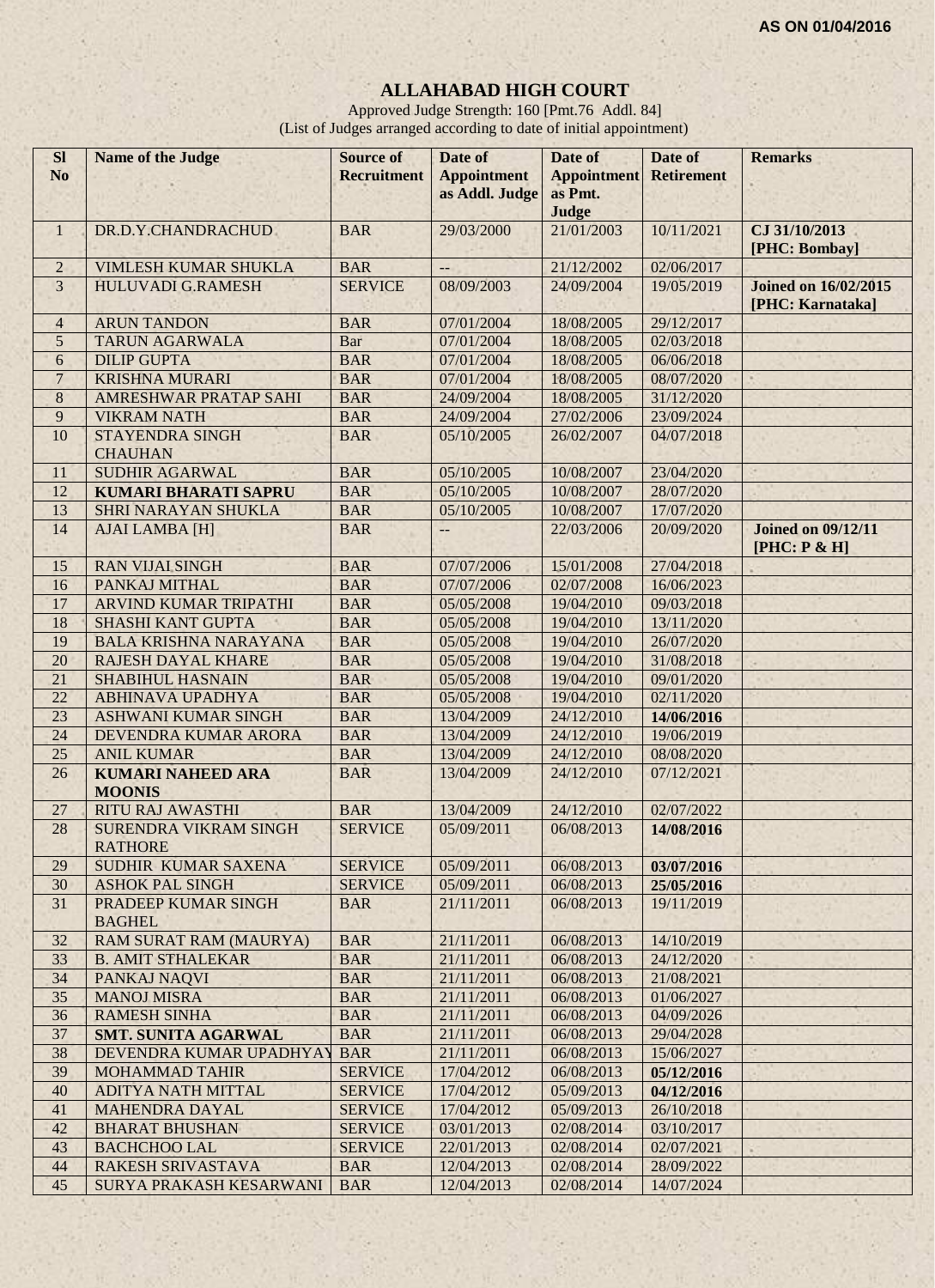| <b>SI</b><br>N <sub>o</sub> | <b>Name of the Judge</b>       | <b>Source</b>  | Date of<br><b>Appointment</b> as | Date of<br>Appointment as | Date of<br><b>Retirement</b> | <b>Remarks</b> |
|-----------------------------|--------------------------------|----------------|----------------------------------|---------------------------|------------------------------|----------------|
|                             |                                |                | <b>Addl. Judge</b>               | Pmt. Judge                |                              |                |
| 46                          | <b>VIPIN SINHA</b>             | <b>BAR</b>     | 12/04/2013                       | 02/08/2014                | 11/01/2020                   |                |
| 47                          | <b>KARUNA NAND BAJPAYEE</b>    | <b>BAR</b>     | 12/04/2013                       | 10/04/2015                | 14/12/2019                   |                |
| 48                          | <b>MANOJ KUMAR GUPTA</b>       | <b>BAR</b>     | 12/04/2013                       | 10/04/2015                | 08/10/2026                   |                |
| 49                          | <b>ANJANI KUMAR MISHRA</b>     | <b>BAR</b>     | 12/04/2013                       | 10/04/2015                | 16/05/2025                   |                |
| 50                          | <b>MAHESH CHANDRA TRIPATHI</b> | <b>BAR</b>     | 27/09/2013                       | 10/04/2015                | 20/06/2028                   |                |
| 51                          | <b>SUNEET KUMAR</b>            | <b>BAR</b>     | 27/09/2013                       | 10/04/2015                | 28/05/2023                   |                |
| 52                          | VIVEK KUMAR BIRLA              | <b>BAR</b>     | 03/02/2014                       | 01/02/2016                | 17/09/2025                   |                |
| 53                          | <b>ATTAU RAHMAN MASOODI</b>    | <b>BAR</b>     | 03/02/2014                       | 01/02/2016                | 02/08/2025                   |                |
| 54                          | ASHWANI KUMAR MISHRA           | <b>BAR</b>     | 03/02/2014                       | 01/02/2016                | 15/11/2030                   |                |
| 55                          | <b>RAJAN ROY</b>               | <b>BAR</b>     | 03/02/2014                       | 01/02/2016                | 14/08/2027                   |                |
| 56                          | <b>SMT. RANJANA PANDYA</b>     | <b>SERVICE</b> | 03/02/2014                       | 01/02/2016                | 19/11/2016                   |                |
| 57                          | <b>SMT. VIJAY LAKSHMI</b>      | <b>SERVICE</b> | 03/02/2014                       | 01/02/2016                | 28/10/2018                   |                |
| 58                          | <b>ARVIND KUMAR MISHRA-I</b>   | <b>SERVICE</b> | 03/02/2014                       | 01/02/2016                | 01/07/1961                   |                |
| 59                          | <b>ANANT KUMAR</b>             | <b>SERVICE</b> | 03/02/2014                       | 01/02/2016                | 06/06/2020                   |                |
| 60                          | <b>HARSH KUMAR</b>             | <b>SERVICE</b> | 03/02/2014                       | 01/02/2016                | 29/03/2020                   |                |
| 61                          | <b>SHASHI KANT</b>             | <b>SERVICE</b> | 03/02/2014                       | 01/02/2016                | 31/07/2019                   |                |
| 62                          | <b>OM PRAKASH-VII</b>          | <b>SERVICE</b> | 03/02/2014                       | 01/02/2016                | 09/09/2022                   |                |
| 63                          | YASHWANT VARMA                 | <b>BAR</b>     | 13/10/2014                       | 01/02/2016                | 05/01/2031                   |                |

# **Additional Judges**

 $\lambda \rightarrow \lambda$ 

|     | Name of Additional Judge      | Date of      | Source of      | Date of     | Date of      | Remarks |
|-----|-------------------------------|--------------|----------------|-------------|--------------|---------|
| S1. |                               | <b>Birth</b> | Recruitment    | initial     | expiry of    |         |
| No. |                               |              |                | appointment | present term |         |
|     | <b>MUKHTAR AHMAD</b>          | 04/10/1956   | <b>SERVICE</b> | 18/02/2015  | 17/02/2017   |         |
|     | <b>AMAR SINGH CHAUHAN</b>     | 03/06/1956   | <b>SERVICE</b> | 18/02/2015  | 17/02/2017   |         |
| 3.  | <b>SHAMSHER BAHADUR SINGH</b> | 15/02/1955   | <b>SERVICE</b> | 18/02/2015  | 14/02/2017   |         |
| 4.  | <b>VINOD KUMAR MISRA</b>      | 03/01/1956   | <b>SERVICE</b> | 18/02/2015  | 17/02/2017   |         |
| 5   | PRAMOD KUMAR SRIVASTAVA       | 29/01/1955   | <b>SERVICE</b> | 18/02/2015  | 28/01/2017   |         |
| 6   | <b>RAGHVENDRA KUMAR</b>       | 01/04/1956   | <b>SERVICE</b> | 18/02/2015  | 17/02/2017   |         |
|     | PRATYUSH KUMAR                | 21/01/1956   | <b>SERVICE</b> | 18/02/2015  | 17/02/2017   |         |

# **Judges transferred from the Allahabad High Court**

(6)

| Sl. | Name of the Judge    | Source     | Date of           | Date of       | Date of    | Remarks                        |
|-----|----------------------|------------|-------------------|---------------|------------|--------------------------------|
| No. |                      |            | Appointment as    | Appointment   | Retirement |                                |
|     |                      |            | Addl. Judge       | As Pmt. Judge |            |                                |
|     | <b>ASHOK BHUSHAN</b> | <b>BAR</b> | $--$              | 24/04/2001    | 04/07/2018 | CJ. Kerala                     |
|     | <b>VINEET SARAN</b>  | <b>BAR</b> | $--$              | 14/02/2002    | 10/05/2019 | CJ. Orissa                     |
|     | <b>RAKESH TIWARI</b> | <b>BAR</b> | $\qquad \qquad -$ | 14/02/2002    | 24/10/2017 | <b>Transferred to Calcutta</b> |
|     | <b>RAJIV SHARMA</b>  | <b>BAR</b> | 24/09/2004        | 18/08/2005    | 24/09/2017 | <b>Transferred to Calcutta</b> |
|     | <b>VINOD PRASAD</b>  | <b>BAR</b> | 05/10/2005        | 10/08/2007    | 27/11/2016 | <b>Transferred to Orissa</b>   |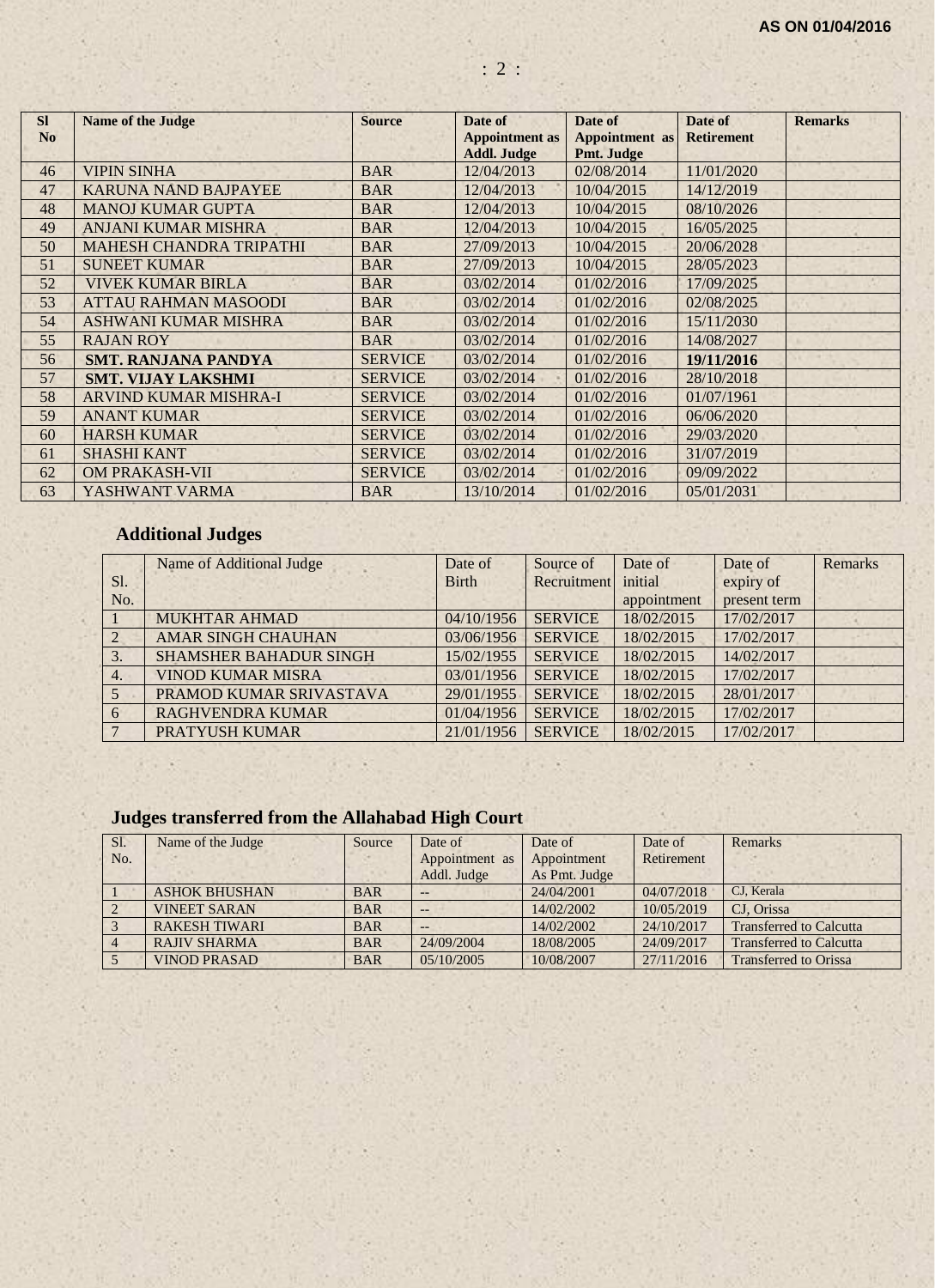## **HIGH COURT OF JUDICATURE AT HYDERABAD**

**Approved Judge Strength: 61 [Pmt.: 46 Addl.: 15 ] (List of Judges arranged according to date of initial appointment)**

| SI.<br>No.     | Name of the Judge                           | <b>Source of</b><br><b>Recruitment</b> | Date of<br><b>Appointment</b><br>as Addl. Judge | Date of<br><b>Appointment</b><br>as Pmt. Judge | Date of<br><b>Retirement</b> | <b>Remarks</b>                                              |
|----------------|---------------------------------------------|----------------------------------------|-------------------------------------------------|------------------------------------------------|------------------------------|-------------------------------------------------------------|
| 1              | <b>D.B.BHOSALE</b>                          | <b>BAR</b>                             | 22/01/2001                                      | 21/01/2003                                     | 23/10/2018                   | ACJ 07/05/2015<br><b>Joined 08/12/2014</b><br>[PHC: Bombay] |
| $\overline{2}$ | <b>GUNDA CHANDRAIAH</b>                     | <b>BAR</b>                             | 26/05/2005                                      | 20/02/2006                                     | 09/05/2016                   |                                                             |
| $\overline{3}$ | <b>RAMESH RANGANATHAN</b>                   | <b>BAR</b>                             | 26/05/2005                                      | 20/02/2006                                     | 27/07/2020                   |                                                             |
| $\overline{4}$ | <b>NOOTY RAMA MOHANA RAO</b>                | <b>BAR</b>                             | 11/09/2006                                      | 10/04/2008                                     | 13/08/2017                   |                                                             |
| $\sqrt{5}$     | C. V. NAGARJUNA REDDY                       | <b>BAR</b>                             | 11/09/2006                                      | 10/04/2008                                     | 04/12/2018                   |                                                             |
| 6              | REDDI KANTHA RAO                            | <b>SERVICE</b>                         | 10/04/2008                                      | 20/01/2010                                     | 09/05/2016                   |                                                             |
| $\overline{7}$ | P. V. SANJAY KUMAR                          | <b>BAR</b>                             | 08/08/2008                                      | 20/01/2010                                     | 13/08/2025                   |                                                             |
| $\,8\,$        | <b>RAJA ELANGO</b>                          | <b>BAR</b>                             | 31/03/2009                                      | 30/03/2011                                     | 22/09/2017                   | <b>JOINED 25/3/2010</b><br>[PHC: MADRAS]                    |
| 9              | <b>CHAGARI PRAVEEN KUMAR</b>                | <b>BAR</b>                             | 29/06/2012                                      | 04/12/2013                                     | 25/02/2023                   |                                                             |
| 10             | <b>M.S.SRI RAMACHANDRA RAO</b>              | <b>BAR</b>                             | 29/06/2012                                      | 04/12/2013                                     | 06/08/2028                   |                                                             |
| 11             | <b>ADAVALLI RAJASHEKER</b><br><b>REDDY</b>  | <b>BAR</b>                             | 12/04/2013                                      | 08/09/2014                                     | 03/05/2022                   |                                                             |
| 12             | PONUGOTI NAVEEN RAO                         | <b>BAR</b>                             | 12/04/2013                                      | 08/09/2014                                     | 14/07/2023                   |                                                             |
| 13             | SARASA VENKATANARAYANA<br><b>BHATTI</b>     | <b>BAR</b>                             | 12/04/2013                                      | 08/09/2014                                     | 05/05/2024                   |                                                             |
| 14             | <b>AKULA VENKATA SESHA SAI</b>              | <b>BAR</b>                             | 12/04/2013                                      | 08/09/2014                                     | 02/06/2024                   |                                                             |
| 15             | <b>CHALLA KODANDARAM</b><br><b>CHOWDARY</b> | <b>BAR</b>                             | 12/04/2013                                      | 08/09/2014                                     | 31/07/2021                   |                                                             |
| 16             | ASAPU RAMALINGESWARA<br><b>RAO</b>          | <b>BAR</b>                             | 21/09/2013                                      | 02/03/2016                                     | 20/05/2018                   |                                                             |
| 17             | <b>BULUSU SIVA SANKARA RAO</b>              | <b>SERVICE</b>                         | 23/10/2013                                      | 02/03/2016                                     | 09/04/2019                   |                                                             |
| 18             | MANDHATA SEETHARAMA<br><b>MURTI</b>         | <b>SERVICE</b>                         | 23/10/2013                                      | 02/03/2016                                     | 15/01/2020                   |                                                             |
| 19             | <b>SARIPELLA RAVI KUMAR</b>                 | <b>SERVICE</b>                         | 23/10/2013                                      | 02/03/2016                                     | 09/09/2016                   |                                                             |
| 20             | <b>UPMAKA DURGA PRASAD</b><br><b>RAO</b>    | <b>SERVICE</b>                         | 23/10/2013                                      | 02/03/2016                                     | 11/08/2024                   |                                                             |
| 21             | <b>TALLURI SUNIL CHOWDARY</b>               | <b>SERVICE</b>                         | 23/10/2013                                      | 02/03/2016                                     | 03/02/2019                   |                                                             |
| 22             | MALLAVOLU SATYANARAYAN.<br><b>MURTHY</b>    | <b>SERVICE</b>                         | 23/10/2013                                      | 02/03/2016                                     | 13/06/2022                   |                                                             |
| 23             | MISRILAL SUNIL KISHORE<br><b>JAISWAL</b>    | <b>SERVICE</b>                         | 23/10/2013                                      | 02/03/2016                                     | 04/02/2018                   |                                                             |
| 24             | AMBATI SHANKAR NARAYANA                     | <b>SERVICE</b>                         | 23/10/2013                                      | 02/03/2016                                     | 30/06/2018                   |                                                             |
| 25             | <b>SMT. ANIS</b>                            | <b>SERVICE</b>                         | 23/10/2013                                      | 02/03/2016                                     | 20/10/2017                   |                                                             |

#### **Additional Judges**

| No. | Name of Additional Judge | Date of<br><b>Birth</b> | Source of<br>Recruit-<br>ment | Date of initial<br>appointment | Date of expiry<br>of present term | Remarks |
|-----|--------------------------|-------------------------|-------------------------------|--------------------------------|-----------------------------------|---------|
|     |                          |                         | $-NIL$                        |                                |                                   |         |

#### **JUDGES TRANSFERRED FROM HIGH COURT OF TELANGANA & ANDHRA PRADESH**

| Sl.<br>No. | Name of the Judge          | Source     | Date of<br>Appointmen<br>t as Addl.<br>Judge | Date of<br>Appointment<br>As Pmt.<br>Judge/Term of<br>Apptt. | Date of<br>Retirement | <b>Remarks</b>           |
|------------|----------------------------|------------|----------------------------------------------|--------------------------------------------------------------|-----------------------|--------------------------|
|            | <b>MS. GORLA ROHINI</b>    | <b>BAR</b> | 25/06/2001                                   | 31/07/2002                                                   | 13/04/2017            | CJ. Delhi HC             |
|            | <b>R. SUBHASH REDDY</b>    | <b>BAR</b> | 02/12/2002                                   | 24/06/2004                                                   | 04/01/2019            | CJ, Gujarat HC           |
|            | <b>DAMA SESHADRI NAIDU</b> | <b>BAR</b> | 21/09/2013                                   | 03/03/2016                                                   | 17/06/2024            | Transferred to Kerala HC |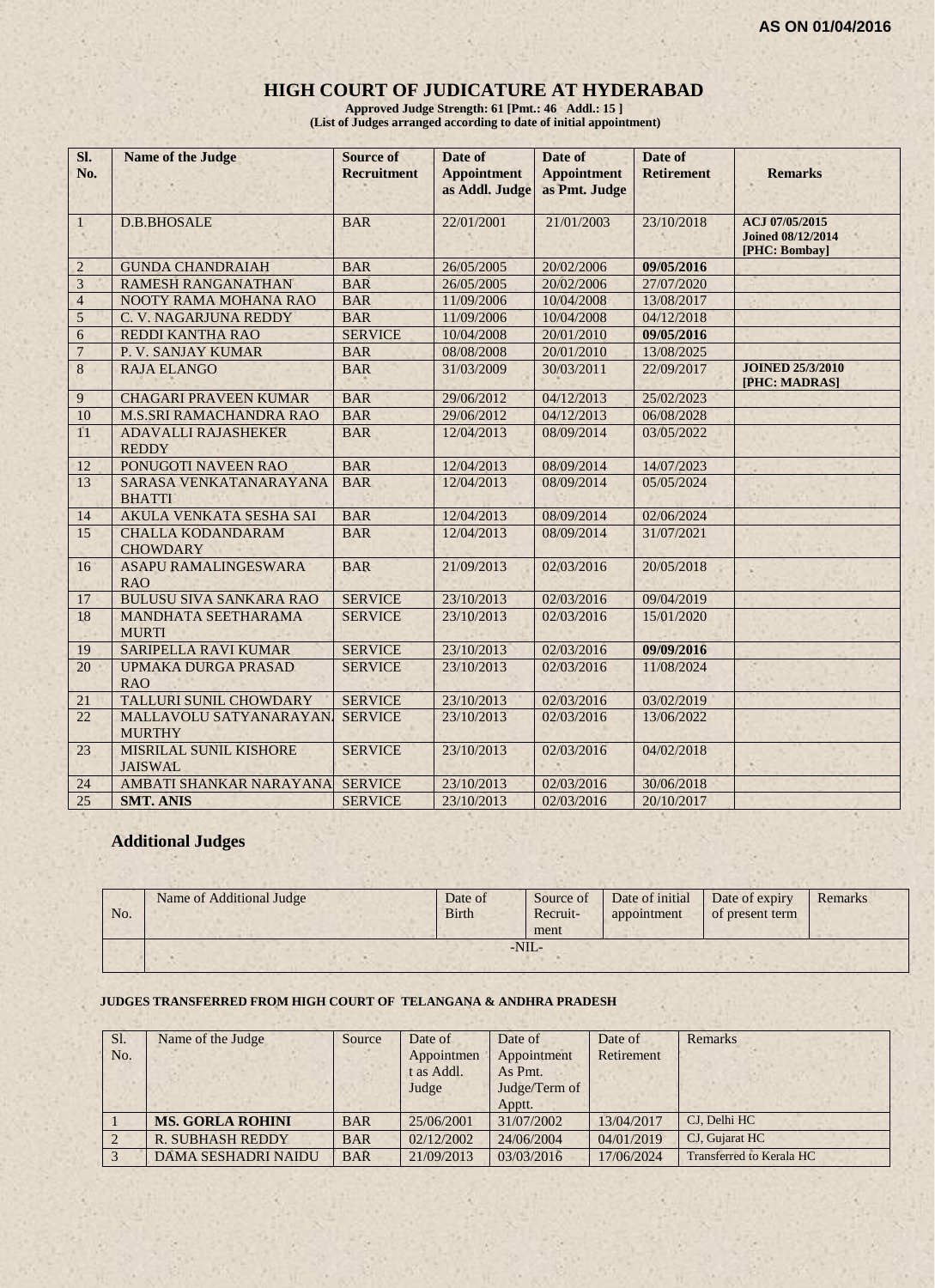# **BOMBAY HIGH COURT**

**Approved Judge Strength: 94 [Pmt.: 71 Addl.: 23] (List of Judges arranged according to date of initial appointment)**

| SI.<br>No.     | Name of the Judge                                          | <b>Source</b>                    | Date of<br><b>Appointment</b> | Date of<br><b>Appointment</b> as | Date of<br><b>Retirement</b> | <b>Remarks</b>                  |
|----------------|------------------------------------------------------------|----------------------------------|-------------------------------|----------------------------------|------------------------------|---------------------------------|
|                |                                                            |                                  | as Addl.<br>Judge             | Pmt. Judge                       |                              |                                 |
| $\mathbf{1}$   | D.H.WAGHELA                                                | <b>BAR</b>                       | 17/09/1999                    | 18/06/2001                       | 10/08/2016                   | CJ 15/02/2016<br>[PHC: Gujarat] |
| $\overline{2}$ | SMT.V.K.TAHILRAMANI                                        | <b>BAR</b>                       | 26/06/2001                    | 03/10/2004<br>×.                 | 02/10/2020                   |                                 |
| $\overline{3}$ | V.M. KANADE                                                | <b>BAR</b>                       | 12/10/2001                    | 03/10/2004                       | 21/06/2017                   |                                 |
| $\overline{4}$ | N.H.PATIL                                                  | <b>BAR</b>                       | 12/10/2001                    | 03/10/2004                       | 06/04/2019                   |                                 |
| 5              | ABHAY SHREENIWAS OKA                                       | <b>BAR</b>                       | 29/08/2003                    | 12/11/2005                       | 24/05/2022                   |                                 |
| 6              | <b>ANOOP V.MOHTA</b>                                       | <b>BAR</b>                       | 14/11/2003                    | 12/11/2005                       | 03/12/2017                   |                                 |
| $\overline{7}$ | S.C.DHARMADHIKARI                                          | <b>BAR</b>                       | 14/11/2003                    | 12/11/2005                       | 25/01/2022                   |                                 |
| 8              | <b>B.R.GAVAI</b>                                           | <b>BAR</b>                       | 14/11/2003                    | 12/11/2005                       | 23/11/2022                   |                                 |
| 9              | <b>B.P.DHARMADHIKARI</b>                                   | <b>BAR</b>                       | 15/03/2004                    | 12/03/2006                       | 27/04/2020                   |                                 |
| 10             | <b>SMT. VASANTI ANIL NAIK</b>                              | <b>BAR</b>                       | 22/06/2005                    | 29/04/2007                       | 02/05/2018                   |                                 |
| 11             | ARUN BHAURAO CHAUDHARI                                     | <b>BAR</b>                       | 08/09/2006                    | 05/09/2008                       | 31/03/2019                   |                                 |
| 12             | RAVINDRA MANOHAR BORDE                                     | <b>BAR</b>                       | 08/09/2006                    | 05/09/2008                       | 09/08/2019                   |                                 |
| 13             | <b>RANJIT VASANTRAO MORE</b>                               | <b>BAR</b>                       | 08/09/2006                    | 05/09/2008                       | 02/11/2021                   |                                 |
| 14             | RAJENDRA MANOHAR SAVANT                                    | <b>BAR</b>                       | 08/09/2006                    | 05/09/2008                       | 05/12/2018                   |                                 |
| 15             | <b>AMJAD AHTESHAM SAYED</b>                                | <b>BAR</b>                       | 11/04/2007                    | 09/04/2009                       | 20/01/2023                   |                                 |
| 16             | SHINDE SAMBHAJI SHIWAJI                                    | <b>BAR</b>                       | 11/03/2008                    | 13/03/2010                       | 01/08/2022                   |                                 |
| 17             | <b>ANAND VASANT NIRGUDE</b>                                | <b>SERVICE</b>                   | 16/04/2008                    | 13/03/2010                       | 29/09/2016                   |                                 |
| 18             | <b>SMT.RAKHA P. SONDURBALDOTA</b>                          | <b>SERVICE</b>                   | 16/04/2008                    | 15/04/2011                       | 09/03/2017                   |                                 |
| 19             | KAMALKISHOR K. TATED                                       | <b>BAR</b>                       | 18/07/2008                    | 15/07/2011                       | 18/09/2021                   |                                 |
| 20             | PRASANNA B. VARALE                                         | <b>BAR</b>                       | 18/07/2008                    | 15/07/2011                       | 22/06/2024                   |                                 |
| 21             | SHAHRUKH JIMI KATHAWALLA                                   | <b>BAR</b>                       | 18/07/2008                    | 15/07/2011                       | 23/03/2022                   |                                 |
| 22             | <b>SMT. MRIDULA R. BHATKAR</b>                             | <b>SERVICE</b>                   | 10/02/2009                    | 23/12/2011                       | 27/05/2019                   |                                 |
| 23             | F. M. S. ROSARIO DOS REIS                                  | <b>BAR</b>                       | 26/03/2009                    | 23/01/2013                       | 09/08/2017                   |                                 |
| 24             | <b>RAJESH GOVING KETKAR</b>                                | <b>BAR</b>                       | 26/03/2009                    | 23/01/2013                       | 26/08/2019                   |                                 |
| 25             | RAVI KRISHNARAO DESHPANDE                                  | <b>BAR</b>                       | 26/03/2009                    | 23/01/2013                       | 05/11/2020                   |                                 |
| 26             | SANJAY V. GANGAPURWALA                                     | <b>BAR</b>                       | 13/03/2010                    | 23/01/2013                       | 23/05/2024                   |                                 |
| 27             | TANAJI VISHWAS NALAWADE                                    | <b>SERVICE</b>                   | 17/03/2011                    | 23/01/2013                       | 06/03/2021                   |                                 |
| 28             | <b>MADAN TRYMBAK JOSHI</b>                                 | <b>SERVICE</b>                   | 17/03/2011                    | 23/01/2013                       | 25/04/2016                   |                                 |
| 29             | ABHAY MAHADEO THIPSAY                                      | <b>SERVICE</b>                   | 17/03/2011                    | 16/12/2013                       | 09/03/2017                   |                                 |
| 30             | MANOJ SHIVLAL SANKLECHA                                    | <b>BAR</b>                       | 23/01/2012                    | 16/12/2013                       | 11/12/2019                   |                                 |
| 31             | RAMESH DEOKINANDAN DHANUKA                                 | <b>BAR</b>                       | 23/01/2012                    | 16/12/2013                       | 30/05/2023                   |                                 |
| 32             | SUNIL PRABHAKARRAO DESHMUKH                                | <b>BAR</b>                       | 23/01/2012                    | 16/12/2013                       | 27/09/2021                   |                                 |
| 33             | NITIN MADHUKAR JAMDAR                                      | <b>BAR</b>                       | 23/01/2012                    | 16/12/2013                       | 09/01/2026                   |                                 |
| 34             | <b>SMT. SADHANA SANJAY JADHAV</b>                          | <b>BAR</b>                       | 23/01/2012                    | 16/12/2013                       | 13/06/2022                   |                                 |
| 35             | PRADEEP NARHARI DESHMUKH                                   | <b>SERVICE</b>                   | 13/05/2013                    | 09/04/2015                       | 10/02/2020                   |                                 |
| 36             | ASHOK IQBAL SINGH CHEEMA                                   | <b>SERVICE</b>                   | 13/05/2013                    | 09/04/2015                       | 20/09/2016                   |                                 |
| 37             | <b>SUNIL BALKRISHNA SHUKRE</b>                             | <b>SERVICE</b>                   | 13/05/2013                    | 09/04/2015                       | 24/10/2023                   |                                 |
| 38             | SURESH CHANDRAKANT GUPTE                                   | <b>BAR</b>                       | 21/06/2013                    | 09/04/2015                       | 29/06/2021                   |                                 |
| 39             | ZAKA AZIZUL HAQ                                            | <b>BAR</b>                       | 21/06/2013                    | 02/03/2016                       | 16/05/2021                   |                                 |
| 40             | SHRIRAM KALPATHI RAJENDRAN                                 | <b>BAR</b>                       | 21/06/2013                    | 02/03/2016                       | 27/09/2025                   |                                 |
| 41             | <b>GAUTAM SHIRISH PATEL</b>                                | <b>BAR</b>                       | 21/06/2013                    | 02/03/2016                       | 25/04/2024                   |                                 |
| 42             | ATUL SHARACHCHANDRA CHANDURKAR                             | <b>BAR</b>                       | 21/06/2013                    | 02/03/2016                       | 06/04/2027                   |                                 |
| 43             | <b>Smt. REVATI PRASHANT MOHITE DERE</b>                    | <b>BAR</b>                       | 21/06/2013                    | 02/03/2016                       | 16/04/2027                   |                                 |
| 44             | MAHESH SHARADCHANDRA SONAK                                 | <b>BAR</b>                       | 21/06/2013                    | 02/03/2016                       | 27/11/2026<br>08/06/2028     |                                 |
| 45             | RAVINDRA VITHALRAO GHUGE                                   | <b>BAR</b>                       | 21/06/2013                    | 02/03/2016                       |                              |                                 |
| 46             | VIJAY LAKHICHAND ACHLIYA<br><b>VINAY MANOHAR DESHPANDE</b> | <b>SERVICE</b>                   | 21/10/2013                    | 02/03/2016                       | 12/02/2021<br>09/05/2022     |                                 |
| 47             |                                                            | <b>BAR</b>                       | 06/01/2014                    | 02/03/2016                       |                              |                                 |
| 48             | AJEY SHRIKANT GADKARI                                      | <b>BAR</b>                       | 06/01/2014                    | 02/03/2016                       | 13/06/2027                   |                                 |
| 49             | NITIN WASUDEO SAMBRE                                       | <b>BAR</b>                       | 06/01/2014                    | 02/03/2016                       | 18/12/2029                   |                                 |
| 50             | GIRISH SHARADCHANDRA KULKARNI                              | <b>BAR</b>                       | 06/01/2014                    | 02/03/2016                       | 23/06/2030                   |                                 |
| 51             | <b>BURGESS PESI COLABAWALLA</b>                            | <b>BAR</b>                       | 06/01/2014                    | 02/03/2016                       | 15/12/2029                   |                                 |
| 52             | <b>ANIL KUMAR MENON</b>                                    | <b>BAR</b>                       | 03/03/2014                    | 02/03/2016                       | 11/07/2022                   |                                 |
| 53             | <b>CHANDRAKANT VASANT BHADANG</b>                          | <b>SERVICE</b>                   | 03/03/2014                    | 02/03/2016                       | 04/11/2022                   |                                 |
| 54<br>55       | VISHWAS KASHINATHRAO JADHAV<br><b>ANANTA MANOHAR BADAR</b> | <b>SERVICE</b><br><b>SERVICE</b> | 03/03/2014<br>03/03/2014      | 02/03/2016<br>02/03/2016         | 16/05/2022<br>09/08/2023     |                                 |
| 56             | PUKHRAJ RAJMAL BORA                                        | <b>SERVICE</b>                   | 03/03/2014                    | 02/03/2016                       | 21/10/2019                   |                                 |
| 57             | SMT. ANUJA PRABHUDESSAI                                    | <b>SERVICE</b>                   | 03/03/2014                    | 02/03/2016                       | 07/02/2024                   |                                 |
|                |                                                            | [GOA]                            |                               |                                  |                              |                                 |

…..2/-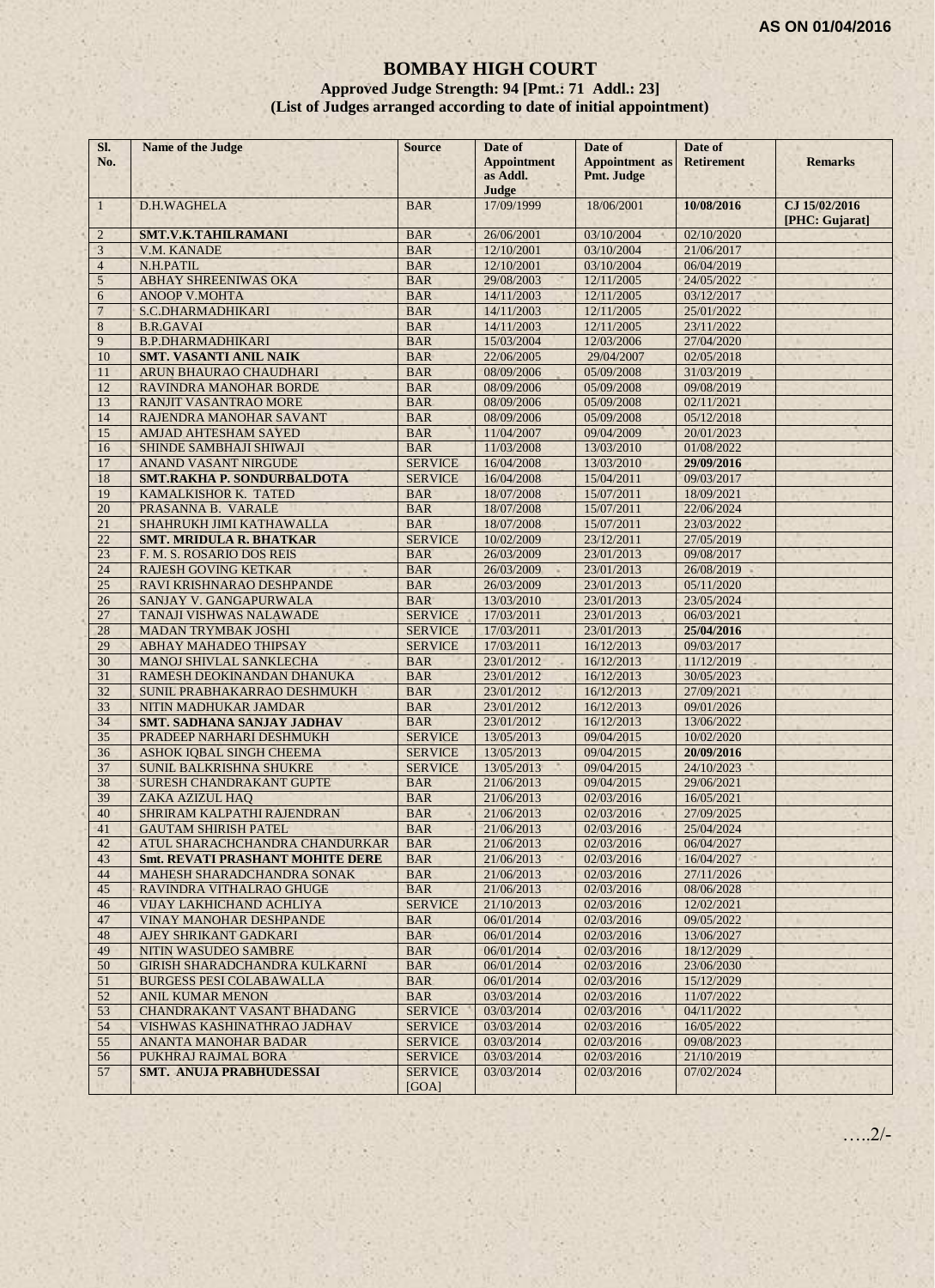# **BOMBAY HIGH COURT…contd.**

# **Additional Judges**

| S <sub>1</sub> | Name of Additional Judge               | Date of      | Source         | Date of initial | Date of expiry  |
|----------------|----------------------------------------|--------------|----------------|-----------------|-----------------|
| No.            |                                        | <b>Birth</b> |                | appointment     | of present term |
|                | KALIDAS LAXMANRAO WADANE               | 12/01/1957   | <b>SERVICE</b> | 01/01/2015      | 31/12/2016      |
| $\mathfrak{D}$ | KUMARI INDIRA KANAHAIYALAL JAIN        | 20/12/1955   | <b>SERVICE</b> | 01/01/2015      | 31/12/2016      |
| $\mathcal{R}$  | DR. (SMT.) SHALINI SHASHANK PHANSALKAR | 06/02/1957   | <b>SERVICE</b> | 01/01/2015      | 31/12/2016      |
|                | <b>JOSHI</b>                           |              |                |                 |                 |
| $\overline{4}$ | <b>PRAKASH DEU NAIK</b>                | 30/04/1962   | <b>BAR</b>     | 17/03/2016      | 16/03/2018      |
| $\overline{5}$ | <b>MAKARAND SUBHASH KARNIK</b>         | 10/02/1969   | <b>BAR</b>     | 17/03/2016      | 16/03/2018      |
| 6              | <b>SMT. SWAPNA SANJIV JOSHI</b>        | 26/08/1959   | <b>SERVICE</b> | 28/03/2016      | 27/03/2018      |
|                | KISHOR KALESH SONAWANE                 | 11/06/1958   | <b>SERVICE</b> | 28/03/2016      | 27/03/2018      |
| 8              | SANITRAO SHAMRAO PATIL                 | 16/10/1956   | <b>SERVICE</b> | 28/03/2016      | 27/03/2018      |
| 9              | <b>KUMARI NUTAN D. SARDESSAI</b>       | 19/08/1958   | <b>SERVICE</b> | 28/03/2016      | 27/03/2018      |
|                |                                        |              | [GOA]          |                 |                 |

**2 :**

 $\ddot{x}$ 

# **Judges transferred from the Bombay High Court**

| Sl. | Name of the Judge      | Source     | Apptt.as Addl. | Apptt. as Pmt. | DOR <sub>1</sub> | <b>Remarks</b>              |
|-----|------------------------|------------|----------------|----------------|------------------|-----------------------------|
|     |                        |            | Judge          | Judge          |                  |                             |
|     | AJAY M. KHANWILKAR     | <b>BAR</b> | 29/03/2000     | 08/04/2002     | 29/07/2019       | CJ. Madhya Pradesh          |
|     | DR.D.Y.CHANDRACHUD     | <b>BAR</b> | 29/03/2000     | 21/01/2003     | 10/11/2021       | CJ. Allahabad               |
|     | D.B.BHOSALE            | <b>BAR</b> | 22/01/2001     | 21/01/2003     | 23/10/2018       | Transferred to T &A.P.      |
|     | <b>S.J.VAZIFDAR</b>    | <b>BAR</b> | 22/01/2001     | 21/01/2003     | 03/05/2018       | Transferred to P&H          |
|     | <b>SMT. N.N.MHATRE</b> | <b>BAR</b> | 28/03/2001     | 21/03/2003     | 19/09/2017       | <b>Transfer to Calcutta</b> |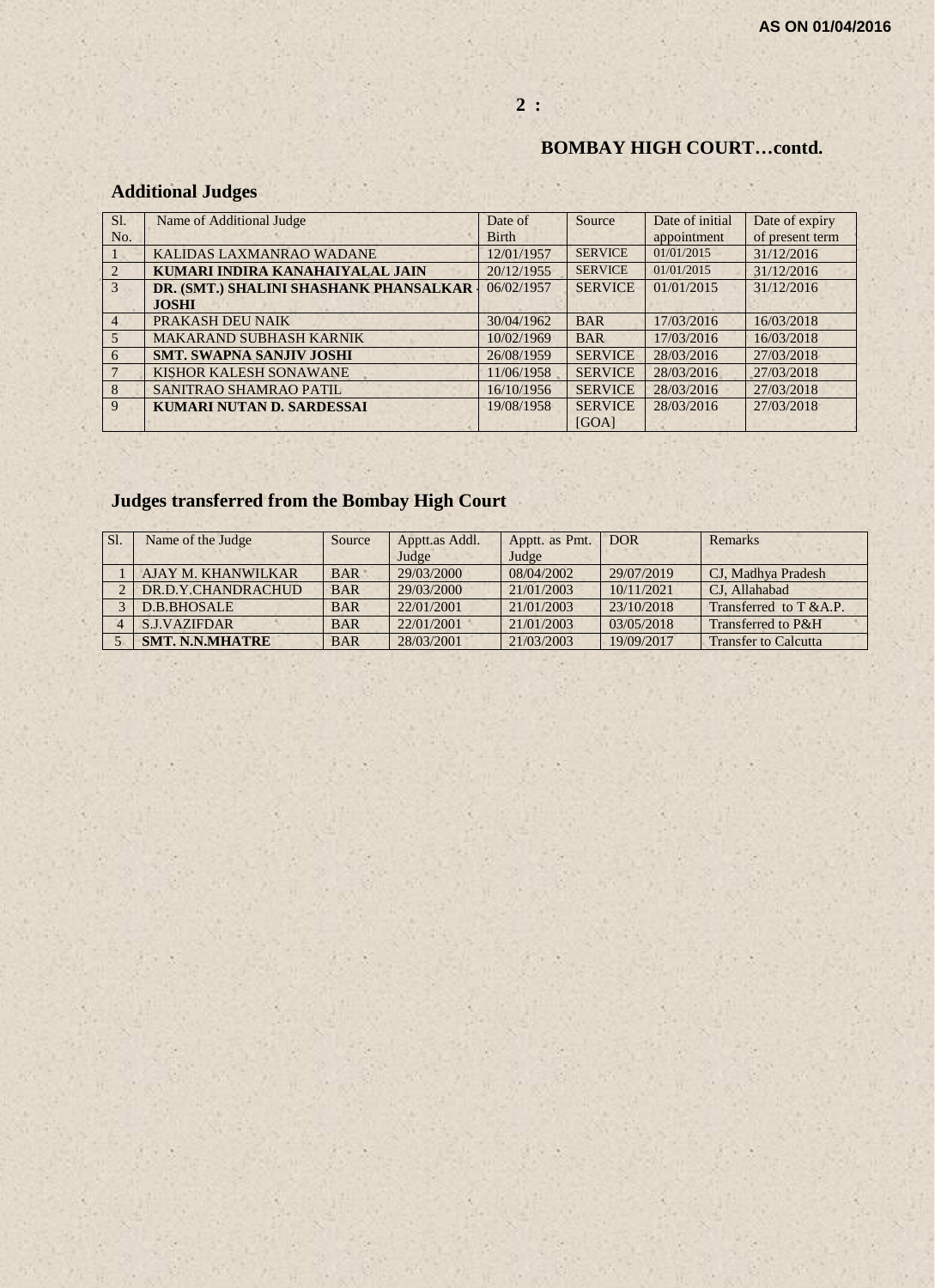#### **CALCUTTA HIGH COURT**

**Approved Judge Strength: 58 [Pmt.: 45 Addl: 13]** *(List of Judges arranged according to date of initial appointment)*

| SI.<br>No.      | <b>Name of the Judge</b>       | <b>Source of</b><br>Recruit-<br>ment | Date of<br><b>Appointment</b><br><b>as</b><br><b>Addl. Judge</b> | Date of<br><b>Appointment</b><br>as Pmt.Judge | Date of<br><b>Retirement</b> | <b>Remarks</b>                                  |
|-----------------|--------------------------------|--------------------------------------|------------------------------------------------------------------|-----------------------------------------------|------------------------------|-------------------------------------------------|
| $\mathbf{1}$    | <b>SMT.MANJULA CHELLUR</b>     | <b>SERVICE</b>                       | 21/02/2000                                                       | 17/08/2000                                    | 04/12/2017                   | CJ 05/08/2014<br>[PHC: Karnataka]               |
| $\overline{2}$  | <b>G.C.GUPTA</b>               | <b>BAR</b>                           |                                                                  | 15/09/2000                                    | 30/11/2016                   |                                                 |
| 3               | <b>SMT. N.N.MHATRE</b>         | <b>BAR</b>                           | 28/03/2001                                                       | 21/03/2003                                    | 19/09/2017                   | <b>Joined 06/01/2012</b><br>[PHC: Bombay]       |
| $\overline{4}$  | <b>KUMARI INDIRA BANERJEE</b>  | <b>BAR</b>                           | $--$                                                             | 05/02/2002                                    | 23/09/2019                   |                                                 |
| $\overline{5}$  | <b>RAKESH TIWARI</b>           | <b>BAR</b>                           | u,                                                               | 14/02/2002                                    | 24/10/2017                   | <b>Joined on 21/03/2016</b><br>[PHC: Allahabad] |
| 6               | JYOTIRMAY BHATTACHARYA         | <b>BAR</b>                           | $-$                                                              | 03/12/2003                                    | 24/09/2018                   |                                                 |
| $\overline{7}$  | <b>SOUMITRA PAL</b>            | <b>BAR</b>                           |                                                                  | 19/01/2004                                    | 27/08/2016                   |                                                 |
| $\,8\,$         | <b>ANIRUDDHA BOSE</b>          | <b>BAR</b>                           |                                                                  | 19/01/2004                                    | 10/04/2021                   |                                                 |
| 9               | <b>RAJIV SHARMA</b>            | <b>BAR</b>                           | 24/09/2004                                                       | 18/08/2005                                    | 24/09/2017                   | <b>Joined on 27/04/15</b><br>[PHC: Allahabad]   |
| 10              | <b>DEBASISH KAR GUPTA</b>      | <b>BAR</b>                           | $- -$                                                            | 22/06/2006                                    | 31/12/2018                   |                                                 |
| 11              | <b>SMT. NADIRA PATHERYA</b>    | <b>BAR</b>                           | $-$                                                              | 22/06/2006                                    | 18/11/2018                   |                                                 |
| 12              | <b>ASHIM KUMAR ROY</b>         | <b>BAR</b>                           |                                                                  | 22/06/2006                                    | 29/08/2017                   |                                                 |
| 13              | <b>BISWANATH SOMADDER</b>      | <b>BAR</b>                           | $\overline{\phantom{a}}$                                         | 22/06/2006                                    | 14/12/2025                   |                                                 |
| 14              | <b>DIPANKAR DATTA</b>          | <b>BAR</b>                           | $\qquad \qquad -$                                                | 22/06/2006                                    | 08/02/2027                   |                                                 |
| 15              | <b>SANJIB BANERJEE</b>         | <b>BAR</b>                           |                                                                  | 22/06/2006                                    | 01/11/2023                   |                                                 |
| 16              | C. S. KARNAN                   | <b>BAR</b>                           | 31/03/2009                                                       | 29/03/2011                                    | 11/06/2017                   | <b>JOINED ON 10/03/2016</b><br>[PHC: MADRAS]    |
| 17              | <b>INDRA PRASANNA MUKERJI</b>  | <b>BAR</b>                           | $\overline{\phantom{a}}$                                         | 18/05/2009                                    | 05/09/2025                   |                                                 |
| 18              | <b>HARISH TANDON</b>           | <b>BAR</b>                           | $-$                                                              | 13/04/2010                                    | 05/11/2026                   |                                                 |
| 19              | ASHOKE KUMAR DAS ADHIKARI      | <b>BAR</b>                           | u.                                                               | 13/09/2010                                    | 17/06/2016                   |                                                 |
| 20              | DR. SAMBUDDHA CHAKRABARTI      | <b>BAR</b>                           | c.                                                               | 13/09/2010                                    | 10/05/2020                   |                                                 |
| 21              | <b>SOUMEN SEN</b>              | <b>BAR</b>                           | $-$                                                              | 13/04/2011                                    | 26/07/2027                   |                                                 |
| $\overline{22}$ | <b>JOYMALYA BAGCHI</b>         | <b>BAR</b>                           |                                                                  | 27/06/2011                                    | 02/10/2028                   |                                                 |
| $\overline{23}$ | <b>INDRAJIT CHATTERJEE</b>     | <b>SERVICE</b>                       | 01/10/2013                                                       | 14/03/2016                                    | 02/02/1955                   |                                                 |
| 24              | <b>SHIB SADHAN SADHU</b>       | <b>SERVICE</b>                       | 01/10/2013                                                       | 14/03/2016                                    | 10/04/1954                   |                                                 |
| $\overline{25}$ | <b>SUDIP AHLUWALIA</b>         | <b>SERVICE</b>                       | 01/10/2013                                                       | 14/03/2016                                    | 30/12/1959                   |                                                 |
| $\overline{26}$ | <b>TAPASH MOOKHERJEE</b>       | <b>SERVICE</b>                       | 01/10/2013                                                       | 14/03/2016                                    | 15/07/1955                   |                                                 |
| 27              | <b>RANJIT KUMAR BAG</b>        | <b>SERVICE</b>                       | 01/10/2013                                                       | 14/03/2016                                    | 08/11/1955                   |                                                 |
| 28              | <b>ISHAN CHANDRA DAS</b>       | <b>SERVICE</b>                       | 01/10/2013                                                       | 14/03/2016                                    | 01/03/1955                   |                                                 |
| 29              | <b>SMT. SAMAPTI CHATTERJEE</b> | <b>BAR</b>                           | 30/10/2013                                                       | 14/03/2016                                    | 13/12/1958                   |                                                 |
| $\overline{30}$ | <b>SAHIDULLAH MUNSHI</b>       | <b>BAR</b>                           | 30/10/2013                                                       | 14/03/2016                                    | 29/09/1958                   |                                                 |
| 31              | <b>SUBRATA TALUKDAR</b>        | <b>BAR</b>                           | 30/10/2013                                                       | 14/03/2016                                    | 04/07/1961                   |                                                 |
| 32              | TAPABRATA CHAKRABORTY          | <b>BAR</b>                           | 30/10/2013                                                       | 14/03/2016                                    | 27/11/1966                   |                                                 |
| 33              | <b>ARINDAM SINHA</b>           | <b>BAR</b>                           | 30/10/2013                                                       | 14/03/2016                                    | 22/09/1965                   |                                                 |
| 34              | <b>ARIJIT BANERJEE</b>         | <b>BAR</b>                           | 30/10/2013                                                       | 14/03/2016                                    | 07/03/1967                   |                                                 |
| 35              | <b>DEBANGSU BASAK</b>          | <b>BAR</b>                           | 30/10/2013                                                       | 14/03/2016                                    | 19/06/1966                   |                                                 |

# **Additional Judges**

| Sl.            | Name of Additional Judge    | Date of Birth | Source         | Date of initial | Date of expiry  |
|----------------|-----------------------------|---------------|----------------|-----------------|-----------------|
| No.            |                             |               |                | appointment     | of present term |
|                | ASHIS KUMAR CHAKRABORTY     | 12/12/1965    | <b>BAR</b>     | 22/10/2014      | 21/10/2016      |
| $\mathcal{D}$  | <b>MALAY MARUT BANERJEE</b> | 01/04/1955    | <b>SERVICE</b> | 30/03/2015      | 29/03/2017      |
| $\mathcal{R}$  | MD. MUMTAZ KHAN             | 15/08/1957    | <b>SERVICE</b> | 30/03/2015      | 29/03/2017      |
| $\overline{4}$ | SANKAR ACHARYYA             | 24/08/1955    | <b>SERVICE</b> | 30/03/2015      | 29/03/2017      |
| $\overline{5}$ | <b>MIR DARA SHEKO</b>       | 11/02/1956    | <b>SERVICE</b> | 30/03/2015      | 29/03/2017      |
| 6              | <b>DEBI PROSAD DEY</b>      | 16/02/1956    | <b>SERVICE</b> | 30/03/2015      | 29/03/2017      |
|                | <b>MISS ASHA ARORA</b>      | 02/10/1957    | <b>SERVICE</b> | 30/03/2015      | 29/03/2017      |
| 8              | SIDDHARTHA CHATTOPADHYAY    | 08/02/1956    | <b>SERVICE</b> | 30/03/2015      | 29/03/2017      |
| 9              | <b>SHIVAKANT PRASAD</b>     | 06/12/1959    | <b>SERVICE</b> | 30/03/2015      | 29/03/2017      |

#### **Judges transferred from the Calcutta High Court**

| Sl. | Name of the Judge | Source     | Date of           | Date of       | Date of    | <b>Remarks</b>                  |
|-----|-------------------|------------|-------------------|---------------|------------|---------------------------------|
| No. |                   |            | Appointment<br>as | Appointment   | retirement |                                 |
|     |                   |            | Addl. Judge       | As Pmt. Judge |            |                                 |
|     | S.K.MUKHERJEE     | <b>BAR</b> | $- -$             | 15/09/2000    | 09/10/2017 | <b>Transferred to Karnataka</b> |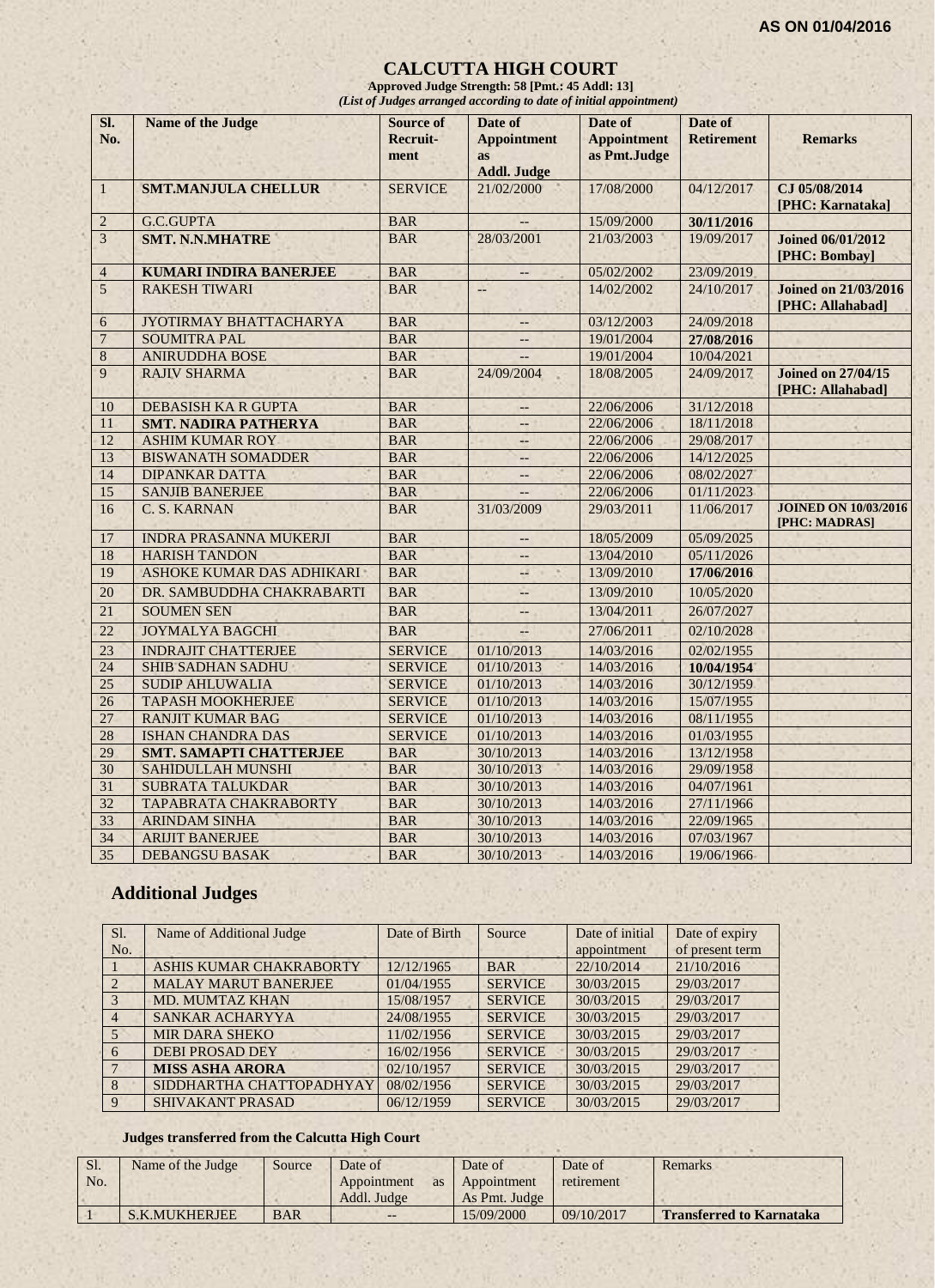# **CHHATTISGARH HIGH COURT**

**Approved Judge Strength: 22 [Pmt.: 17 Addl.: 05] (List of Judges arranged according to date of initial appointment)**

| SI.<br>No.      | <b>Name of the Judge</b>                    | Source of<br>Recruit-<br>ment | Date of<br><b>Appointment</b><br>as Addl.<br>Judge | Date of<br><b>Appointment</b><br>as Pmt. Judge | Date of<br><b>Retirement</b> | <b>Remarks</b>                |
|-----------------|---------------------------------------------|-------------------------------|----------------------------------------------------|------------------------------------------------|------------------------------|-------------------------------|
|                 | <b>NAVIN SINHA</b>                          | <b>BAR</b>                    |                                                    | 11/02/2004                                     | 18/08/2018                   | CJ 09/04/2015<br>[PHC: Patna] |
| 2               | PRITINKER DIWAKER                           | <b>BAR</b>                    | 31/03/2009                                         | 10/09/2013                                     | 21/11/2023                   |                               |
| $\overline{3}$  | PRASHANT KUMAR MISHRA                       | <b>BAR</b>                    | 10/12/2009                                         | 28/11/2014                                     | 28/08/2026                   |                               |
| $\overline{4}$  | <b>MANINDRA MOHAN</b><br><b>SHRIVASTAVA</b> | <b>BAR</b>                    | 10/12/2009                                         | 08/03/2016                                     | 05/03/2026                   |                               |
| $5\overline{)}$ | <b>GOUTAM BHADURI</b>                       | <b>BAR</b>                    | 16/09/2013                                         | 08/03/2016                                     | 09/11/2024                   |                               |
| 6               | SANJAY KUMAR AGRAWAL                        | <b>BAR</b>                    | 16/09/2013                                         | 08/03/2016                                     | 14/07/2017                   |                               |
|                 | PUTHICHIRA SAM KOSHY                        | <b>BAR</b>                    | 16/09/2013                                         | 08/03/2016                                     | 29/04/2019                   |                               |
| 8               | <b>INDER SINGH UBOWEJA</b>                  | <b>SERVICE</b>                | 27/01/2014                                         | 08/03/2016                                     | 31/05/2016                   |                               |
| 9               | <b>CHANDRA BHUSHAN BAJPAI</b>               | <b>SERVICE</b>                | 27/01/2014                                         | 08/03/2016                                     | 13/10/2017                   |                               |

# **Additional Judges**

| Sl.<br>No. | Name of Additional Judge | Date of Birth | Source of<br>Recruitment | Date of initial<br>appointment | Date of expiry<br>of present term |
|------------|--------------------------|---------------|--------------------------|--------------------------------|-----------------------------------|
|            |                          | NIL           |                          |                                |                                   |

#### **Judges transferred from the Chhattisgarh High Court**

| <b>S1.</b><br>No. | Name of the Judge             | Source     | Date of<br>Appointment as Addl.<br>Judge | Date of<br>Appointment<br>As Pmt. Judge | Date of<br>retirement | Remarks                      |
|-------------------|-------------------------------|------------|------------------------------------------|-----------------------------------------|-----------------------|------------------------------|
|                   | SUNIL KUMAR SINHA             | <b>BAR</b> | $- -$                                    | 01/12/2004                              | 06/07/2016            | CJ, Sikkim                   |
|                   | <b>SATISH KUMAR AGNIHOTRI</b> | <b>BAR</b> | 05/05/2005                               | 03/05/2007                              | 30/07/2018            | <b>Transferred to Madras</b> |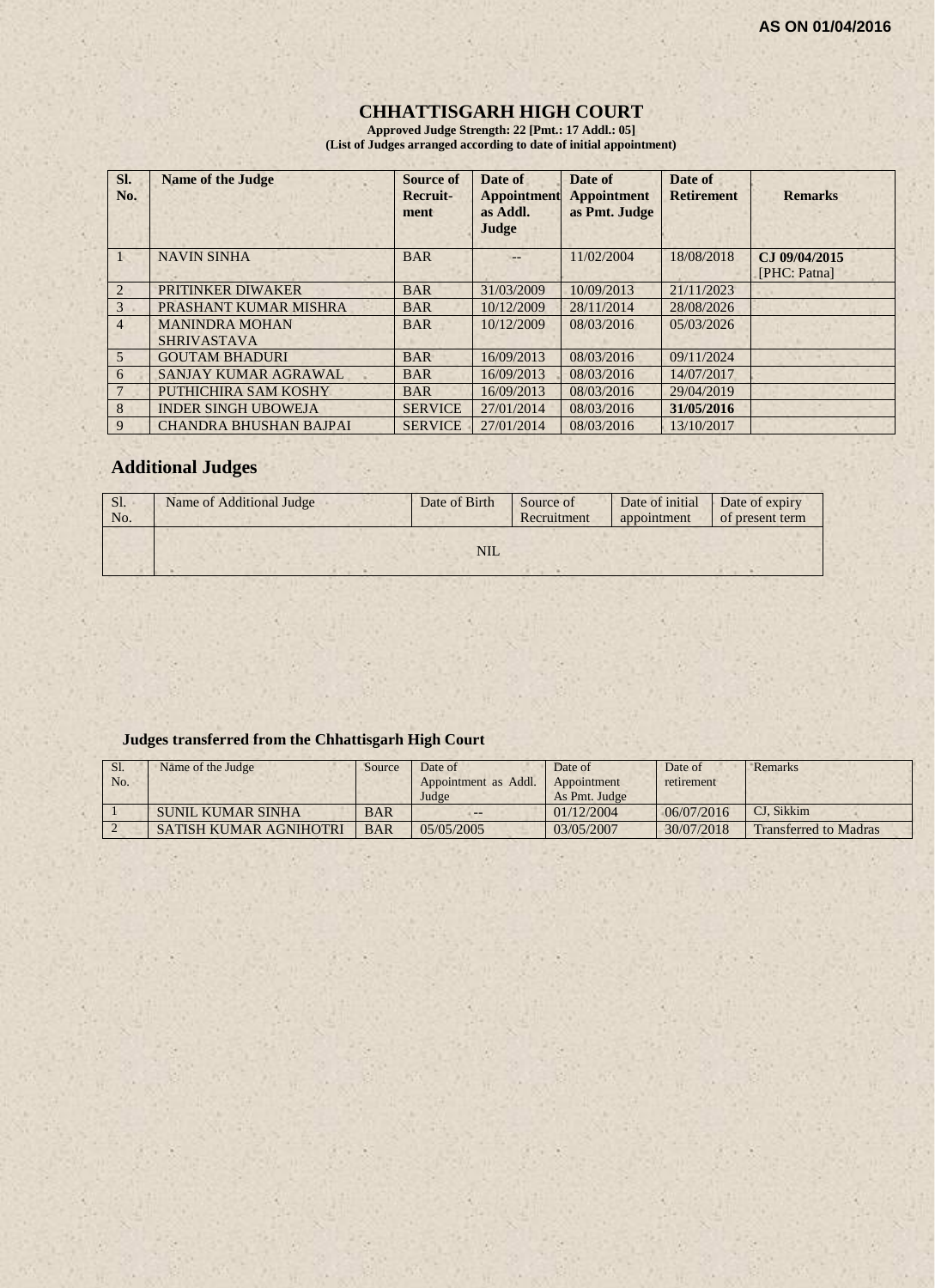#### **DELHI HIGH COURT**

**Approved Judge Strength: 60 [Pmt.: 45 Addl.: 15] (List of Judges arranged according to date of initial appointment)**

| No.<br>$\mathbf{1}$<br>$\overline{2}$ | <b>MS. GORLA ROHINI</b><br><b>BADAR DURREZ AHMED</b> | <b>Recruit-</b><br>ment<br><b>BAR</b> | Appoint-<br>ment as<br><b>Addl. Judge</b> | <b>Appointment</b> as<br>Pmt. Judge | <b>Retirement</b> | <b>Remarks</b>    |
|---------------------------------------|------------------------------------------------------|---------------------------------------|-------------------------------------------|-------------------------------------|-------------------|-------------------|
|                                       |                                                      |                                       |                                           |                                     |                   |                   |
|                                       |                                                      |                                       |                                           |                                     |                   |                   |
|                                       |                                                      |                                       |                                           | 31/07/2002                          | 13/04/2017        | CJ 21/04/2014     |
|                                       |                                                      |                                       | 25/06/2001                                |                                     |                   | [PHC: Andhra Pd.] |
|                                       |                                                      | <b>BAR</b>                            | 20/12/2002                                | 21/01/2004                          | 15/03/2018        |                   |
| 3                                     | <b>PRADEEP NANDRAJOG</b>                             | <b>BAR</b>                            | 20/12/2002                                | 16/04/2004                          | 23/02/2020        |                   |
| $\overline{4}$                        | <b>KUMARI GITA MITTAL</b>                            | <b>BAR</b>                            | 16/07/2004                                | 20/02/2006                          | 08/12/2020        |                   |
| 5                                     | SHRIPATHI RAVINDRA BHAT                              | <b>BAR</b>                            | 16/07/2004                                | 20/02/2006                          | 20/10/2020        |                   |
| 6                                     | <b>SANJIV KHANNA</b>                                 | <b>BAR</b>                            | 24/06/2005                                | 20/02/2006                          | 13/05/2022        |                   |
| $\overline{7}$                        | <b>GURINDER SINGH SISTANI</b>                        | <b>BAR</b>                            | 29/05/2006                                | 29/08/2007                          | 10/03/2020        |                   |
| 8                                     | <b>S.MURALIDHAR</b>                                  | <b>BAR</b>                            | 29/05/2006                                | 29/08/2007                          | 07/08/2023        |                   |
| 9                                     | <b>KUMARI HIMA KOHLI</b>                             | <b>BAR</b>                            | 29/05/2006                                | 29/08/2007                          | 01/09/2021        |                   |
| 10                                    | <b>VIPIN SANGHI</b>                                  | <b>BAR</b>                            | 29/05/2006                                | 11/02/2008                          | 26/10/2023        |                   |
| 11                                    | SUDERSHAN KUMAR MISRA                                | <b>BAR</b>                            | 04/07/2007                                | 07/11/2008                          | 06/09/2016        |                   |
| 12                                    | SIDDHARTH MRIDUL                                     | <b>BAR</b>                            | 13/03/2008                                | 26/05/2009                          | 21/11/2024        |                   |
| 13                                    | <b>MANMOHAN</b>                                      | <b>BAR</b>                            | 13/03/2008                                | 17/12/2009                          | 16/12/2024        |                   |
| 14                                    | <b>VIJAY KUMAR SHALI</b>                             | <b>BAR</b>                            | 11/04/2008                                | 03/03/2010                          | 14/06/2016        |                   |
| 15                                    | <b>MANMOHAN SINGH</b>                                | <b>BAR</b>                            | 11/04/2008                                | 06/07/2011                          | 21/09/2016        |                   |
| 16                                    | <b>RAJIV SAHAI ENDLAW</b>                            | <b>BAR</b>                            | 11/04/2008                                | 06/07/2011                          | 12/08/2021        |                   |
| 17                                    | <b>JAG JIVAN RAM MIDHA</b>                           | <b>BAR</b>                            | 11/04/2008                                | 06/07/2011                          | 07/07/2021        |                   |
| 18                                    | <b>RAJIV SHAKDHER</b>                                | <b>BAR</b>                            | 11/04/2008                                | 17/10/2011                          | 18/10/2024        |                   |
| 19                                    | <b>SUNIL GAUR</b>                                    | <b>SERVICE</b>                        | 11/04/2008                                | 11/04/2012                          | 22/08/2019        |                   |
| 20                                    | <b>SURESH KUMAR KAIT</b>                             | <b>BAR</b>                            | 05/09/2008                                | 12/04/2013                          | 23/05/2025        |                   |
| 21                                    | <b>VALMIKI J. MEHTA</b>                              | <b>BAR</b>                            | 15/04/2009                                | 12/04/2013                          | 05/06/2021        |                   |
| 22                                    | <b>SMT.INDERMEET KAUR</b>                            | <b>SERVICE</b>                        | 14/05/2009                                | 12/04/2013                          | 21/03/2018        |                   |
|                                       | <b>KOCHHAR</b>                                       |                                       |                                           |                                     |                   |                   |
| 23                                    | <b>ANIL KUMAR PATHAK</b>                             | <b>SERVICE</b>                        | 14/05/2009                                | 05/09/2013                          | 10/07/2019        |                   |
| 24                                    | <b>MS. MUKTA GUPTA</b>                               | <b>BAR</b>                            | 23/10/2009                                | 29/05/2014                          | 27/06/2023        |                   |
| 25                                    | <b>SHRIMATI PRATIBHA RANI</b>                        | <b>SERVICE</b>                        | 17/10/2011                                | 16/10/2014                          | 24/08/2018        |                   |
| 26                                    | <b>SAT PAUL GARG</b>                                 | <b>SERVICE</b>                        | 17/10/2011                                | 16/10/2014                          | 14/06/2018        |                   |
| 27                                    | <b>JAYANT NATH</b>                                   | <b>BAR</b>                            | 17/04/2013                                | 18/03/2015                          | 09/11/2021        |                   |
| 28                                    | NAJMUSSAHAR WAZIRI@NAJMI<br><b>WAZIRI</b>            | <b>BAR</b>                            | 17/04/2013                                | 18/03/2015                          | 14/07/2023        |                   |
| 29                                    | <b>SANJEEV SACHDVA</b>                               | <b>BAR</b>                            | 17/04/2013                                | 18/03/2015                          | 25/12/2026        |                   |
| 30                                    | <b>VIBHU BAKHRU</b>                                  | <b>BAR</b>                            | 17/04/2013                                | 18/03/2015                          | 01/11/2028        |                   |
| 31                                    | VALLURI KAMESWAR RAO                                 | <b>BAR</b>                            | 17/04/2013                                | 18/03/2015                          | 06/08/2027        |                   |
| 32                                    | <b>SMT. SUNITA GUPTA</b>                             | <b>SERVICE</b>                        | 17/04/2013                                | 18/03/2015                          | 13/12/2016        |                   |
| 33                                    | <b>SMT. DEEPA SHARMA</b>                             | <b>SERVICE</b>                        | 17/04/2013                                | 18/03/2015                          | 27/05/2018        |                   |
| 34                                    | <b>VED PRAKASH VAISH</b>                             | <b>SERVICE</b>                        | 17/04/2013                                | 18/03/2015                          | 26/06/2021        |                   |

# **Additional Judges**

| SI.<br>No.     | <b>Name of Additional Judge</b>    | Date of<br><b>Birth</b> | Source of<br><b>Recruitment</b> | Date of initial<br>appointment | Date of expiry<br>of present<br>term |                 |
|----------------|------------------------------------|-------------------------|---------------------------------|--------------------------------|--------------------------------------|-----------------|
|                | <b>ASHUTOSH KUMAR</b>              | 01/10/1966              | <b>BAR</b>                      | 15/05/2014                     | 14/05/2016                           | Joined 7.1.2015 |
|                |                                    |                         |                                 |                                |                                      | PHC: Patna      |
| $\overline{2}$ | PARKASH SINGH TEJI                 | 14/08/1956              | <b>SERVICE</b>                  | 15/12/2014                     | 14/12/2016                           |                 |
|                | <b>INDER SINGH MEHTA</b>           | 06/04/1958              | <b>SERVICE</b>                  | 15/12/2014                     | 14/12/2016                           |                 |
|                | <b>RAVINDRA KUMAR GAUBA</b>        | 04/12/1957              | <b>SERVICE</b>                  | 15/12/2014                     | 14/12/2016                           |                 |
|                | <b>SMT. SANGITA DHINGRA SEHGAL</b> | 20/06/1958              | <b>SERVICE</b>                  | 15/12/2014                     | 14/12/2016                           |                 |

## **JUDGES TRANSFERRED FROM THE DELHI HIGH COURT**

| Sl. | Name of the Judge      | Source     | Date of                    | Date of       | Date of    | Remarks             |
|-----|------------------------|------------|----------------------------|---------------|------------|---------------------|
| No. |                        |            | Appointment<br>Appointment |               | Retirement |                     |
|     |                        |            | as Addl. Judge             | As Pmt. Judge |            |                     |
|     | SANJAY KISHAN KAUL     | <b>BAR</b> | 03/05/2001                 | 02/05/2003    | 25/12/2020 | CJ. Madras HC       |
|     | <b>MOOL CHAND GARG</b> | Service    | 1/04/2008                  | 00/06/2013    | 09/06/2016 | Transferred to M.P. |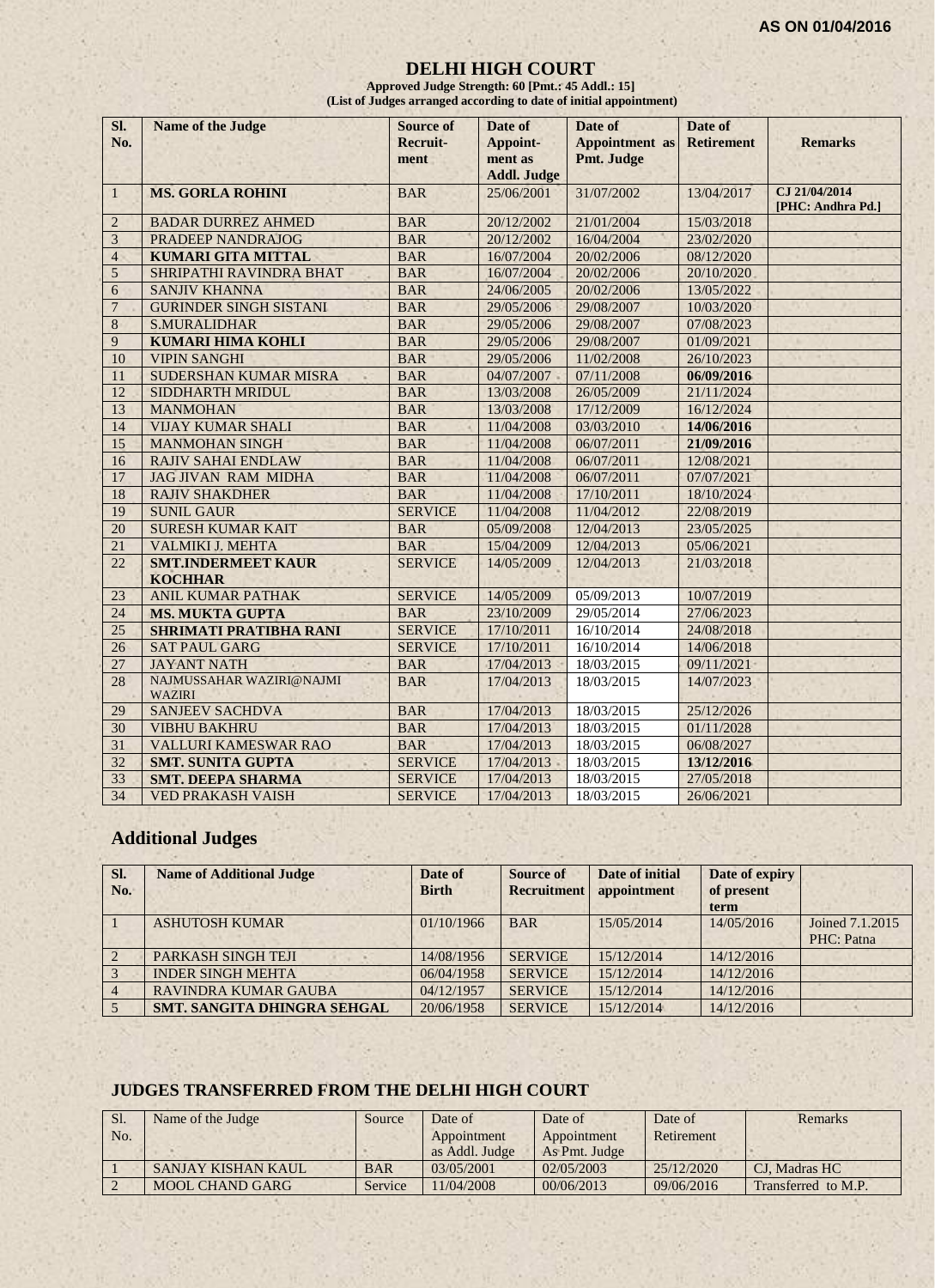# **GAUHATI HIGH COURT**

**Approved Judge Strength: 24 [Pmt.: 18 Addl.: 6 ] (List of Judges arranged according to date of initial appointment)**

| SI.<br>No.     | <b>Name of the Judge</b>    | Source of<br><b>Recruitment</b> | Date of<br><b>Appointment</b><br>as Addl. Judge | Date of<br><b>Appointment</b><br>as Pmt. Judge | Date of<br><b>Retirement</b> | <b>Remarks</b>               |
|----------------|-----------------------------|---------------------------------|-------------------------------------------------|------------------------------------------------|------------------------------|------------------------------|
|                | <b>AJIT SINGH</b>           | <b>BAR</b>                      | 01/04/2002                                      | 21/03/2003                                     | 05/09/2018                   | CJ 05/03/2016<br>[PHC: M.P.] |
| $\mathcal{L}$  | <b>TINLIANTHANG VAIPHEI</b> | <b>BAR</b>                      | 17/07/2003                                      | 28/02/2005                                     | 28/02/2018                   | ACJ 21/10/2015               |
|                | <b>HRISHIKESH ROY</b>       | <b>BAR</b>                      | 12/10/2006                                      | 15/07/2008                                     | 31/05/2022                   |                              |
| $\overline{4}$ | <b>ARUP KUMAR GOSWAMI</b>   | <b>BAR</b>                      | 24/01/2011                                      | 07/11/2012                                     | 10/03/2023                   |                              |
|                | <b>UJJAL BHUYAN</b>         | <b>BAR</b>                      | 17/10/2011                                      | 16/10/2013                                     | 01/08/2026                   |                              |
| 6              | Dr.(Mrs.) INDIRA SHAH       | <b>SERVICE</b>                  | 02/03/2012                                      | 28/02/2014                                     | 16/08/2016                   |                              |
|                | NISHITENDU CHAUDHURY        | <b>BAR</b>                      | 22/05/2013                                      | 20/02/2016                                     | 31/01/2023                   |                              |

## **Additional Judges**

| SI.<br>No.     | <b>Name of Additional Judge</b> | Date of<br><b>Birth</b> | <b>Source of</b><br><b>Recruitment</b> | Date of initial<br>appointment | Date of expiry<br>of present<br>term |
|----------------|---------------------------------|-------------------------|----------------------------------------|--------------------------------|--------------------------------------|
|                | <b>LANUSUNGKUM JAMIR</b>        | 01/03/1964              | <b>BAR</b>                             | 22/05/2013                     | 21/05/2016                           |
| 2.             | <b>MANASH RANJAN PATHAK</b>     | 28/08/1965              | <b>BAR</b>                             | 22/05/2013                     | 21/05/2016                           |
| $\overline{3}$ | <b>MANOJIT BHUYAN</b>           | 05/02/1959              | <b>BAR</b>                             | 07/01/2015                     | 06/01/2017                           |
| $\overline{4}$ | MICHAEL ZOTHANKHUMA             | 23/10/1965              | <b>BAR</b>                             | 07/01/2015                     | 06/01/2017                           |
| $\sim$         | <b>SUMAN SHYAM</b>              | 12/06/1969              | <b>BAR</b>                             | 07/01/2015                     | 06/01/2017                           |
| 6              | PARAN KUMAR PHUKAN              | 29/10/1955              | <b>SERVICE</b>                         | 07/01/2015                     | 06/01/2017                           |
|                | <b>SMT. RUMI KUMARI PHUKAN</b>  | 01/07/1960              | <b>SERVICE</b>                         | 07/01/2015                     | 06/01/2017                           |

## **JUDGES TRANSFERRED FROM THE GAUHATI HIGH COURT**

| Sl.<br>No. | Name of the Judge         | Source<br>Of<br>Recruit<br>ment | Date of<br>Appointment<br>as Addl.<br>Judge | Date of<br>Appointment<br>As Pmt. Judge | Date of<br>retirement | Remarks                     |
|------------|---------------------------|---------------------------------|---------------------------------------------|-----------------------------------------|-----------------------|-----------------------------|
|            | <b>IOBAL AHMED ANSARI</b> | <b>SERVICE</b>                  | 04/03/2002                                  | 04/11/2003                              | 28/10/2016            | <b>Transferred to Patna</b> |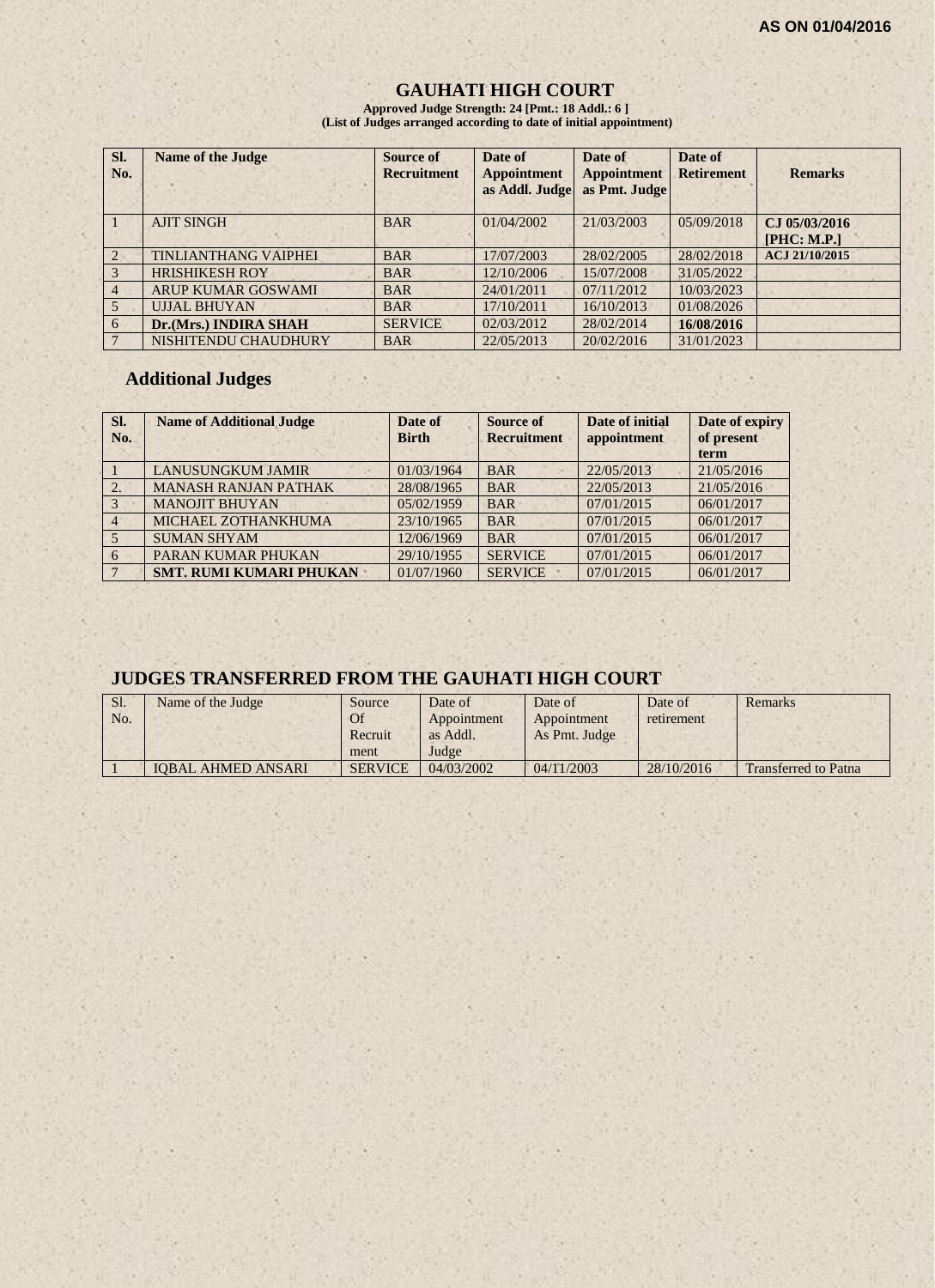#### **GUJARAT HIGH COURT**

**Approved Judge Strength: 52 [Pmt.: 39 Addl.: 13] (List of Judges arranged according to date of initial appointment)**

| SI.<br>No.      | <b>Name of the Judge</b>                | <b>Source of</b><br>Recruit- | Date of<br><b>Appointment</b> as | Date of<br><b>Appointment</b> | Date of<br><b>Retirement</b> | <b>Remarks</b>                           |
|-----------------|-----------------------------------------|------------------------------|----------------------------------|-------------------------------|------------------------------|------------------------------------------|
|                 |                                         | ment                         | <b>Addl. Judge</b>               | <b>as</b><br>Pmt. Judge       |                              |                                          |
| $\overline{1}$  | <b>R. SUBHASH REDDY</b>                 | <b>BAR</b>                   | 02/12/2002                       | 24/06/2004                    | 04/01/2019                   | CJ w.e.f. 13/02/2016<br>[PHC: T & A.P.]  |
| $\overline{c}$  | M. R. SHAH                              | <b>BAR</b>                   | 07/03/2004                       | 22/06/2005                    | 15/05/2020                   |                                          |
| $\overline{3}$  | K. S. JHAVERI                           | <b>BAR</b>                   | 07/03/2004                       | 22/06/2005                    | 04/01/2020                   |                                          |
| $\overline{4}$  | <b>AKIL ABDULHAMID KURESHI</b>          | <b>BAR</b>                   | 07/03/2004                       | 12/08/2005                    | 06/03/2022                   |                                          |
| $\mathfrak{s}$  | A.S. DAVE                               | <b>BAR</b>                   | 08/10/2004                       | 25/09/2006                    | 04/12/2019                   |                                          |
| 6               | S.R.BRAHMBHATT                          | <b>BAR</b>                   | 08/10/2004                       | 09/08/2007                    | 20/02/2020                   |                                          |
| $\overline{7}$  | <b>SMT.H.N.DEVANI</b>                   | <b>BAR</b>                   | 08/10/2004                       | 09/08/2007                    | 26/03/2020                   |                                          |
| 8               | <b>SMT.ABHILASHA KUMARI</b>             | <b>BAR</b>                   | 02/12/2005                       | 25/09/2006                    | 22/02/2018                   | <b>Joined 09/01/2006</b><br>[PHC: H.P.]  |
| 9               | <b>MOHINDER PAL [P]</b>                 | <b>SERVICE</b>               | 08/10/2007                       | 14/05/2008                    | 29/12/2018                   | <b>Joined 30/12/2011</b><br>[PHC: P & H] |
| 10              | K. M. THAKER                            | <b>BAR</b>                   | 21/11/2007                       | 21/05/2009                    | 16/09/2019                   |                                          |
| 11              | Z. K. SAIYED                            | <b>SERVICE</b>               | 21/11/2007                       | 21/05/2009                    | 12/04/2018                   |                                          |
| 12              | RAJESH HARIVADAN SHUKLA                 | <b>SERVICE</b>               | 21/11/2007                       | 21/05/2009                    | 26/12/2018                   |                                          |
| 13              | RASHMIN MANHARBHAI CHHAYA               | <b>BAR</b>                   | 17/02/2011                       | 28/01/2013                    | 11/01/2023                   |                                          |
| 14              | <b>JAMSHED BURJOR PARDIWALA</b>         | <b>BAR</b>                   | 17/02/2011                       | 28/01/2013                    | 11/08/2027                   |                                          |
| 15              | <b>GAUTAM BABUBHAI SHAH</b>             | <b>SERVICE</b>               | 17/02/2011                       | 28/01/2013                    | 13/10/2016                   |                                          |
| 16              | MISS BELA MANDHURYA TRIVEDI             | Service                      | 17/02/2011                       | 06/02/2013                    | 09/06/2022                   |                                          |
| 17              | PRADIPKUMAR PREMSHANKER<br><b>BHATT</b> | Service                      | 17/02/2011                       | 31/01/2013                    | 05/09/2018                   |                                          |
| 18              | MISS SONIA GIRIDHAR GOKANI              | <b>SERVICE</b>               | 17/02/2011                       | 28/01/2013                    | 25/02/2023                   |                                          |
| 19              | <b>CHANDRAKANT LALJIBHAI SONI</b>       | <b>BAR</b>                   | 21/11/2011                       | 06/09/2013                    | 16/03/2019                   |                                          |
| 20              | <b>ASHISH JITENDRA DESAI</b>            | <b>BAR</b>                   | 21/11/2011                       | 06/09/2013                    | 04/07/2024                   |                                          |
| 21              | NILAY VIPINCHANDRA ANJARIA              | <b>BAR</b>                   | 21/11/2011                       | 06/09/2013                    | 22/03/2027                   |                                          |
| 22              | PARESH RAVISHANKER UPADHYAY             | <b>BAR</b>                   | 21/11/2011                       | 06/09/2013                    | 13/12/2022                   |                                          |
| 23              | SUBODHKUMAR GUNVANTLAL SHAH             | <b>SERVICE</b>               | 12/11/2012                       | 10/07/2014                    | 01/02/2019                   |                                          |
| 24              | SATISH HEMCHANDRA VORA                  | <b>SERVICE</b>               | 12/11/2012                       | 10/07/2014                    | 29/05/2023                   |                                          |
| $\overline{25}$ | <b>GHANSHYAM RAGHUMAL UDHWANI</b>       | <b>SERVICE</b>               | 12/11/2012                       | 10/07/2014                    | 24/11/2023                   |                                          |
| 26              | RAJENDRA DHIRAJLAL KOTHARI              | <b>SERVICE</b>               | 12/11/2012                       | 01/04/2015                    | 14/06/2016                   |                                          |
| 27              | ABDULLAH GULAMAHMED URAIZEE             | <b>SERVICE</b>               | 04/05/2013                       | 01/04/2015                    | 22/04/2022                   |                                          |

# **ADDITIONAL JUDGES**

| SI.<br>No. | <b>Name of Additional Judge</b> | Date of Birth | Source of<br><b>Recruitment</b> | Date of initial<br>appointment | Date of expiry<br>of present term |
|------------|---------------------------------|---------------|---------------------------------|--------------------------------|-----------------------------------|
|            | KAUSHAL JAYENDRA THAKER         | 04/09/1961    | <b>SERVICE</b>                  | 04/05/2013                     | 03/05/2016                        |
|            | RATILAL PARSHOTTAMBHAI DHOLARIA | 01/06/1959    | <b>SERVICE</b>                  | 04/05/2013                     | 03/05/2016                        |
|            | VIPUL MANUBHAI PANCHOLI         | 28/05/1968    | <b>BAR</b>                      | 01/10/2014                     | 30/09/2016                        |

#### **JUDGES TRANSFERRED FROM THE GUJARAT HIGH COURT**

| Sl. | Name of the Judge      | Source     | Date of     | Date of       | Date of         | <b>Remarks</b>                  |
|-----|------------------------|------------|-------------|---------------|-----------------|---------------------------------|
| No. |                        | Of         | Appointment | Appointment   | Retirement/     |                                 |
|     |                        | Recruit    | as Addl.    | As Pmt. Judge | Expire of their |                                 |
|     |                        | ment       | Judge       |               | term            |                                 |
|     | D.H.WAGHELA            | <b>BAR</b> | 17/09/1999  | 18/06/2001    | 10/08/2016      | CJ. Bombay                      |
|     | JAYANT MANGANLAL PATEL | <b>BAR</b> | 03/12/2001  | 09/08/2004    | 03/08/2018      | <b>Transferred to Karnataka</b> |
|     | DHIRUBHAI N. PATEL     | Bar        | 07/03/2004  | 25/01/2006    | 12/03/2022      | Transfer to Jharkhand           |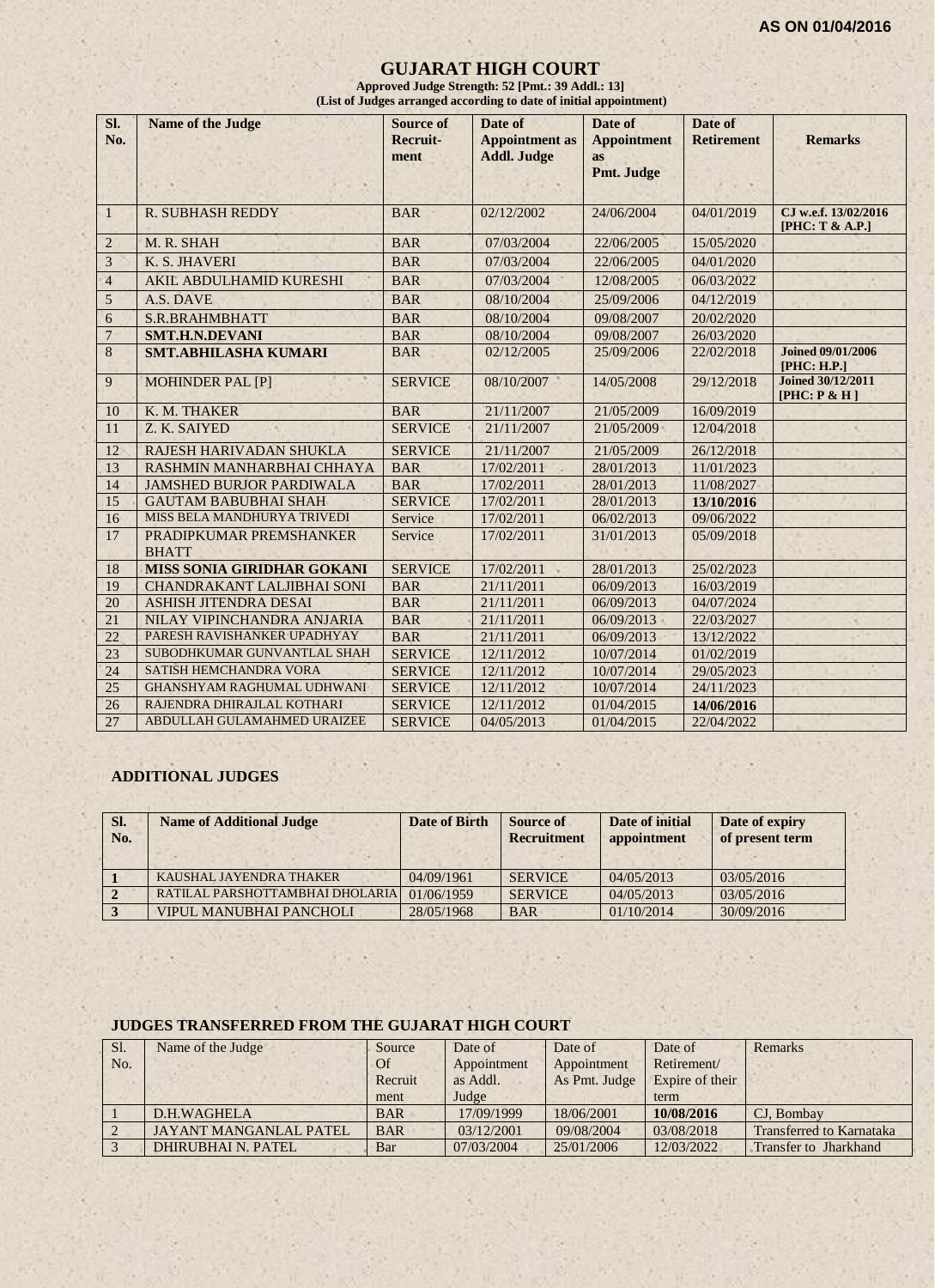# **HIMACHAL PRADESH HIGH COURT**

**Approved Judge Strength: 13 [Pmt.:10 Addl.: 03 ] (List of Judges arranged according to date of initial appointment)**

| Sl.<br>No.     | <b>Name of the Judge</b>    | Source of<br><b>Recruit-ment</b> | Date of<br><b>Appointment</b><br>as Addl. Judge | Date of<br>Appointment as<br>Pmt. Judge | Date of<br><b>Retirement</b> | <b>Remarks</b> |
|----------------|-----------------------------|----------------------------------|-------------------------------------------------|-----------------------------------------|------------------------------|----------------|
|                | <b>MANSOOR AHMAD MIR</b>    | <b>SERVICE</b>                   | 31/01/2005                                      | 06/07/2007                              | 24/04/2017                   | CJ 18/06/2014  |
|                |                             |                                  |                                                 |                                         |                              | [ $PHC: J&K$ ] |
| $\sqrt{2}$     | <b>SANJAY KAROL</b>         | <b>BAR</b>                       | $- -$                                           | 08/03/2007                              | 22/08/2023                   |                |
|                | <b>RAJEEV SHARMA</b>        | <b>BAR</b>                       | 03/04/2007                                      | 31/03/2013                              | 07/10/2020                   |                |
| $\overline{4}$ | DHARAM CHAND CHAUDHARY      | <b>SERVICE</b>                   | 21/01/2012                                      | 17/01/2014                              | 11/03/2020                   |                |
|                | <b>TARLOK SINGH CHAUHAN</b> | <b>BAR</b>                       | 23/02/2014                                      | 30/11/2014                              | 08/01/2026                   |                |
| 6              | <b>PIAR SINGH RANA</b>      | <b>SERVICE</b>                   | 05/05/2014                                      | 30/11/2014                              | 12/08/2017                   |                |
|                | <b>SURESHWAR THAKUR</b>     | <b>SERVICE</b>                   | 05/05/2014                                      | 30/11/2014                              | 17/05/2025                   |                |

#### **ADDITIONAL JUDGES**

| SI.<br>No. | <b>Name of Additional Judge</b> | <b>Date of Birth</b> | <b>Source of</b><br><b>Recruitment</b> | Date of initial<br>appointment | Date of expiry<br>of present term |
|------------|---------------------------------|----------------------|----------------------------------------|--------------------------------|-----------------------------------|
|            |                                 | -NIL-                |                                        |                                |                                   |

## **JUDGES TRANSFERRED FROM THE HIMACHAL PRADESH HIGH COURT**

| Sl.<br>No. | Name of the Judge   | Source     | Date of<br>Appointment as<br>Addl. | Date of<br>Appointment<br>As Pmt. Judge | Date of<br>retirement | <b>Remarks</b> |
|------------|---------------------|------------|------------------------------------|-----------------------------------------|-----------------------|----------------|
|            |                     |            | Judge                              |                                         |                       |                |
|            | <b>DEEPAK GUPTA</b> | <b>BAR</b> |                                    | 04/10/2004                              | 06/05/2017            | CJ. Tripura    |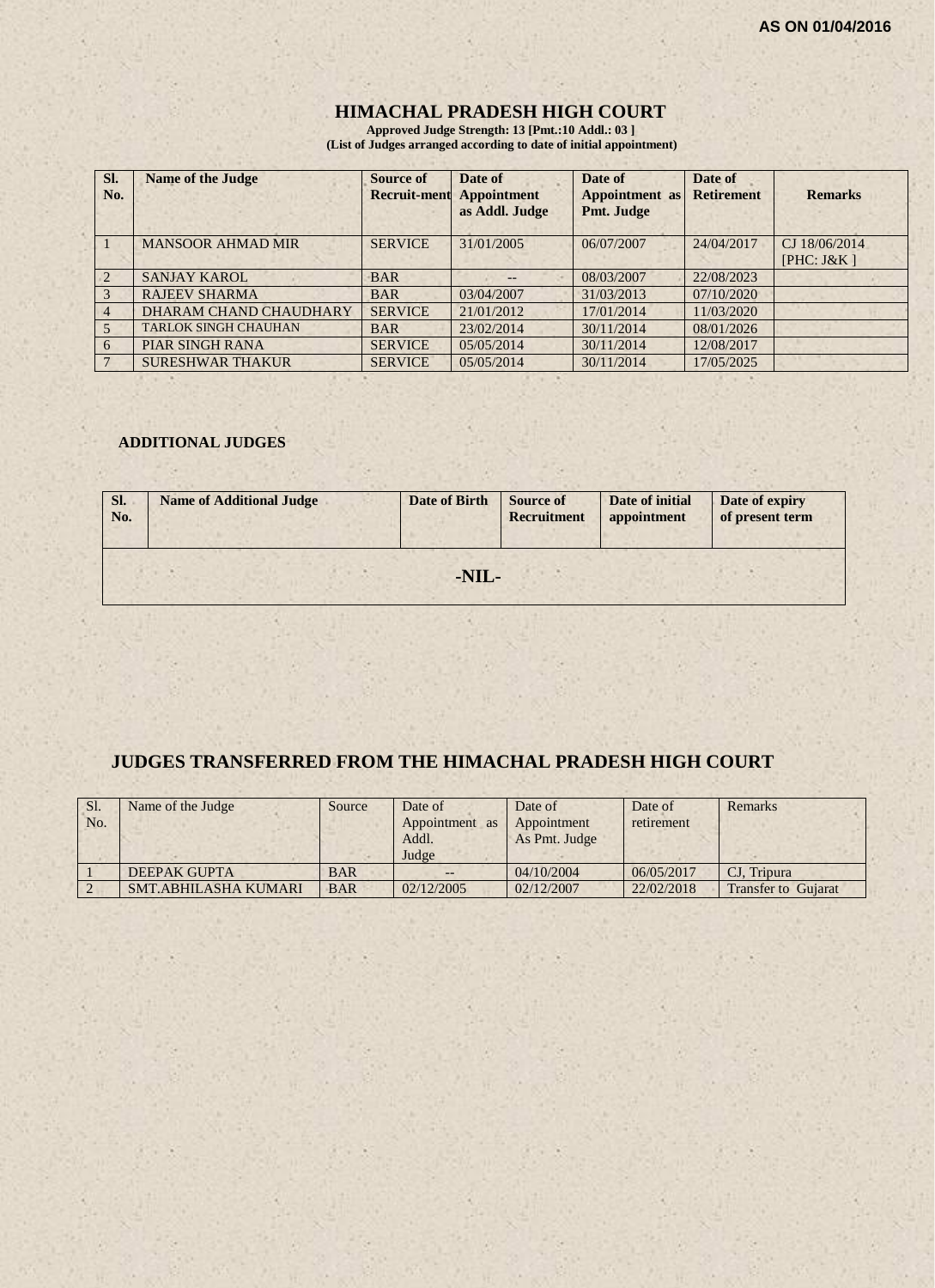## **JAMMU & KASHMIR HIGH COURT**

**Approved Judge Strength: 17 [Pmt.:13 Addl: 04] (List of Judges arranged according to date of initial appointment)**

| SI.<br>No.            | <b>Name of the Judge</b>   | <b>Source</b><br>of<br>Recruit-<br>ment | Date of<br><b>Appointment</b><br>as Addl. Judge | Date of<br><b>Appointment</b><br>as Pmt. Judge | Date of<br><b>Retirement</b> | <b>Remarks</b>                              |
|-----------------------|----------------------------|-----------------------------------------|-------------------------------------------------|------------------------------------------------|------------------------------|---------------------------------------------|
|                       | N.N.PAUL VASANTHAKUMAR     | <b>BAR</b>                              | 10/12/2005                                      | 20/04/2007                                     | 14/03/2017                   | 02/02/2015<br>$C_{\rm{L}}$<br>[PHC: MADRAS] |
| $\mathcal{D}_{\cdot}$ | <b>MOHAMMAD YAQOOB MIR</b> | <b>SERVICE</b>                          | 23/11/2007                                      | 01/10/2009                                     | 27/05/2019                   |                                             |
| 3                     | MUZAFFRAR HUSSAIN ATTAR    | <b>BAR</b>                              | 05/11/2008                                      | 05/03/2010                                     | 29/01/2017                   |                                             |
| $\overline{4}$        | <b>ALI MOHD MAGREY</b>     | <b>BAR</b>                              | $--$                                            | 08/03/2013                                     | 07/12/2022                   |                                             |
| 5                     | DHIRAJ SINGH THAKUR        | <b>BAR</b>                              | $- -$                                           | 08/03/2013                                     | 24/04/2026                   |                                             |
| 6                     | <b>TASHI RABSTAN</b>       | <b>BAR</b>                              | 08/03/2013                                      | 16/05/2014                                     | 09/04/2025                   |                                             |
|                       | <b>BANSI LAL BHAT</b>      | <b>SERVICE</b>                          | 08/03/2013                                      | 26/09/2014                                     | 18/04/2016                   |                                             |
| 8                     | <b>JANAK RAJ KOTWAL</b>    | <b>SERVICE</b>                          | 08/03/2013                                      | 04/03/2015                                     | 28/08/2018                   |                                             |

## **ADDITIONAL JUDGES**

| SI.<br>No. | <b>Name of Additional Judge</b> | Date of Birth Source of | Recruitment | Date of initial<br>appointment | Date of<br>expiry of<br>present term | <b>Remarks</b>                        |
|------------|---------------------------------|-------------------------|-------------|--------------------------------|--------------------------------------|---------------------------------------|
|            | <b>BAWA SINGH WALIA [P]</b>     | 28/08/1961              | <b>BAR</b>  | 25/09/2014                     | 24/09/2016                           | Joined on 12/02/2015<br>$[PHC: P\&H]$ |

## **JUDGES TRANSFERRED FROM THE JAMMU & KASHMIR HIGH COURT**

| Sl.<br>No. | Name of the Judge        | Source         | Date of<br>Appointment as<br>Addl.<br>Judge | Date of<br>Appointment<br>As Pmt. Judge | Date of<br>retirement | Remarks      |
|------------|--------------------------|----------------|---------------------------------------------|-----------------------------------------|-----------------------|--------------|
|            | <b>MANSOOR AHMAD MIR</b> | <b>SERVICE</b> | 31/01/2005                                  | 06/07/2007                              | 24/04/2017            | CI. H.P. H C |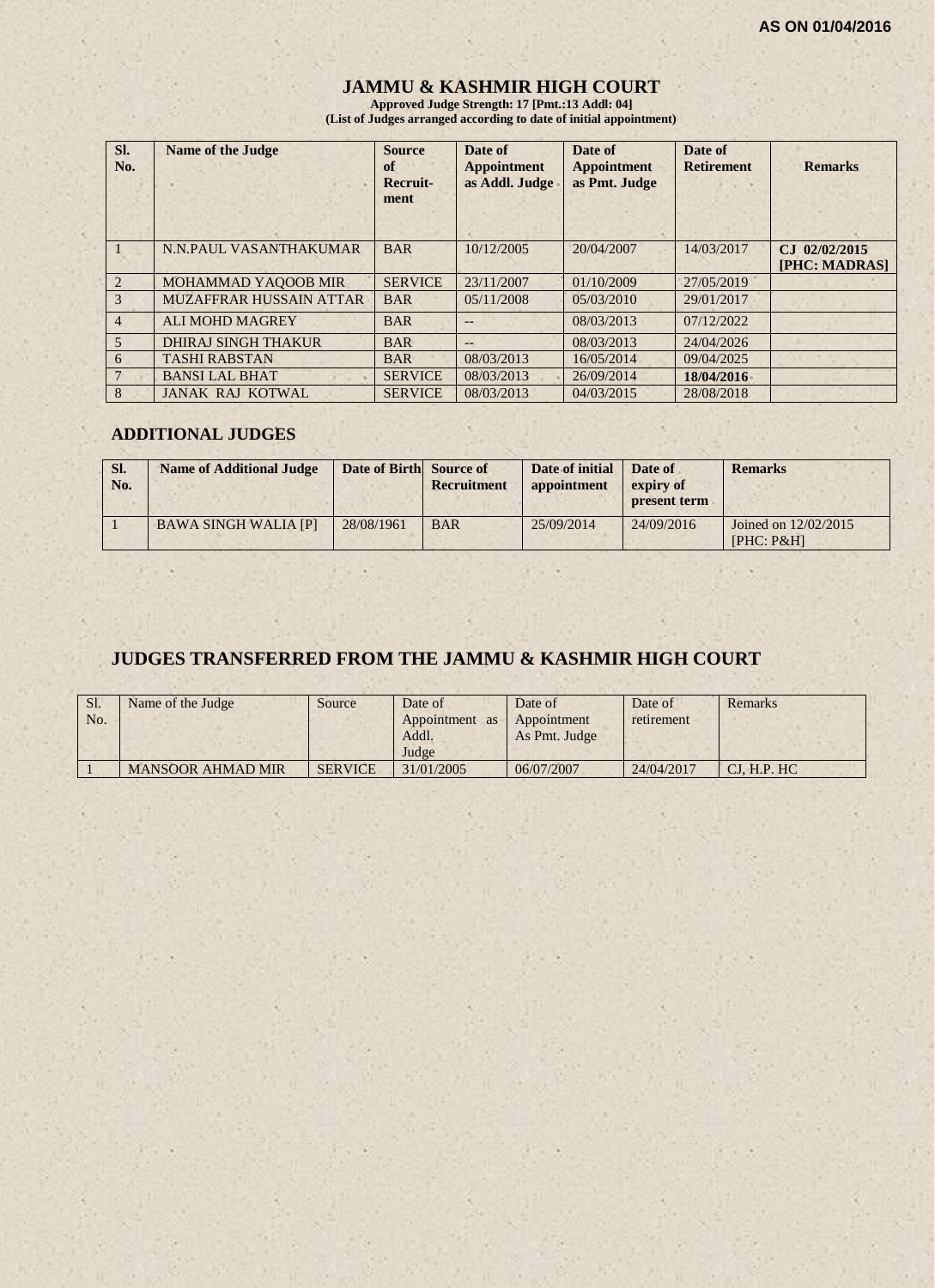## **JHARKHAND HIGH COURT**

**Approved Judge Strength: 25 [Pmt.: 19 Addl.: 06] (List of Judges arranged according to date of initial appointment)**

| SI.<br>No.            | <b>Name of the Judge</b>     | <b>Source of</b><br><b>Recruitment</b> | Date of<br><b>Appointment</b><br>as Addl. Judge | Date of<br><b>Appointment</b> as<br><b>Pmt. Judge</b> | Date of<br><b>Retirement</b> | <b>Remarks</b>                             |
|-----------------------|------------------------------|----------------------------------------|-------------------------------------------------|-------------------------------------------------------|------------------------------|--------------------------------------------|
|                       | <b>VIRENDER SINGH [H]</b>    | <b>BAR</b>                             |                                                 | 02/07/2002                                            | 06/10/2016                   | CJ 01/11/2014<br>[PHC:PAH]                 |
| $\mathcal{D}_{\cdot}$ | <b>DHIRUBHAI N. PATEL</b>    | <b>BAR</b>                             | 07/03/2004                                      | 25/01/2006                                            | 12/03/2022                   | <b>Joined 03/02/2009</b><br>[PHC: Gujarat] |
| $\mathcal{E}$         | PRASHANT KUMAR               | <b>SERVICE</b>                         | 21/01/2009                                      | 17/01/2013                                            | 30/06/2020                   |                                            |
| $\overline{4}$        | <b>HARISH CHANDRA MISHRA</b> | <b>SERVICE</b>                         | 27/04/2011                                      | 31/01/2013                                            | 26/03/2021                   |                                            |
| 5                     | DHRUV NARAYAN UPADHYAY       | <b>SERVICE</b>                         | 27/04/2011                                      | 31/01/2013                                            | 09/08/2016                   |                                            |
| 6                     | APARESH KUMAR SINGH          | <b>BAR</b>                             | 24/01/2012                                      | 16/01/2014                                            | 06/07/2027                   |                                            |
|                       | <b>SHREE CHANDRASHEKHAR</b>  | <b>BAR</b>                             | 17/01/2013                                      | 27/06/2014                                            | 24/05/2027                   |                                            |
| 8                     | <b>AMITAV KUMAR GUPTA</b>    | <b>SERVICE</b>                         | 18/09/2013                                      | 03/02/2016                                            | 30/05/2021                   |                                            |

## **ADDITIONAL JUDGES**

| SI.<br>No. | <b>Name of Additional Judge</b> | Date of Birth | Source of<br><b>Recruitment</b> | Date of initial<br>appointment | Date of<br>expiry of<br>present term | <b>Remarks</b>                   |
|------------|---------------------------------|---------------|---------------------------------|--------------------------------|--------------------------------------|----------------------------------|
|            | PRAMATH PATNAIK                 | 14/06/1959    | <b>BAR</b>                      | 24/09/2014                     | 23/09/2016                           | Joined 22.12.2014<br>PHC: Orissa |
|            | RONGON MUKHOPADHYAY             | 29/12/1967    | <b>BAR</b>                      | 26/09/2014                     | 25/09/2016                           |                                  |
|            | <b>RAVI NATH VERMA</b>          | 10/12/1956    | <b>SERVICE</b>                  | 26/09/2014                     | 25/09/2016                           |                                  |
|            | <b>RATNAKER BHENGRA</b>         | 05/10/1962    | <b>BAR</b>                      | 17/04/2015                     | 16/04/2017                           |                                  |

## **JUDGES TRANSFERRED FROM THE JHARKHAND HIGH COURT**

| Sl.<br>No. | Name of the Judge           | Source<br>$\overline{Of}$<br>Recruitment | Date of<br>Appointment<br><b>as</b><br>Addl.<br>Judge | Date of<br>Appointment<br>As Pmt.<br>Judge | Date of<br>Retirement | Remarks                                |
|------------|-----------------------------|------------------------------------------|-------------------------------------------------------|--------------------------------------------|-----------------------|----------------------------------------|
|            | <b>RAKESH RANJAN PRASAD</b> | <b>SERVICE</b>                           |                                                       | 27/02/2006                                 | 30/06/2017            | <b>Transferred to Manipur</b>          |
|            | <b>SUJIT NARAYAN PRASAD</b> | <b>BAR</b>                               | 26/09/2014                                            |                                            |                       | Addl.Judge transferred to<br>Orissa HC |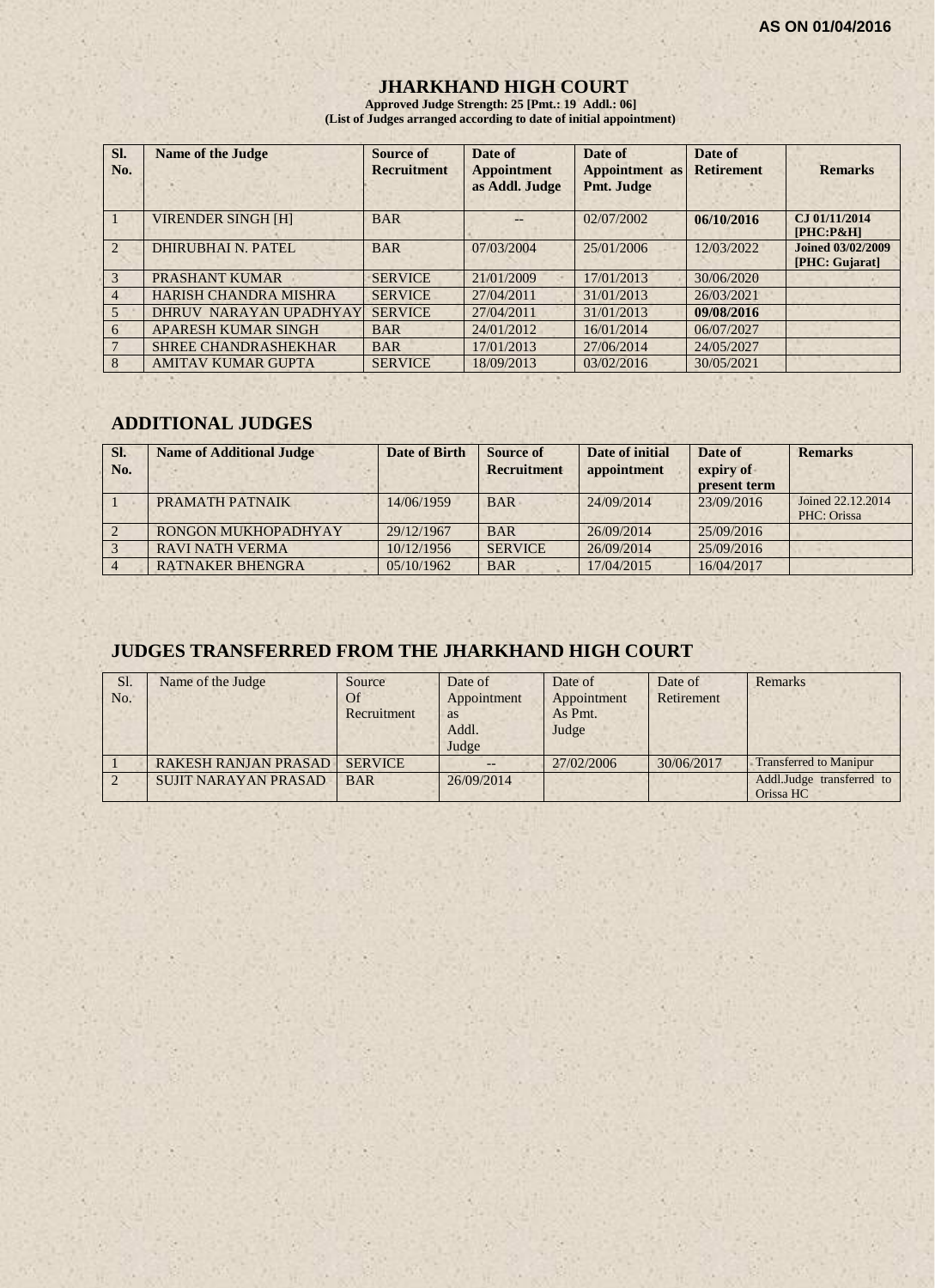# **KARNATAKA HIGH COURT**

**Approved Judge Strength: 62 [Pmt.: 47 Addl.: 15 ] (List of Judges arranged according to date of initial appointment)**

| SI.<br><b>No</b> | <b>Name of the Judge</b>                         | <b>Source of</b><br><b>Recruitment</b> | Date of<br><b>Appointment</b>   | Date of<br><b>Appointment</b> | Date of<br><b>Retirement</b> | <b>Remarks</b>                                  |
|------------------|--------------------------------------------------|----------------------------------------|---------------------------------|-------------------------------|------------------------------|-------------------------------------------------|
|                  |                                                  |                                        | <b>as</b><br><b>Addl. Judge</b> | <b>as</b><br>Pmt. Judge       |                              |                                                 |
|                  |                                                  |                                        |                                 |                               |                              |                                                 |
| $\mathbf{1}$     | <b>S.K.MUKHERJEE</b>                             | <b>BAR</b>                             |                                 | 15/09/2000                    | 09/10/2017                   | CJ 23/02/2016<br>[PHC: Calcutta]                |
| $\overline{2}$   | NAGARAJA RAO KUMAR                               | <b>BAR</b>                             | 11/12/2000                      | 29/10/2001                    | 27/06/2016                   |                                                 |
| 3                | PATIL N. KANTEPPA                                | <b>BAR</b>                             | 11/12/2000                      | 18/04/2002                    | 01/05/2016                   |                                                 |
| $\overline{4}$   | JAYANT MANGANLAL PATEL                           | <b>BAR</b>                             | 03/12/2001                      | 09/08/2004                    | 03/08/2018                   | <b>Joined on 13/02/2016</b><br>[PHC: Gujarat]   |
| 5                | S.M.MALLIKARJUNAGOUDA                            | <b>BAR</b>                             | 12/05/2003                      | 24/09/2004                    | 04/05/2020                   |                                                 |
| 6                | H.G. RAMESH                                      | <b>BAR</b>                             | 12/05/2003                      | 24/09/2004                    | 15/01/2019                   |                                                 |
| $\overline{7}$   | <b>S.ABDUL NAZEER</b>                            | <b>BAR</b>                             | 12/05/2003                      | 24/09/2004                    | 04/01/2020                   |                                                 |
| 8                | <b>RAM MOHAN REDDY</b>                           | <b>BAR</b>                             | 08/09/2003                      | 24/09/2004                    | 05/06/2016                   |                                                 |
| 9                | <b>HANUMAPPA BILLAPPA</b>                        | <b>BAR</b>                             | 08/09/2003                      | 24/09/2004                    | 07/10/2016                   |                                                 |
| 10               | P.B.SANGANAGOUDA                                 | <b>BAR</b>                             |                                 | 21/10/2004                    | 31/05/2018                   |                                                 |
| 11               | <b>ANAND BYRAREDDY</b>                           | <b>BAR</b>                             |                                 | 07/03/2005                    | 30/04/2017                   |                                                 |
| 12               | <b>ASHOK B.HINCHIGERI</b>                        | <b>BAR</b>                             | 07/03/2005                      | 01/03/2007                    | 23/08/2017                   |                                                 |
| 13               | RAGHVENDRA SINGH CHAUHAN                         | <b>BAR</b>                             | 13/06/2005                      | 24/01/2008                    | 23/12/2021                   | <b>Joined on 10/03/2015</b><br>[PHC: Rajasthan] |
| 14               | A.S. BOPPANNA                                    | <b>BAR</b>                             | 06/01/2006                      | 01/03/2007                    | 19/05/2021                   |                                                 |
| 15               | A. N. VENUGOPALA GOWDA                           | <b>BAR</b>                             | 04/07/2007                      | 17/04/2009                    | 15/06/2017                   |                                                 |
| 16               | LINGAPPA NARAYANA SWAMY                          | <b>BAR</b>                             | 04/07/2007                      | 17/04/2009                    | 30/06/2021                   |                                                 |
| 17               | RAVI VIJAYKUMAR MALIMATH                         | <b>BAR</b>                             | 18/02/2008                      | 17/02/2010                    | 24/05/2024                   |                                                 |
| 18               | SMT. B. VENKATARAMIAH NAGARATHNA                 | <b>BAR</b>                             | 18/02/2008                      | 17/02/2010                    | 29/10/2024                   |                                                 |
| 19               | BOREGOWDA SREENIVASE GOWDA                       | <b>BAR</b>                             | 02/06/2008                      | 05/09/2011                    | 15/06/2018                   |                                                 |
| 20               | S. N. SATYANARAYANA                              | <b>BAR</b>                             | 09/06/2008                      | 08/06/2012                    | 14/01/2021                   |                                                 |
| 21               | <b>ARAVIND KUMAR</b>                             | <b>BAR</b>                             | 26/06/2009                      | 07/12/2012                    | 13/07/2024                   |                                                 |
| 22               | <b>BIJOOR MANOHAR</b>                            | <b>BAR</b>                             | 12/03/2010                      | 18/11/2013                    | 19/07/2017                   |                                                 |
| 23               | ARAKALAGUDU VENKATARAMAIAH                       | <b>SERVICE</b>                         | 24/10/2013                      | 04/03/2016                    | 29/05/2016                   |                                                 |
|                  | <b>CHANDRASHEKARA</b>                            |                                        |                                 |                               |                              |                                                 |
| 24               | <b>SMT. RATHNAKALA</b>                           | <b>SERVICE</b>                         | 24/10/2013                      | 04/03/2016                    | 26/01/2018                   |                                                 |
| 25               | <b>BUDHIHAL RUDRAPPA BHIMAPPA</b>                | <b>SERVICE</b>                         | 24/10/2013                      | 04/03/2016                    | 30/09/2018                   |                                                 |
| 26               | PRADEEP DATTATRAYA WAINGANKAR                    | <b>SERVICE</b>                         | 24/10/2013                      | 04/03/2016                    | 09/04/2016                   |                                                 |
| 27               | KORATAGERE NARASIMHA MURTHY<br><b>PHANEENDRA</b> | <b>SERVICE</b>                         | 24/10/2013                      | 04/03/2016                    | 19/05/2020                   |                                                 |

#### **ADDITIONAL JUDGES**

| SI.<br>No. | <b>Name of Additional Judge</b>                   | <b>Date of Birth</b> | Source of<br><b>Recruitment</b> | Date of<br>initial<br>appointment | Date of<br>expiry of<br>present<br>term | <b>Remarks</b> |
|------------|---------------------------------------------------|----------------------|---------------------------------|-----------------------------------|-----------------------------------------|----------------|
|            | <b>SMT. SHIVANNA SUJATHA</b>                      | 20/05/1960           | <b>BAR</b>                      | 02/01/2015                        | 01/01/2017                              |                |
|            | <b>BYRAREDDY VEERAPPA</b>                         | 01/06/1961           | <b>BAR</b>                      | 02/01/2015                        | 01/01/2017                              |                |
|            | <b>GUHANATHAN NARENDAR</b>                        | 10/01/1964           | <b>BAR</b>                      | 02/01/2015                        | 01/01/2017                              |                |
|            | PRATINIDHI SRINIVASACHARYA<br><b>DINESH KUMAR</b> | 25/02/1962           | <b>BAR</b>                      | 02/01/2015                        | 01/01/2017                              |                |

#### **JUDGES TRANSFERRED FROM THE KARNATAKA HIGH COURT**

| Sl.            | Name of the Judge          | Source         | Date of                  | Date of       | Date of    | Remarks                  |
|----------------|----------------------------|----------------|--------------------------|---------------|------------|--------------------------|
| N <sub>0</sub> |                            |                | Appointment<br><b>as</b> | Appointment   | retirement |                          |
|                |                            |                | Addl. Judge              | As Pmt. Judge |            |                          |
|                | <b>SMT.MANJULA CHELLUR</b> | <b>SERVICE</b> | 21/02/2000               | 17/08/2000    | 04/12/2017 | CJ. Calcutta             |
|                | <b>HULUVADI G.RAMESH</b>   | <b>SERVICE</b> | 08/09/2003               | 24/09/2004    | 19/05/2019 | Transferred to Allahabad |
|                | PAVANKUMAR BHIMAPPA        | <b>BAR</b>     | 02/01/2015               | 01/01/2017    |            | AJ. Transferred to P&H   |
|                | <b>BAJANTHRI</b>           |                |                          |               |            |                          |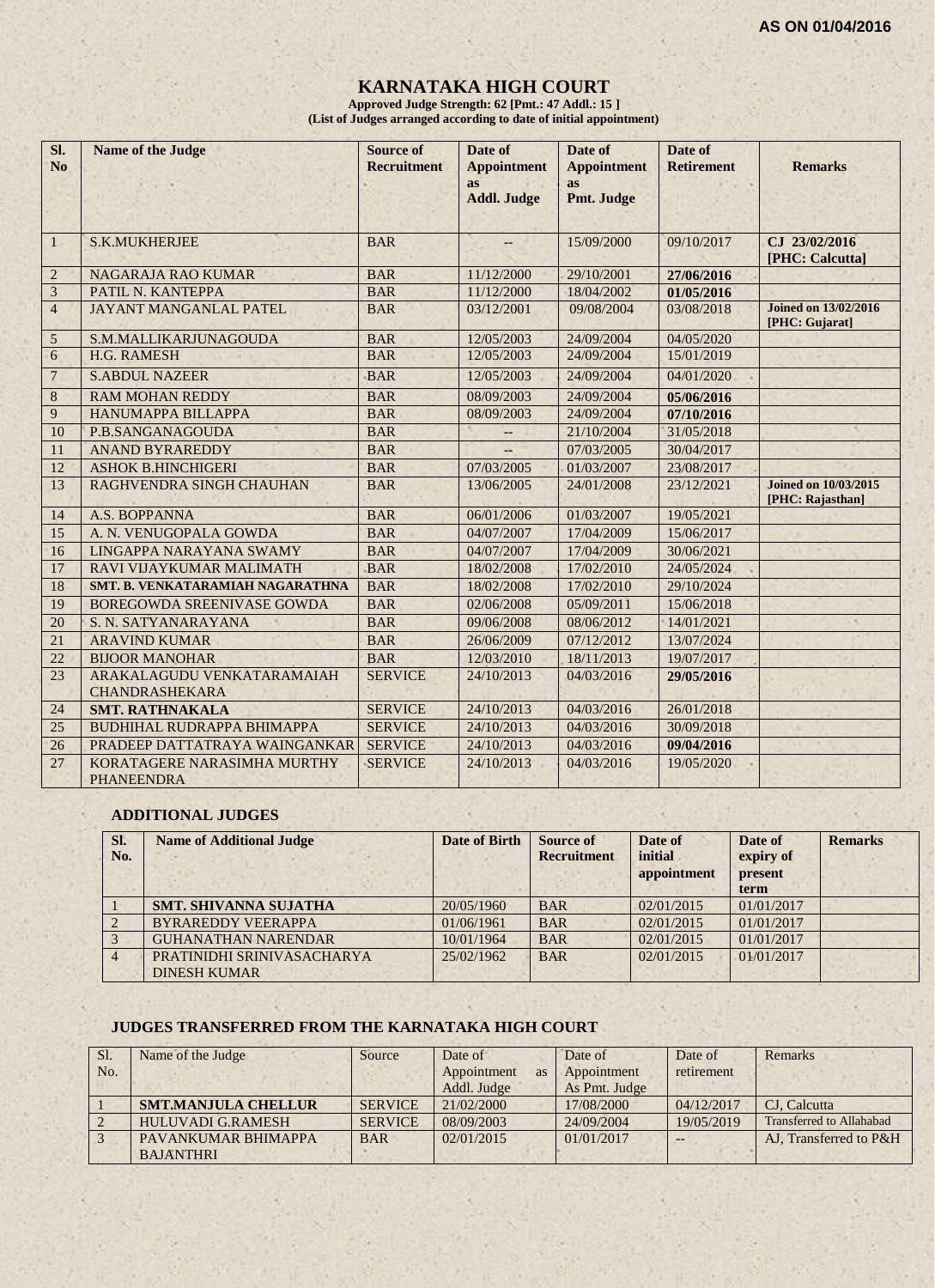## **KERALA HIGH COURT**

**Approved Judge Strength: 38 [Pmt.: 27 Addl.: 11 ] (List of Judges arranged according to date of initial appointment)**

| <b>SI</b><br>N <sub>o</sub> | <b>Name of the Judge</b>                  | <b>Source</b><br><b>Of</b><br><b>Recruit</b><br>ment | Date of<br><b>Appoint</b><br>ment<br>as Addl.<br>Judge | Date of<br><b>Appoint</b><br>ment<br>As Pmt.<br>Judge | Date of<br>retirement | <b>Remarks</b>                               |
|-----------------------------|-------------------------------------------|------------------------------------------------------|--------------------------------------------------------|-------------------------------------------------------|-----------------------|----------------------------------------------|
| $\mathbf{1}$                | <b>ASHOK BHUSHAN</b>                      | <b>BAR</b>                                           |                                                        | 24/04/2001                                            | 04/07/2018            | CJ 26/03/2015<br>[PHC: Allahabad]            |
| $\overline{2}$              | T.B.RADHAKRISHNAN                         | <b>BAR</b>                                           |                                                        | 14/10/2004                                            | 28/04/2021            |                                              |
| $\mathfrak{Z}$              | SANKARAN KALLANMAR THODIYIL               | <b>BAR</b>                                           | 02/02/2005                                             | 22/11/2006                                            | 24/12/2016            |                                              |
| $\overline{4}$              | <b>ANTONIC DOMINIC</b>                    | <b>BAR</b>                                           | 30/01/2007                                             | 02/12/2009                                            | 29/05/2018            |                                              |
| $\overline{5}$              | P. N. RAVINDRAN                           | <b>BAR</b>                                           | 13/12/2007                                             | 09/12/2009                                            | 28/05/2018            |                                              |
| 6                           | SURENDRA MOHAN KURIAKOSE                  | <b>BAR</b>                                           | 05/01/2009                                             | 15/12/2010                                            | 28/02/2019            |                                              |
| $\overline{7}$              | P. R. RAMACHANDRA MENON                   | <b>BAR</b>                                           | 05/01/2009                                             | 15/12/2010                                            | 31/05/2021            |                                              |
| 8                           | C. V. K. ABDUL REHIM                      | <b>BAR</b>                                           | 05/01/2009                                             | 15/12/2010                                            | 01/05/2020            |                                              |
| 9                           | CHUDALAYIL THEVAN RAVIKUMAR               | <b>BAR</b>                                           | 05/01/2009                                             | 15/12/2010                                            | 05/01/2022            |                                              |
| 10                          | PARAMESWARAN BHAVADASAN                   | <b>SERVICE</b>                                       | 06/02/2009                                             | 15/12/2010                                            | 02/04/2016            |                                              |
| 11                          | VAIDYANATHAN CHITAMBARESH                 | <b>BAR</b>                                           | 08/11/2011                                             | 07/12/2012                                            | 06/11/2019            |                                              |
| 12                          | ABDUL MOHAMMED SHAFFIQUE                  | <b>BAR</b>                                           | 08/11/2011                                             | 07/12/2012                                            | 12/02/2021            |                                              |
| 13                          | KUNJUPILLAI HARILAL                       | <b>BAR</b>                                           | 08/11/2011                                             | 24/06/2013                                            | 27/05/2020            |                                              |
| 14                          | <b>KRISHNAN VINOD CHANDRAN</b>            | <b>BAR</b>                                           | 08/11/2011                                             | 24/06/2013                                            | 24/04/2025            |                                              |
| 15                          | <b>BABU MATHEW P. JOSEPH</b>              | <b>SERVICE</b>                                       | 18/01/2012                                             | 16/01/2014                                            | 28/07/2016            |                                              |
| 16                          | PANNIPUZHAYIL DIVAKARAN RAJAN             | <b>SERVICE</b>                                       | 28/01/2013                                             | 16/01/2014                                            | 07/05/2019            |                                              |
| 17                          | KRISHNAIYER RAMAKRISHNAN                  | <b>SERVICE</b>                                       | 28/01/2013                                             | 30/06/2014                                            | 08/10/2017            |                                              |
| 18                          | <b>BATHISHA KEMAL PASHA</b>               | <b>SERVICE</b>                                       | 28/01/2013                                             | 30/06/2014                                            | 24/05/2018            |                                              |
| 19                          | <b>ATHRASSERY HARIPRASAD</b>              | <b>SERVICE</b>                                       | 28/01/2013                                             | 30/06/2014                                            | 18/05/2021            |                                              |
| 20                          | <b>DAMA SESHADRI NAIDU</b>                | <b>BAR</b>                                           | 21/09/2013                                             | 03/03/2016                                            | 18/06/2024            | <b>Joined on 30/06/2014</b><br>[PHC: T & AP] |
| 21                          | PUTTEKADAN UBAID                          | <b>SERVICE</b>                                       | 01/01/2014                                             | 10/03/2016                                            | 18/09/2019            |                                              |
| 22                          | KANDATHIL ABRAHAM MATHEW                  | <b>SERVICE</b>                                       | 01/01/2014                                             | 10/03/2016                                            | 17/01/2019            |                                              |
| 23                          | <b>ALEXANDER THOMAS</b>                   | <b>BAR</b>                                           | 23/01/2014                                             | 10/03/2016                                            | 03/09/2023            |                                              |
| 24                          | MUHAMED MUSTAQUE<br><b>AYUMANTAKATH</b>   | <b>BAR</b>                                           | 23/01/2014                                             | 10/03/2016                                            | 31/05/2029            |                                              |
| 25                          | ALA KUNNIL JAYASANKARAN<br><b>NAMBIAR</b> | <b>BAR</b>                                           | 23/01/2014                                             | 10/03/2016                                            | 26/01/2028            |                                              |
| 26                          | ANIL KALAVAMPARA NARENDRAN                | <b>BAR</b>                                           | 23/01/2014                                             | 10/03/2016                                            | 04/05/2029            |                                              |

## **ADDITIONAL JUDGES**

| Sl.            | Name of Additional Judge           | Date of      | Source         | Date of initial | Date of expiry |  |
|----------------|------------------------------------|--------------|----------------|-----------------|----------------|--|
| No.            |                                    | <b>Birth</b> |                |                 |                |  |
|                |                                    |              |                | appointment     | of present     |  |
|                |                                    |              |                |                 | term           |  |
| 1.             | <b>SMT. POKKATH VIJAYAN ASHA</b>   | 31/05/1959   | <b>BAR</b>     | 21/05/2014      | 20/05/2016     |  |
| 2.             | PADMARAJ BALAKRISHNAN NAIR         | 30/06/1963   | <b>BAR</b>     | 21/05/2014      | 20/05/2016     |  |
|                | <b>SURESH KUMAR</b>                |              |                |                 |                |  |
| $\mathbf{3}$ . | <b>SUNIL THOMAS</b>                | 10/05/1960   | <b>SERVICE</b> | 10/04/2015      | 10/04/2017     |  |
| $\overline{4}$ | <b>SHAJI PAUL CHALY</b>            | 29/05/1961   | <b>BAR</b>     | 10/04/2015      | 10/04/2017     |  |
| 5              | <b>SMT. ANU SIVARAMAN</b>          | 25/05/1966   | <b>BAR</b>     | 10/04/2015      | 10/04/2017     |  |
| 6              | RAJA VIJAYARAGHAVAN VALSALA        | 28/05/1967   | <b>BAR</b>     | 10/04/2015      | 10/04/2017     |  |
| $\overline{7}$ | <b>BHASKARAN PILLAI SUDHEENDRA</b> | 31/05/1959   | <b>SERVICE</b> | 10/04/2015      | 10/04/2017     |  |
|                | <b>KUMAR</b>                       |              |                |                 |                |  |
| 8              | KELOTH PUTHENPURA JYOTHINDRANATH   | 01/11/1956   | <b>SERVICE</b> | 10/04/2015      | 10/04/2017     |  |
| 9              | <b>SMT. MARY JOSEPH</b>            | 02/06/1962   | <b>SERVICE</b> | 10/04/2015      | 10/04/2017     |  |

# **JUDGES TRANSFERRED FROM THE KERALA HIGH COURT**

| Sl. | Name of the Judge      | Source            | Date of        | Date of       | Date of    | <b>Remarks</b>  |
|-----|------------------------|-------------------|----------------|---------------|------------|-----------------|
| No. |                        | <b>Of Recruit</b> | Appointment as | Appointment   | retirement |                 |
|     |                        | ment              | Addl. Judge    | As Pmt. Judge |            |                 |
|     | KUTTIYIL MATHEW JOSEPH | <b>BAR</b>        | $- -$          | 14/10/2004    | 16/06/2020 | CJ, Uttarakhand |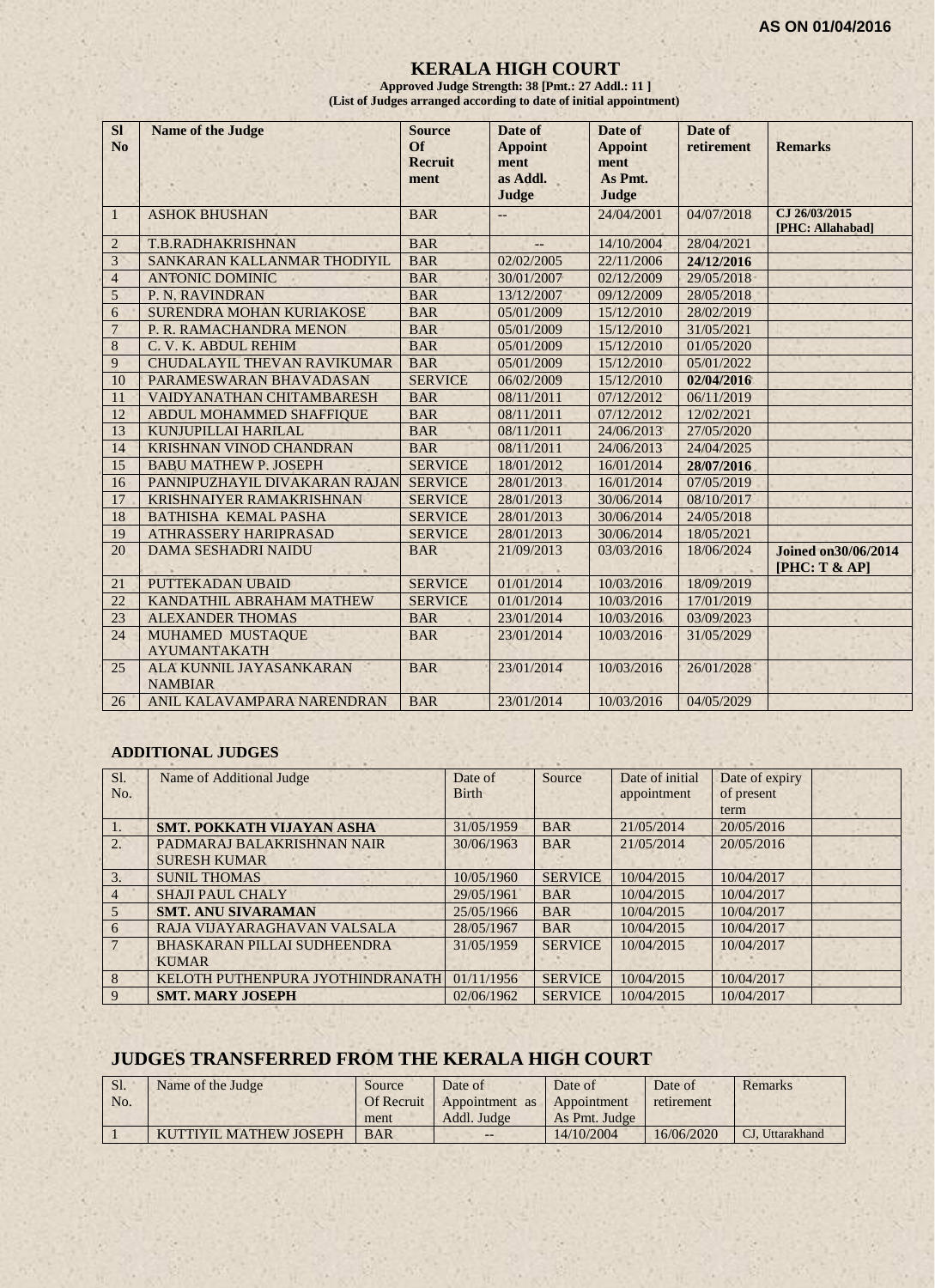## **Madhya Pradesh High Court**

Approved Judge Strength: 53 [Pmt.: 40 Addl.: 13 ] **(List of Judges arranged according to date of initial appointment)**

| Sl.<br>No.     | <b>Name of the Judge</b>         | <b>Source</b>  | Date of<br><b>Appointment</b><br>as Addl. Judge | Date of<br><b>Appointment</b><br>as Pmt. Judge | Date of<br>retirement | <b>Remarks</b>                    |
|----------------|----------------------------------|----------------|-------------------------------------------------|------------------------------------------------|-----------------------|-----------------------------------|
| 1              | <b>AJAY M. KHANWILKAR</b>        | <b>BAR</b>     | 29/03/2000                                      | 08/04/2002                                     | 29/07/2019            | CJ 24/11/2013<br>[PHC: Bombay]    |
| $\overline{2}$ | <b>RAJENDRA MENON</b>            | <b>BAR</b>     | 01/04/2002                                      | 21/03/2003                                     | 06/06/2019            |                                   |
| 3              | <b>SHANTANU S. KEMKAR</b>        | <b>BAR</b>     | 21/03/2003                                      | 19/01/2004                                     | 22/10/2018            |                                   |
| $\overline{4}$ | <b>SANJAY KUMAR SETH</b>         | <b>BAR</b>     | 21/03/2003                                      | 19/01/2004                                     | 09/06/2019            |                                   |
| $\overline{5}$ | <b>U.K.G.MAHESHWARI</b>          | <b>BAR</b>     |                                                 | 11/10/2004                                     | 01/11/2017            |                                   |
| 6              | <b>SURENDRA KUMAR GANGELE</b>    | <b>BAR</b>     | $-$                                             | 11/10/2004                                     | 25/07/2018            |                                   |
| $\overline{7}$ | PANKAJ KUMAR JAISWAL             | <b>BAR</b>     | --                                              | 11/10/2004                                     | 23/09/2020            |                                   |
| 8              | <b>SMT.S.R. WAGHMARE</b>         | <b>BAR</b>     |                                                 | 11/10/2004                                     | 04/11/2016            |                                   |
| 9              | <b>RAVI SHANKER JHA</b>          | <b>BAR</b>     | 18/10/2005                                      | 02/02/2007                                     | 13/10/2023            |                                   |
| 10             | <b>JITENDRA KUMAR MAHESHWARI</b> | <b>BAR</b>     | 25/11/2005                                      | 25/11/2008                                     | 28/06/2023            |                                   |
| 11             | <b>SANJAY YADAV</b>              | <b>BAR</b>     | 02/03/2007                                      | 15/01/2010                                     | 05/06/2021            |                                   |
| 12             | <b>SATISH CHANDRA SHARMA</b>     | <b>BAR</b>     | 18/01/2008                                      | 15/01/2010                                     | 29/11/2023            |                                   |
| 13             | PRAKASH SHRIVASTAVA              | <b>BAR</b>     | 18/01/2008                                      | 15/01/2010                                     | 30/03/2023            |                                   |
| 14             | <b>MOOL CHAND GARG</b>           | <b>SERVICE</b> | 11/04/2008                                      | 17/06/2013                                     | 09/06/2016            | Joined 18/04/2011<br>[PHC: Delhi] |
| 15             | <b>ALOK ARADHE</b>               | <b>BAR</b>     | 29/12/2009                                      | 15/02/2011                                     | 12/04/2026            |                                   |
| 16             | <b>NARESH KUMAR GUPTA</b>        | <b>SERVICE</b> | 03/05/2010                                      | 24/09/2011                                     | 30/06/2017            |                                   |
| 17             | <b>SHEEL NAGU</b>                | <b>BAR</b>     | 27/05/2011                                      | 23/05/2013                                     | 31/12/2026            |                                   |
| 18             | <b>SUJOY PAUL</b>                | <b>BAR</b>     | 27/05/2011                                      | 14/04/2014                                     | 20/06/2026            |                                   |
| 19             | <b>SUBHASH RAOSAHEB KAKADE</b>   | <b>SERVICE</b> | 01/04/2013                                      | 06/09/2014                                     | 22/01/2017            |                                   |
| 20             | <b>MAHENDRA KUMAR MUDGAL</b>     | <b>SERVICE</b> | 01/04/2013                                      | 06/09/2014                                     | 27/08/2016            |                                   |
| 21             | DHARMDHWAJ KUMAR PALIWAL         | <b>SERVICE</b> | 01/04/2013                                      | 06/09/2014                                     | 15/03/2017            |                                   |
| 22             | <b>ROHIT ARYA</b>                | <b>BAR</b>     | 12/09/2013                                      | 26/03/2015                                     | 27/04/2024            |                                   |
| 23             | <b>JARAT KUMAR JAIN</b>          | <b>SERVICE</b> | 28/02/2014                                      | 27/02/2016                                     | 22/01/2017            |                                   |
| 24             | <b>SUSHIL KUMAR PALO</b>         | <b>SERVICE</b> | 15/04/2014                                      | 27/02/2016                                     | 01/11/2018            |                                   |
| 25             | <b>MISS VANDANA KASREKAR</b>     | <b>BAR</b>     | 25/10/2014                                      | 27/02/2016                                     | 09/07/2022            |                                   |
| 26             | <b>RAJENDRA MAHAJAN</b>          | <b>SERVICE</b> | 25/10/2014                                      | 27/02/2016                                     | 06/03/2018            |                                   |
| 27             | <b>CHANDRAHAS SIRPURKAR</b>      | <b>SERVICE</b> | 25/10/2014                                      | 27/02/2016                                     | 03/03/2019            |                                   |

# **Additional Judges**

| SI.<br>No. | <b>Name of Additional Judge</b> | Date of Birth | Source of<br>Recruitment | Date of initial<br>appointment | Date of expiry<br>of present term |
|------------|---------------------------------|---------------|--------------------------|--------------------------------|-----------------------------------|
|            | SUSHIL KUMAR GUPTA              | 12/05/1954    | <b>SERVICE</b>           | 28/02/2014                     | 11/05/2016                        |
|            | ALOK VERMA                      | 28/11/1955    | <b>SERVICE</b>           | 30/06/2014                     | 27/11/2017                        |

#### **JUDGES TRANSFERRED FROM THE MADHYA PRADESH HIGH COURT**

| Sl. | Name of the Judge | Source of  | Date of     | Date of       | Date of    | Remarks                         |
|-----|-------------------|------------|-------------|---------------|------------|---------------------------------|
| No. |                   | Recruitmen | Appointment | Appointment   | retirement |                                 |
|     |                   |            | Addl.<br>as | As Pmt. Judge |            |                                 |
|     |                   |            | Judge       |               |            |                                 |
|     | <b>AJIT SINGH</b> | <b>BAR</b> | 01/04/2002  | 21/03/2003    | 05/09/2018 | <b>Transferred to Rajasthan</b> |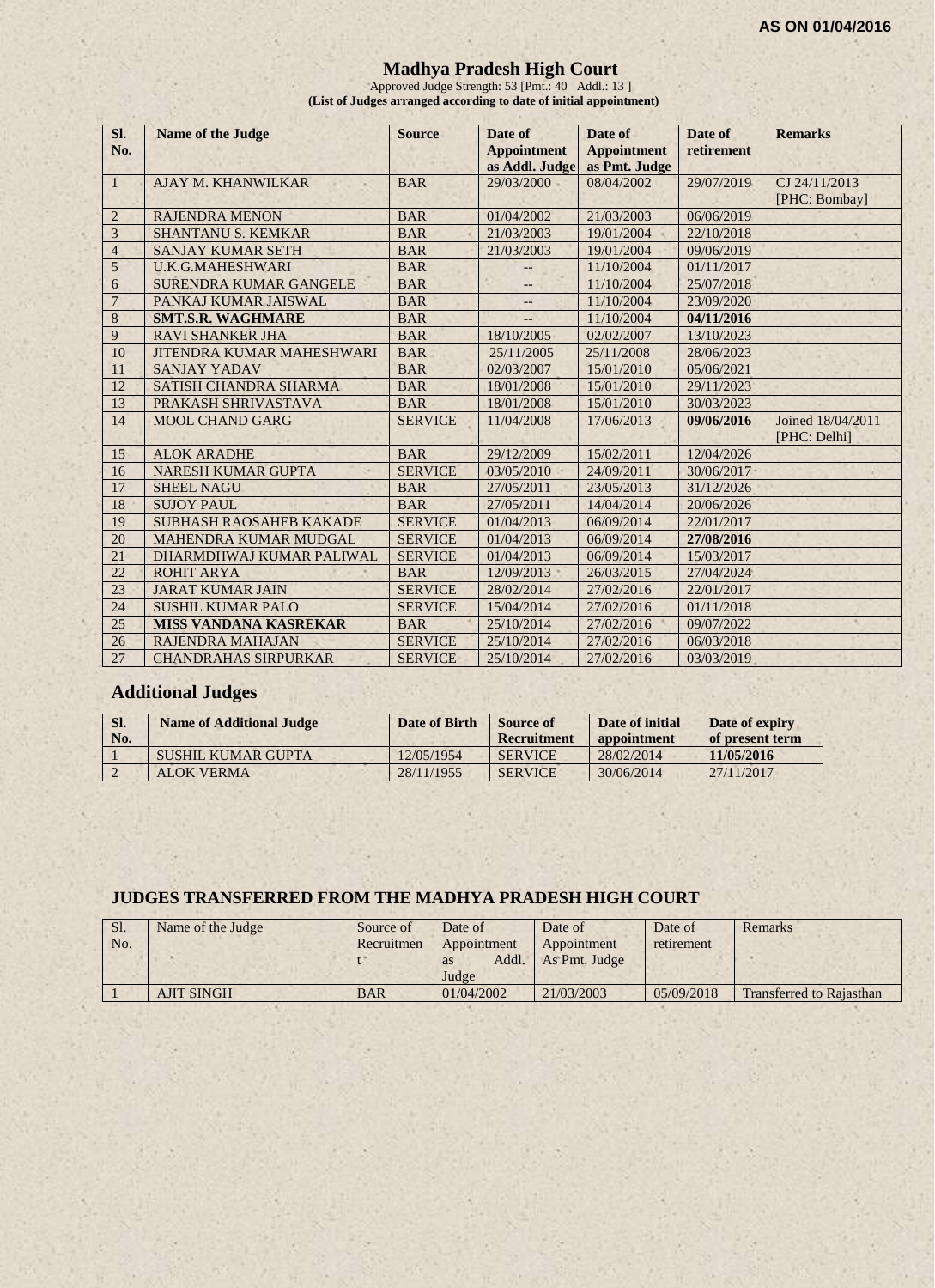#### **MADRAS HIGH COURT**

**Approved Judge Strength: 75 [Pmt.: 56 Addl.: 19 ] (List of Judges arranged according to date of initial appointment)**

| Sl.            | <b>Name of the Judge</b>          | <b>Source</b>  | Date of                              | Date of                             | Date of    | <b>Remarks</b>                           |
|----------------|-----------------------------------|----------------|--------------------------------------|-------------------------------------|------------|------------------------------------------|
| No.            |                                   |                | <b>Appointment</b><br>as Addl. Judge | <b>Appointment</b><br>As Pmt. Judge | retirement |                                          |
| $\mathbf{1}$   | SANJAY KISHAN KAUL                | <b>BAR</b>     | 03/05/2001                           | 02/05/2003                          | 25/12/2020 | CJ 26/07/2014<br>[PHC: Delhi]            |
| $\overline{2}$ | <b>SATISH KUMAR AGNIHOTRI</b>     | <b>BAR</b>     | 05/05/2005                           | 03/05/2007                          | 30/06/2018 | Joined 26/09/2013<br>[PHC: Chhattisgarh] |
| 3              | <b>M.JAICHANDRAN</b>              | <b>BAR</b>     | 10/12/2005                           | 20/04/2007                          | 23/02/2017 |                                          |
| $\overline{4}$ | RAMALINGAM SUDHAKAR               | <b>BAR</b>     | 10/12/2005                           | 20/04/2007                          | 13/02/2021 |                                          |
| 5              | V. RAMASUBRAMANIAN                | <b>BAR</b>     | 31/07/2006                           | 09/11/2009                          | 29/06/2020 |                                          |
| 6              | <b>S. MANI KUMAR</b>              | <b>BAR</b>     | 31/07/2006                           | 09/11/2009                          | 23/04/2023 |                                          |
| $\overline{7}$ | A. SELVAM                         | <b>SERVICE</b> | 31/07/2006                           | 09/11/2009                          | 04/04/2018 |                                          |
| 8              | P. R. SHIVAKUMAR                  | <b>SERVICE</b> | 18/09/2006                           | 09/11/2009                          | 11/05/2016 |                                          |
| 9              | <b>SAMINATHAN NAGAMATHU</b>       | <b>BAR</b>     | 22/03/2007                           | 09/11/2009                          | 30/05/2017 |                                          |
| 10             | SHUNMUGAVEL PALANIVELU            | <b>SERVICE</b> | 22/03/2007                           | 09/11/2009                          | 10/05/2017 |                                          |
| 11             | K. K. SASIDHARAN                  | <b>BAR</b>     | 12/11/2007                           | 09/11/2009                          | 27/10/2019 |                                          |
| 12             | M. VENUGOPAL                      | <b>SERVICE</b> | 12/11/2007                           | 09/11/2009                          | 06/05/2019 |                                          |
| 13             | <b>R. SUBBIAH</b>                 | <b>BAR</b>     | 24/03/2008                           | 09/11/2009                          | 20/06/2021 |                                          |
| 14             | M. SATHYANARAYANAN                | <b>BAR</b>     | 23/04/2008                           | 09/11/2009                          | 09/06/2021 |                                          |
| 15             | <b>BALASUNDARAM RAJENDRAN</b>     | <b>BAR</b>     | 31/03/2009                           | 29/03/2011                          | 31/03/2017 |                                          |
| 16             | <b>CYRIL THAMARAI SELVAM</b>      | <b>BAR</b>     | 31/03/2009                           | 29/03/2011                          | 08/02/2019 |                                          |
| 17             | NADESA GOUNDER KIRUBAKARAN        | <b>BAR</b>     | 31/03/2009                           | 29/03/2011                          | 20/08/2021 |                                          |
| 18             | <b>M.M. SUNDRESH</b>              | <b>BAR</b>     | 31/03/2009                           | 29/03/2011                          | 20/07/2024 |                                          |
| 19             | <b>T.S. SIVAGNANAM</b>            | <b>BAR</b>     | 31/03/2009                           | 29/03/2011                          | 15/09/2025 |                                          |
| 20             | M. DURAISWAMY                     | <b>BAR</b>     | 31/03/2009                           | 29/03/2011                          | 21/09/2022 |                                          |
| 21             | T. RAJA                           | <b>BAR</b>     | 31/03/2009                           | 03/01/2012                          | 24/05/2023 |                                          |
| 22             | <b>KUMARI R. MALA</b>             | <b>SERVICE</b> | 31/03/2009                           | 07/12/2012                          | 14/03/2017 |                                          |
| 23             | T. MATHIVANAN                     | <b>SERVICE</b> | 17/02/2010                           | 26/09/2013                          | 27/05/2017 |                                          |
| 24             | KANDASAMI RAVICHANDRA BAABU       | <b>BAR</b>     | 20/12/2011                           | 26/09/2013                          | 13/10/2020 |                                          |
| 25             | <b>P.DEVADASS</b>                 | <b>SERVICE</b> | 20/12/2011                           | 26/09/2013                          | 14/05/2017 | ×.                                       |
| 26             | <b>SMT. S. VIMALA</b>             | <b>SERVICE</b> | 20/12/2011                           | 21/10/2013                          | 10/01/2019 |                                          |
| 27             | PAZHAYANUR NARAYANAN PRAKASH      | <b>BAR</b>     | 25/10/2013                           | 14/04/2015                          | 11/01/2023 |                                          |
| 28             | <b>SMT. PUSHPA SATHYANARAYANA</b> | <b>BAR</b>     | 25/10/2013                           | 14/04/2015                          | 27/02/2022 |                                          |
| 29             | KANDASAMY KALYANASUNDARAM         | <b>BAR</b>     | 25/10/2013                           | 14/04/2015                          | 26/05/2022 |                                          |
| 30             | S. VAIDYANATHAN                   | <b>BAR</b>     | 25/10/2013                           | 14/04/2015                          | 16/08/2024 |                                          |
| 31             | R. MAHADEVAN                      | <b>BAR</b>     | 25/10/2013                           | 14/04/2015                          | 09/06/2025 |                                          |
| 32             | <b>V.S. RAVI</b>                  | <b>SERVICE</b> | 25/10/2013                           | 14/04/2015                          | 19/05/2016 |                                          |
| 33             | GOPALAKRISHNAN CHOCKALINGAM       | <b>SERVICE</b> | 25/10/2013                           | 14/04/2015                          | 31/03/2017 |                                          |
| 34             | <b>MISS V.M. VELUMANI</b>         | <b>BAR</b>     | 20/12/2013                           | 14/04/2015                          | 05/04/2024 |                                          |

# **Additional Judges**

 $37.7 - 30$ 

| SI.<br>No. | <b>Name of Additional Judge</b> | Date of Birth | <b>Source of</b><br><b>Recruitment</b> | Date of initial<br>appointment | Date of expiry<br>of present term |
|------------|---------------------------------|---------------|----------------------------------------|--------------------------------|-----------------------------------|
|            |                                 | $-NIL-$       |                                        |                                |                                   |

#### **JUDGES TRANSFERRED FROM THE MADRAS HIGH COURT**

 $1.7.7$ 

| <b>S1</b>      | Name of the Judge      | Source     | Appointment    | Appointment   | Date of    | <b>Remarks</b>                 |
|----------------|------------------------|------------|----------------|---------------|------------|--------------------------------|
| N              |                        |            | as Addl. Judge | As Pmt. Judge | retirement |                                |
| O.             |                        |            |                |               |            |                                |
|                | N.N.PAUL VASANTHAKUMAR | <b>BAR</b> | 10/12/2005     | 20/04/2007    | 13/04/2017 | $CJ$ , $J&K$                   |
| $\overline{2}$ | MUTTACLIEYAPAUL        | Service    | 10/12/2005     | 07/12/2007    | 20/07/2017 | <b>TRANSFER TO P &amp; H</b>   |
|                | K. KANNAN              | Bar        | 31/07/2008     | 30/07/2010    | 05/06/2016 | Transferred to P&H             |
| $\overline{4}$ | RAJA ELANGO            | Bar        | 31/03/2009     | 30/03/2011    | 22/09/2017 | Transferred to A.P.            |
|                | C. S. KARNAN           | <b>BAR</b> | 31/03/2009     | 29/03/2011    | 11/06/2017 | <b>TRANSFERRED TO CALCUTTA</b> |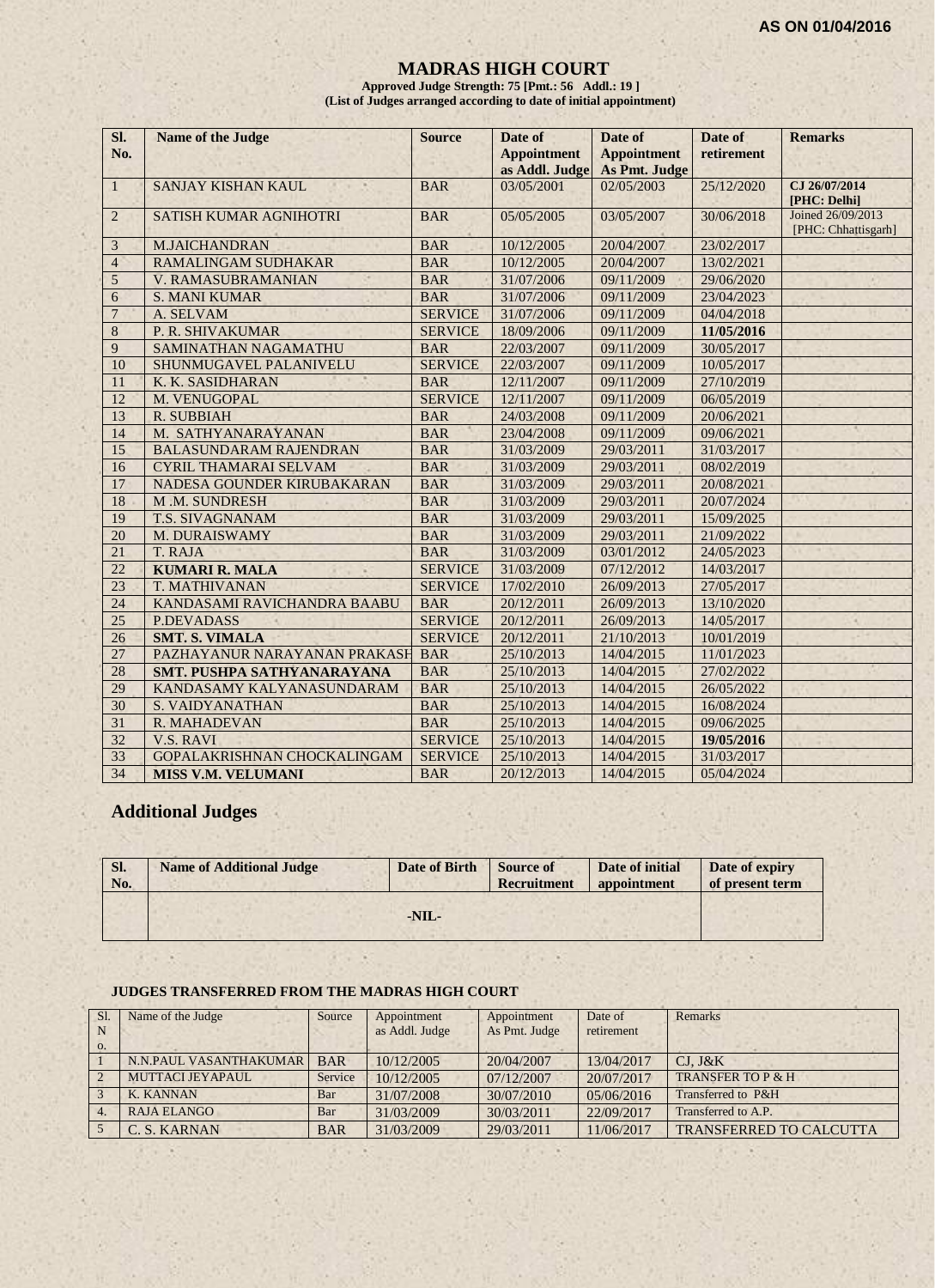#### **MANIPUR HIGH COURT**

**Approved Judge Strength: 05 [ Pmt.: 04 Addl.: 01 ] (List of Judges arranged according to date of initial appointment)**

| SI.<br>No. | <b>Name of the Judge</b>              | Source of<br><b>Recruitment</b> | Date of<br><b>Appointment</b><br>as Addl.Judge | Date of<br><b>Appointment</b><br>As Pmt. Judge | Date of<br>retirement | <b>Remarks</b>                                  |
|------------|---------------------------------------|---------------------------------|------------------------------------------------|------------------------------------------------|-----------------------|-------------------------------------------------|
|            | <b>LAXMI KANTA MOHAPATRA</b>          | <b>BAR</b>                      | 16/09/1999                                     | 16/05/2002                                     | 09/06/2016            | CJ 10/07/2014<br>[PHC: Orissa]                  |
|            | <b>RAKESH RANJAN PRASAD</b>           | <b>SERVICE</b>                  |                                                | 27/02/2006                                     | 30/06/2017            | <b>Joined on 15/02/2016</b><br>[PHC: Jharkhand] |
|            | NONGMEIKAPAM KOTISWAR<br><b>SINGH</b> | <b>BAR</b>                      | 17/10/2011                                     | 07/11/2012                                     | 28/02/2025            |                                                 |
|            | KHWAIRAKPAM NOBIN SINGH               | <b>BAR</b>                      | $- -$                                          | 26/11/2014                                     | 31/12/2021            |                                                 |

# **Additional Judges**

| SI.<br>No. | <b>Name of Additional Judge</b> | Date of<br><b>Birth</b> | <b>Source</b><br>of<br><b>Recruitm</b><br>ent | appointment               | Date of initial Date of expiry<br>of present<br>term | <b>Remarks</b> |
|------------|---------------------------------|-------------------------|-----------------------------------------------|---------------------------|------------------------------------------------------|----------------|
|            | SONGKHUPCHUNG SERTO             | 01/03/1961              |                                               | <b>SERVICE</b> 14/03/2016 | 13/03/2018                                           |                |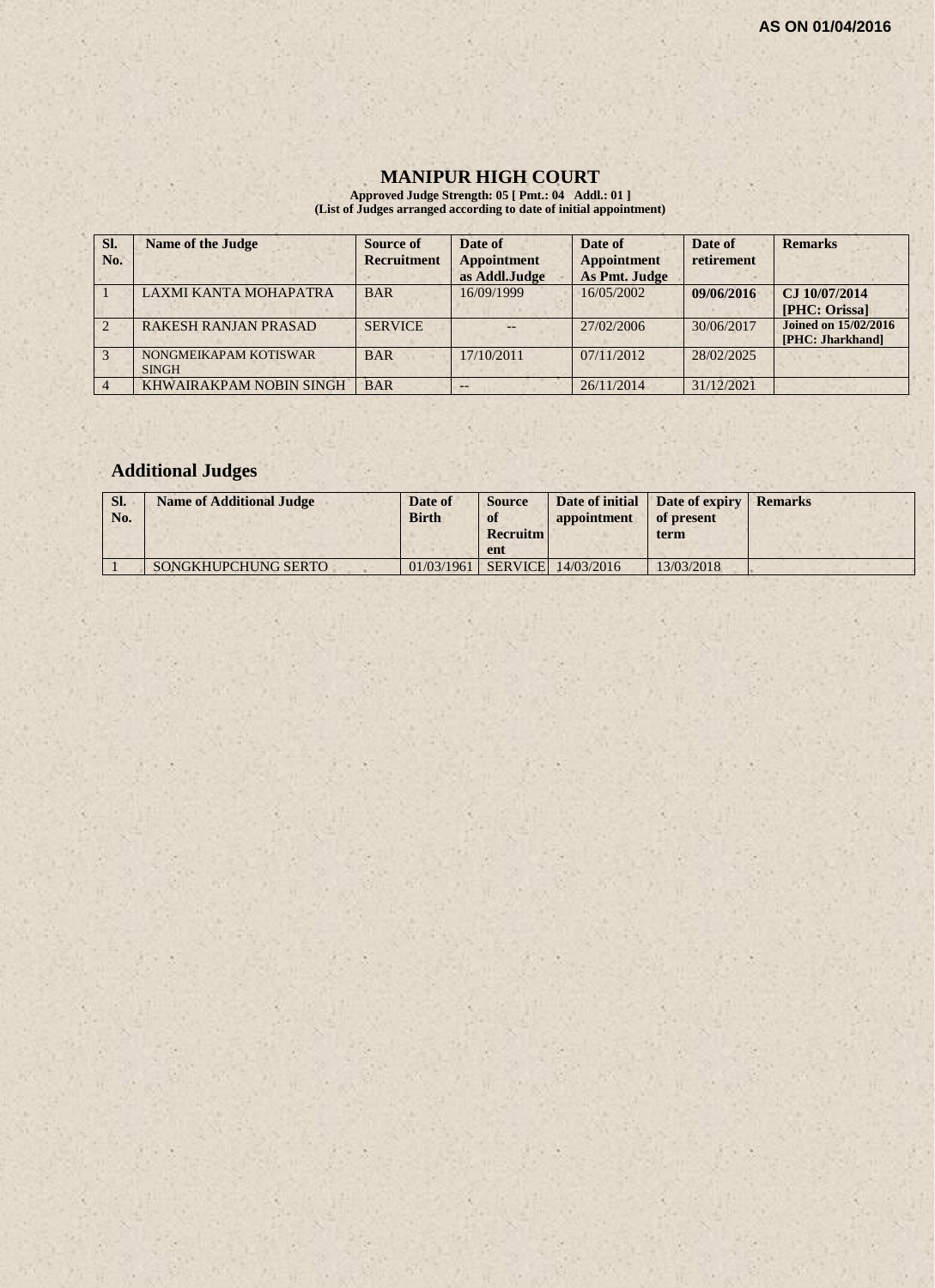$\mathbb{R}^n$ 

#### **MEGHALAYA HIGH COURT**

**Approved Judge Strength: 04 [ Pmt.: 03 Addl.: 01 ] (List of Judges arranged according to date of initial appointment)**

| SI.<br>No. | <b>Name of the Judge</b> | Source of<br><b>Recruitment</b> | Date of<br><b>Appointment</b><br>as Addl.Judge | Date of<br>Appointment<br>As Pmt. Judge | Date of<br>retirement | <b>Remarks</b>                      |
|------------|--------------------------|---------------------------------|------------------------------------------------|-----------------------------------------|-----------------------|-------------------------------------|
|            | DINESH MAHESHWARI        | <b>BAR</b>                      | 02/09/2004                                     | 29/05/2006                              | 14/05/2020            | $CJ$ 24/02/2016<br>[PHC: Rajasthan] |
|            | <b>SUDIP RANJAN SEN</b>  | <b>SERVICE</b>                  | 06/02/2012                                     | 07/01/2014                              | 08/03/2019            |                                     |

# **Additional Judges**

| SI.<br>No. | <b>Name of Additional Judge</b> | Date of Birth | <b>Source of</b><br><b>Recruitment</b> | Date of initial<br>appointment | Date of expiry<br>of present term |
|------------|---------------------------------|---------------|----------------------------------------|--------------------------------|-----------------------------------|
|            |                                 | $-NIL-$       |                                        |                                |                                   |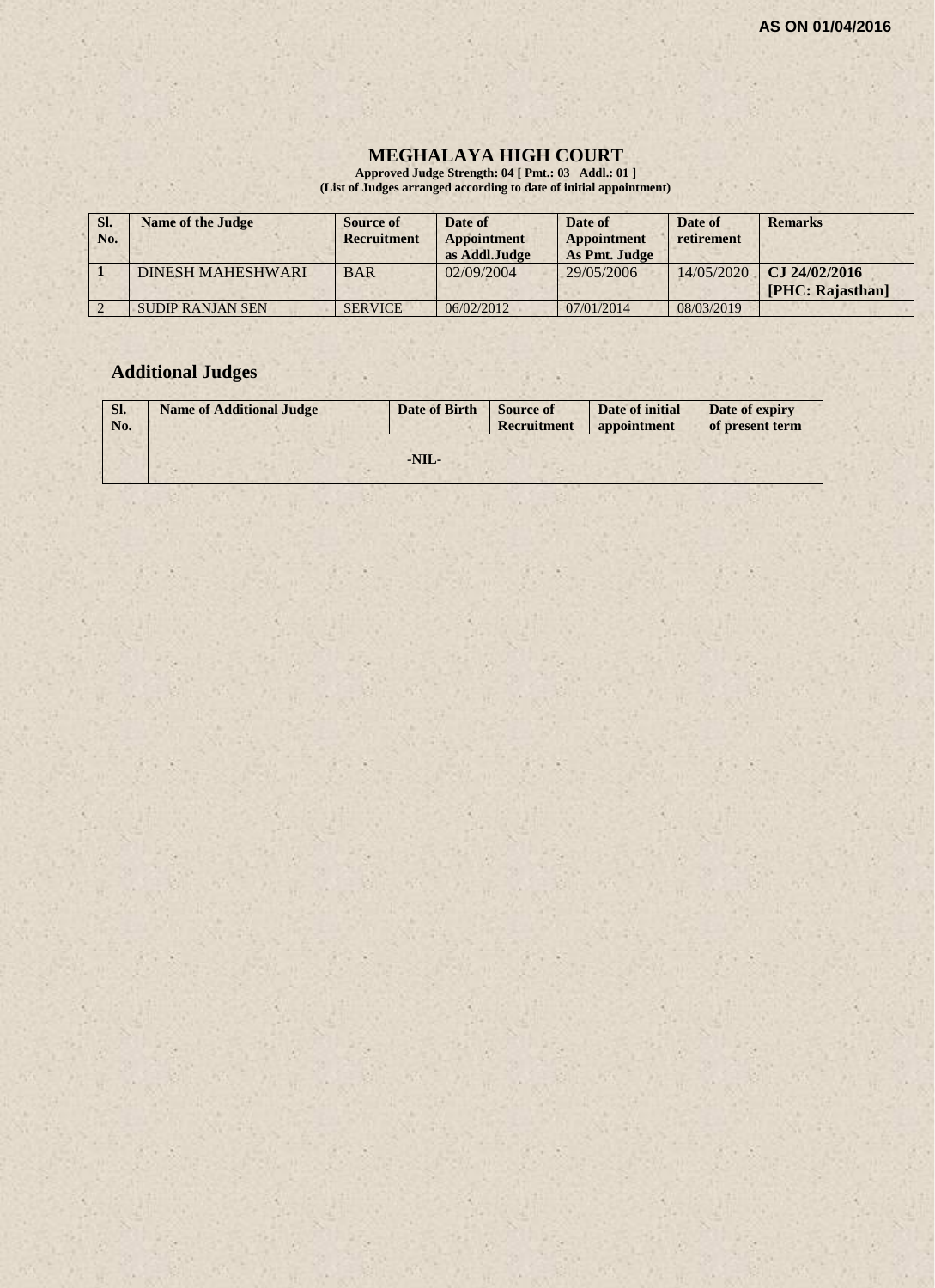### **ORISSA HIGH COURT**

**Approved Judge Strength: 27 [ Pmt.: 20 Addl.: 07 ] (List of Judges arranged according to date of initial appointment)**

| <b>SI</b>      | <b>Name of the Judge</b>      | <b>Source of</b>   | Date of            | Date of            | Date of    | <b>Remarks</b>                           |
|----------------|-------------------------------|--------------------|--------------------|--------------------|------------|------------------------------------------|
| N <sub>0</sub> |                               | <b>Recruitment</b> | <b>Appointment</b> | <b>Appointment</b> | retirement |                                          |
|                |                               |                    | as Addl.Judge      | As Pmt. Judge      |            |                                          |
|                | <b>VINEET SARAN</b>           | <b>BAR</b>         |                    | 14/02/2002         | 10/05/2019 | CJ 26/02/2016<br>[PHC: Allahabad]        |
| $\overline{2}$ | PRADIP KUMAR MOHANTY          | <b>BAR</b>         | 07/03/2002         | 06/03/2004         | 09/06/2017 |                                          |
| 3              | <b>VINOD PRASAD</b>           | <b>BAR</b>         | 05/10/2005         | 10/08/2007         | 27/11/2016 | Joined on 02/07/2014<br>[PHC: Allahabad] |
| $\overline{4}$ | <b>INDRAJIT MAHANTY</b>       | <b>BAR</b>         | 31/03/2006         | 23/03/2007         | 10/11/2022 |                                          |
| 5              | <b>KUMARI SANJU PANDA</b>     | <b>BAR</b>         | 01/03/2007         | 11/02/2009         | 09/07/2021 |                                          |
| 6              | <b>BHABANI PRASAD RAY</b>     | Bar                | 07/11/2007         | 11/02/2009         | 01/03/2017 |                                          |
|                | <b>SUBHASH CHANDRA PARIJA</b> | <b>BAR</b>         | 07/11/2007         | 11/02/2009         | 30/06/2018 |                                          |
| 8              | <b>BUAYA KUMAR NAYAK</b>      | <b>SERVICE</b>     | 07/10/2009         | 22/06/2011         | 01/02/2018 |                                          |
| 9              | SANJAYA KUMAR MISHRA          | <b>SERVICE</b>     | 07/10/2009         | 22/06/2011         | 28/12/2023 |                                          |
| 10             | <b>CHITTA RANJAN DASH</b>     | <b>SERVICE</b>     | 07/10/2009         | 22/06/2011         | 20/05/2024 |                                          |
| <sup>1</sup>   | Dr. AKSHAYA KUMAR RATH        | <b>BAR</b>         |                    | 20/06/2013         | 12/11/2019 |                                          |
| 12             | <b>BISWAJIT MOHANTY</b>       | <b>BAR</b>         | $-$                | 20/06/2013         | 21/10/2022 |                                          |
| 13             | DR. BIDYUT RANJAN SARANGI     | <b>BAR</b>         | $-$                | 20/06/2013         | 19/07/2024 |                                          |
| 14             | <b>DEBABRATA DASH</b>         | <b>SERVICE</b>     | --                 | 29/11/2013         | 11/10/2024 |                                          |
| 15             | SATURGHANA PUJAHARI           | <b>SERVICE</b>     | 29/11/2013         | 16/10/2014         | 23/09/2022 |                                          |

# **Additional Judge**

| <b>SI</b>                   | <b>Name of Additional Judge</b> | Date of<br><b>Birth</b> | <b>Source</b><br>of | Date of initial<br>appointment | Date of expiry<br>of present | <b>Remarks</b>       |
|-----------------------------|---------------------------------|-------------------------|---------------------|--------------------------------|------------------------------|----------------------|
| N                           |                                 |                         | <b>Recruitm</b>     |                                | term                         |                      |
| 0.                          |                                 |                         | ent                 |                                |                              |                      |
|                             | <b>BISWANATH RATH</b>           | 07/09/1961              | <b>BAR</b>          | 02/07/2014                     | 01/07/2016                   |                      |
| $\mathcal{D}_{\mathcal{L}}$ | <b>SANGAM KUMAR SAHOO</b>       | 05/06/1964              | <b>BAR</b>          | 02/07/2014                     | 01/07/2016                   |                      |
| $\mathcal{R}$               | <b>SUJIT NARAYAN PRASAD</b>     | 20/06/1967              | <b>BAR</b>          | 26/09/2014                     | 25/09/2016                   | Joined on 12/03/2015 |
|                             |                                 |                         |                     |                                |                              | [PHC: Jharkhand]     |
| $\overline{4}$              | KRUSHNA RAM MOHAPATRA           | 18/04/1965              | <b>BAR</b>          | 17/04/2015                     | 16/04/2017                   |                      |
|                             | <b>JATINDRA PRASAD DAS</b>      | 19/05/1957              | <b>SERVICE</b>      | 17/04/2015                     | 16/04/2017                   |                      |
| $\sqrt{2}$                  | DR. DURGA PRASANNA CHOUDHURY    | 03/07/1956              | <b>SERVICE</b>      | 17/04/2015                     | 16/04/2017                   |                      |

# **JUDGES TRANSFERRED FROM THE ORISSA HIGH COURT**

| <sub>S1</sub>  | Name of the Judge | Source      | Date of        | Date of       | Date of    | Remarks              |
|----------------|-------------------|-------------|----------------|---------------|------------|----------------------|
| N <sub>0</sub> |                   | Of          | Appointment as | Appointment   | retirement |                      |
|                |                   | Recruitment | Addl.          | As Pmt. Judge |            |                      |
|                |                   |             | Judge          |               |            |                      |
|                | L.K.MOHAPATRA     | <b>BAR</b>  | 16/09/1999     | 16/05/2002    | 09/06/2016 | CJ. Manipur          |
|                | PRAMATH PATNAIK   | <b>BAR</b>  | 24/09/2014     | $-$           |            | transfer<br>AJ<br>to |
|                |                   |             |                |               |            | Jharkhand            |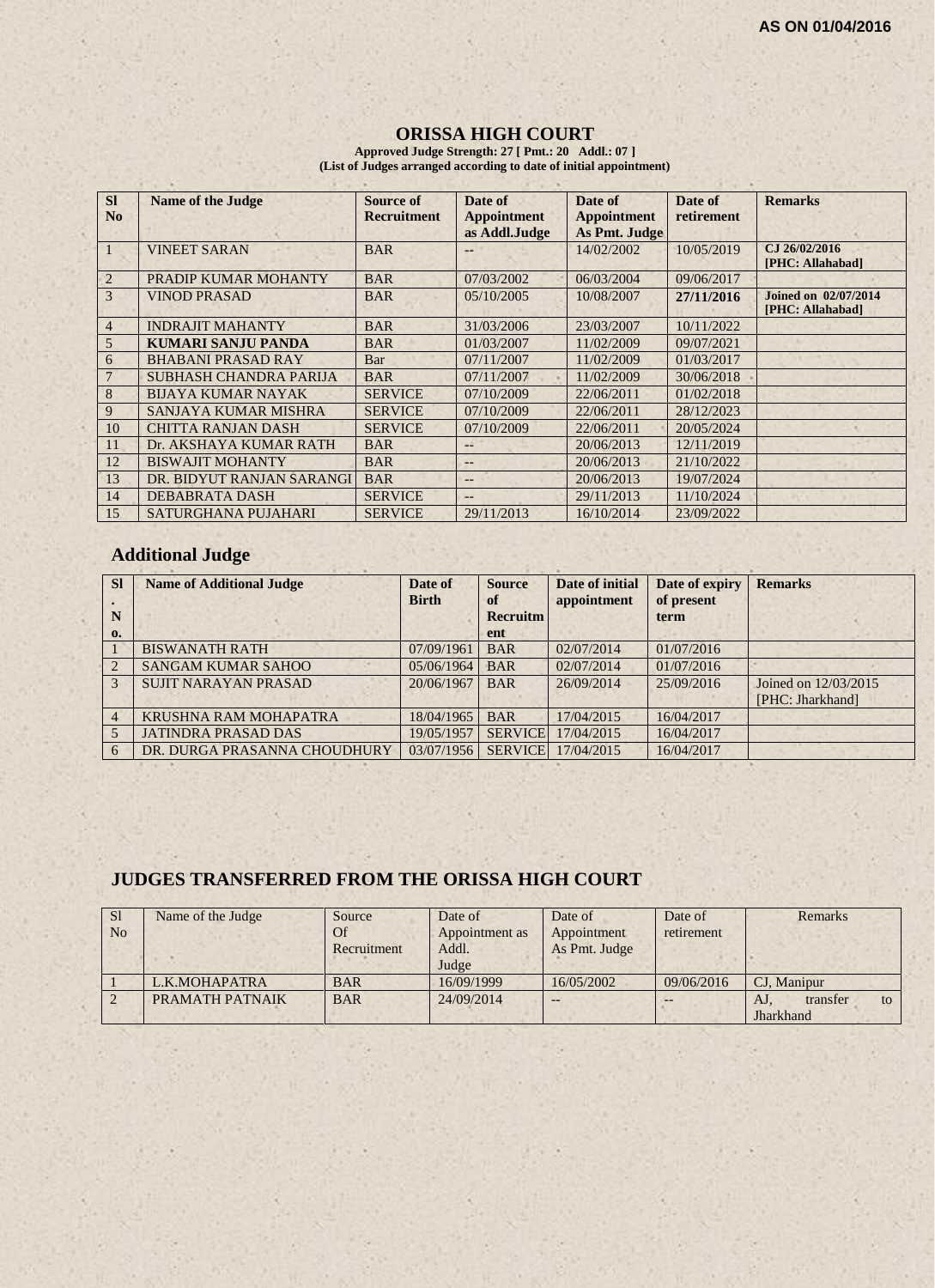## **PATNA HIGH COURT**

**Approved Judge Strength: 53 [Pmt.: 40 Addl.: 13 ] (List of Judges arranged according to date of initial appointment)**

| <b>SI</b>      | <b>Name of the Judge</b>        | Source of          | Date of               | Date of            | Date of    | <b>Remarks</b>                                                  |
|----------------|---------------------------------|--------------------|-----------------------|--------------------|------------|-----------------------------------------------------------------|
| N <sub>o</sub> |                                 | <b>Recruitment</b> | <b>Appointment</b> as | <b>Appointment</b> | retirement |                                                                 |
|                |                                 |                    | <b>Addl. Judge</b>    | As Pmt. Judge      |            |                                                                 |
| $\mathbf{1}$   | <b>IQBAL AHMED ANSARI</b>       | <b>SERVICE</b>     | 04/03/2002            | 04/11/2003         | 28/10/2016 | ACJ 01/08/2015<br><b>Joined on 11/11/2013</b><br>[PHC: Gauhati] |
| $\overline{2}$ | <b>HEMANT GUPTA [H]</b>         | <b>BAR</b>         |                       | 02/07/2002         | 16/10/2019 | <b>Joined on 08/02/2016</b><br>[PHC: P& H]                      |
| 3              | <b>NAVANITI PRASAD SINGH</b>    | <b>BAR</b>         | --                    | 06/03/2006         | 05/11/2017 |                                                                 |
| $\overline{4}$ | RAMESH KUMAR DATTA              | <b>BAR</b>         |                       | 06/03/2006         | 31/12/2016 |                                                                 |
| 5              | SAMARENDRA PRATAP SINGH         | <b>BAR</b>         |                       | 09/10/2006         | 31/07/2017 |                                                                 |
| 6              | <b>AJAY KUMAR TRIPATHI</b>      | <b>BAR</b>         | 09/10/2006            | 21/11/2007         | 11/11/2019 |                                                                 |
| $\overline{7}$ | KISHORE KUMAR MANDAL            | <b>BAR</b>         | 10/07/2007            | 07/07/2009         | 21/01/2018 |                                                                 |
| 8              | DR. RAVI RANJAN                 | <b>BAR</b>         | 14/07/2008            | 16/01/2010         | 19/12/2022 |                                                                 |
| 9              | <b>SMT.ANJANA PRAKASH</b>       | <b>BAR</b>         | 13/06/2009            | 06/12/2010         | 16/07/2016 |                                                                 |
| 10             | <b>JYOTI SARAN</b>              | <b>BAR</b>         | 13/06/2009            | 06/12/2010         | 18/08/2019 |                                                                 |
| 11             | <b>RAKESH KUMAR</b>             | <b>BAR</b>         | 25/12/2009            | 24/10/2011         | 31/12/2020 |                                                                 |
| 12             | <b>BIRENDRA PRASAD VERMA</b>    | <b>BAR</b>         | 18/02/2010            | 24/10/2011         | 16/01/2017 |                                                                 |
| 13             | <b>DINESH KUMAR SINGH</b>       | <b>BAR</b>         | 18/02/2010            | 24/10/2011         | 02/10/2020 |                                                                 |
| 14             | <b>GOPAL PRASAD</b>             | <b>SERVICE</b>     | 15/03/2010            | 10/08/2012         | 05/07/2016 |                                                                 |
| 15             | MUNGESHWAR SAHOO                | <b>SERVICE</b>     | 15/03/2010            | 24/10/2011         | 31/10/2017 |                                                                 |
| 16             | HEMANT KR. SRIVASTAVA           | <b>SERVICE</b>     | 12/08/2010            | 10/08/2012         | 01/02/2021 |                                                                 |
| 17             | <b>VIJAYENDRA NATH</b>          | <b>BAR</b>         | 20/06/2011            | 19/06/2013         | 12/08/2017 |                                                                 |
| 18             | <b>SHIVAJI PANDEY</b>           | <b>BAR</b>         | 20/06/2011            | 19/06/2013         | 07/05/2021 |                                                                 |
| 19             | <b>ASHWANI KUMAR SINGH</b>      | <b>BAR</b>         | 20/06/2011            | 19/06/2013         | 31/10/2022 |                                                                 |
| 20             | <b>VIKASH JAIN</b>              | <b>BAR</b>         | 20/06/2011            | 15/05/2014         | 17/02/2022 |                                                                 |
| 21             | <b>AHSANUDDIN AMANULLAH</b>     | <b>BAR</b>         | 20/06/2011            | 15/05/2014         | 10/05/2025 |                                                                 |
| 22             | <b>ADITYA KUMAR TRIVEDI</b>     | <b>SERVICE</b>     | 20/06/2011            | 15/05/2014         | 10/08/2020 |                                                                 |
| 23             | RAJENDRA KUMAR MISHRA           | <b>SERVICE</b>     | 20/06/2011            | 07/07/2014         | 01/10/2021 |                                                                 |
| 24             | <b>CHAKRADHARI SHARAN SINGH</b> | <b>BAR</b>         | 05/04/2012            | 02/03/2016         | 19/01/2025 |                                                                 |

# **Additional Judges**

| SI.<br>No. | <b>Name of Additional Judge</b> | Date of<br><b>Birth</b> | Source of<br><b>Recruitment</b> | Date of initial<br>appointment | Date of expiry<br>of present term |
|------------|---------------------------------|-------------------------|---------------------------------|--------------------------------|-----------------------------------|
|            | PRABHAT KUMAR JHA               | 16/07/1959              | <b>SERVICE</b>                  | 21/04/2014                     | 20/04/2016                        |
|            | <b>JITENDRA MOHAN SHARMA</b>    | 02/07/1956              | <b>SERVICE</b>                  | 21/04/2014                     | 20/04/2016                        |
|            | <b>SMT. ANJANA MISHRA</b>       | 01/03/1958              | <b>BAR</b>                      | 15/05/2014                     | 14/05/2016                        |
|            | <b>SMT. NILU AGRAWAL</b>        | 22/06/1957              | <b>BAR</b>                      | 15/04/2015                     | 14/04/2017                        |
|            | <b>SUDHIR SINGH</b>             | 11/12/1965              | <b>BAR</b>                      | 15/04/2015                     | 14/04/2017                        |

# **Judges transferred from the Patna High Court**

| Sl. | Name of the Judge     | Source      | Date of     | Date of       | Date of    | Remarks                           |
|-----|-----------------------|-------------|-------------|---------------|------------|-----------------------------------|
| No. |                       | Of          | Appointment | Appointment   | retirement |                                   |
|     |                       | Recruitment | as Addl.    | As Pmt. Judge |            |                                   |
|     |                       |             | Judge       |               |            |                                   |
|     | <b>NAVIN SINHA</b>    | <b>BAR</b>  |             | 11/02/2004    | 18/08/2018 | CJ. Chhattisgarh                  |
|     | <b>ASHUTOSH KUMAR</b> | <b>BAR</b>  | 15/05/2014  | 14/05/2016    |            | transferred<br>AJ<br>$f_{\Omega}$ |
|     |                       |             |             |               |            | Delhi                             |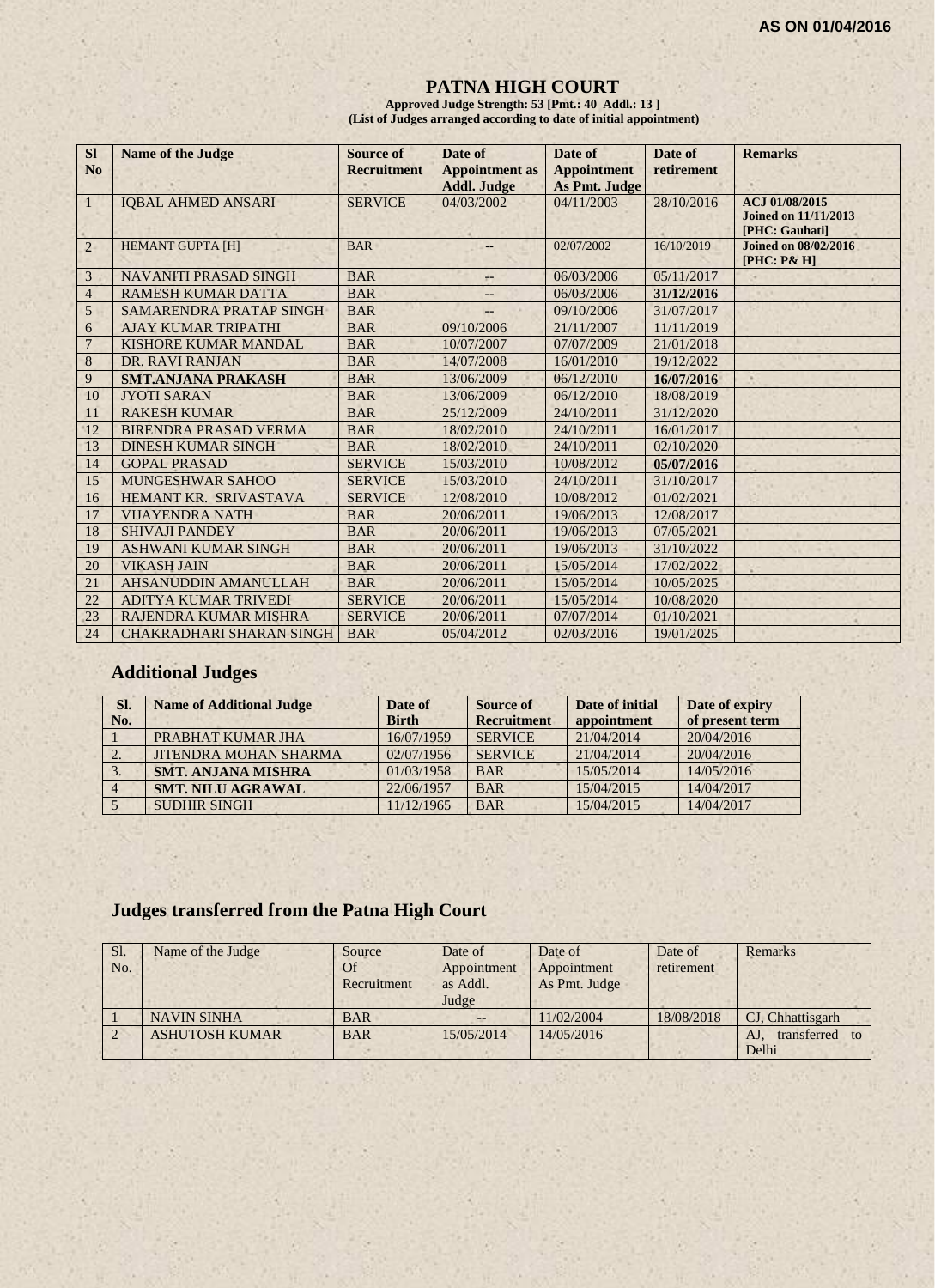### **PUNJAB & HARYANA HIGH COURT**

**Approved Judge Strength: 85 [ Pmt.: 64 Addl.: 21 ] (List of Judges arranged according to date of initial appointment)**

| <b>SI</b><br>N <sub>o</sub> | <b>Name of the Judge</b>             | Source of<br><b>Recruitment</b> | Date of<br><b>Appointment</b> as | Date of<br><b>Appointment</b> | Date of<br>retirement | <b>Remarks</b>                            |
|-----------------------------|--------------------------------------|---------------------------------|----------------------------------|-------------------------------|-----------------------|-------------------------------------------|
|                             |                                      |                                 | <b>Addl.Judge</b>                | <b>As Pmt. Judge</b>          |                       |                                           |
| $\mathbf{1}$                | <b>S.J.VAZIFDAR</b>                  | <b>BAR</b>                      | 22/01/2001                       | 21/01/2003                    | 03/05/2018            | ACJ 15/12/2014<br>[PHC: Bombay]           |
| $\overline{2}$              | <b>SURINDER SINGH SARON [P]</b>      | <b>BAR</b>                      | $-$                              | 02/07/2002                    | 03/09/2017            |                                           |
| 3                           | <b>AJAY KUMAR MITTAL [H]</b>         | <b>BAR</b>                      | $\qquad \qquad -$                | 09/01/2004                    | 29/09/2020            |                                           |
| $\overline{4}$              | <b>SURYA KANT [H]</b>                | <b>BAR</b>                      |                                  | 09/01/2004                    | 09/02/2024            |                                           |
| 5                           | <b>MUTTACI JEYAPAUL</b>              | <b>SERVICE</b>                  | 10/12/2005                       | 07/12/2007                    | 21/07/2017            | <b>Joined 28/10/2010</b><br>[PHC: Madras] |
| 6                           | TEJ PRATAP SINGH MANN [P]            | <b>BAR</b>                      | $\overline{\phantom{a}}$         | 22/03/2006                    | 31/12/2018            |                                           |
| $\overline{7}$              | <b>MAHESH GROVER [H]</b>             | <b>BAR</b>                      |                                  | 22/03/2006                    | 03/06/2019            |                                           |
| 8                           | <b>RAJESH BINDAL [H]</b>             | <b>BAR</b>                      | $\overline{a}$                   | 22/03/2006                    | 15/04/2023            |                                           |
| 9                           | M.M.S. BEDI [P]                      | <b>SERVICE</b>                  | 01/04/2006                       | 05/11/2007                    | 08/10/2018            |                                           |
| 10                          | <b>RAKESH KUMAR JAIN [H]</b>         | <b>BAR</b>                      | 05/12/2007                       | 26/11/2008                    | 30/09/2020            |                                           |
| 11                          | <b>JASWANT SINGH [H]</b>             | <b>BAR</b>                      | 05/12/2007                       | 28/11/2009                    | 22/02/2023            |                                           |
| 12                          | <b>SMT. DAYA CHAUDHARY [H]</b>       | <b>BAR</b>                      | 05/12/2007                       | 28/11/2009                    | 09/01/2021            |                                           |
| 13                          | <b>SMT. SABINA [P]</b>               | <b>SERVICE</b>                  | 12/03/2008                       | 23/02/2010                    | 19/04/2023            |                                           |
| 14                          | <b>RAJAN GUPTA [P]</b>               | <b>BAR</b>                      | 10/07/2008                       | 14/01/2011                    | 13/09/2022            |                                           |
| 15                          | <b>AJAY TEWARI [P]</b>               | <b>BAR</b>                      | 10/07/2008                       | 14/01/2011                    | 05/04/2022            |                                           |
| 16                          | <b>JITENDRA KUMAR CHAUHAN [H]</b>    | <b>BAR</b>                      | 10/07/2008                       | 14/01/2011                    | 05/06/2021            |                                           |
| 17                          | <b>AUGUSTINE GEORGE MASIH [P]</b>    | <b>BAR</b>                      | 10/07/2008                       | 14/01/2011                    | 11/03/2025            |                                           |
| 18                          | <b>K. KANNAN</b>                     | <b>BAR</b>                      | 31/07/2008                       | 30/07/2010                    | 05/06/2016            | <b>Joined 05/11/2008</b><br>[PHC: Madras] |
| 19                          | <b>KUMARI RITU BAHRI [H]</b>         | <b>BAR</b>                      | 16/08/2010                       | 23/02/2012                    | 10/10/2024            |                                           |
| 20                          | <b>PARAMJEET SINGH [P]</b>           | <b>BAR</b>                      | 30/09/2011                       | 13/06/2013                    | 24/07/2016            |                                           |
| 21                          | <b>NARESH KUMAR SANGHI [H]</b>       | <b>BAR</b>                      | 30/09/2011                       | 13/06/2013                    | 04/06/2017            |                                           |
| 22                          | <b>RAMESHWAR SINGH MALIK [H]</b>     | <b>BAR</b>                      | 30/09/2011                       | 13/06/2013                    | 17/10/2017            |                                           |
| 23                          | <b>RAJIV NARAIN RAINA [P]</b>        | <b>BAR</b>                      | 30/09/2011                       | 24/01/2014                    | 04/07/2020            |                                           |
| 24                          | <b>TAJINDER SINGH DHINDSA [P]</b>    | <b>BAR</b>                      | 30/09/2011                       | 24/01/2014                    | 05/03/2023            |                                           |
| 25                          | <b>GURMEET SINGH SANDHAWALIA [P]</b> | <b>BAR</b>                      | 30/09/2011                       | 24/01/2014                    | 31/10/2027            |                                           |
| 26                          | <b>MRS. REKHA MITTAL [P]</b>         | <b>SERVICE</b>                  | 15/06/2012                       | 19/12/2014                    | 16/01/2021            |                                           |
| 27                          | <b>INDERJIT SINGH [P]</b>            | <b>SERVICE</b>                  | 15/06/2012                       | 19/12/2014                    | 23/10/2019            |                                           |
| 28                          | <b>AMOL RATTAN SINGH [P]</b>         | <b>BAR</b>                      | 21/12/2012                       | 19/12/2014                    | 18/08/2022            | $\alpha$                                  |
| 29                          | <b>SHRIMATI ANITA CHAUDHRY [H]</b>   | <b>SERVICE</b>                  | 20/06/2013                       | 19/12/2014                    | 30/12/2018            |                                           |
| 30                          | <b>FATEH DEEP SINGH [P]</b>          | <b>SERVICE</b>                  | 20/06/2013                       | 19/12/2014                    | 07/07/2022            |                                           |
| 31                          | <b>JASPAL SINGH [P]</b>              | <b>SERVICE</b>                  | 20/06/2013                       | 19/12/2014                    | 09/10/2018            |                                           |
| 32                          | <b>SURINDER GUPTA [P]</b>            | <b>SERVICE</b>                  | 20/06/2013                       | 19/12/2014                    | 29/03/2020            |                                           |
| 33                          | <b>HARINDER SINGH SIDHU [P]</b>      | <b>BAR</b>                      | 28/12/2013                       | 19/12/2014                    | 16/05/2023            |                                           |
| 34                          | <b>ARUN PALLI [P]</b>                | <b>BAR</b>                      | 28/12/2013                       | 19/12/2014                    | 17/09/2026            |                                           |
| 35                          | <b>KULDIP SINGH [P]</b>              | <b>SERVICE</b>                  | 10/01/2014                       | 19/12/2014                    | 15/08/2019            |                                           |
| 36                          | <b>SMT. LISA GILL [P]</b>            | <b>BAR</b>                      | 31/03/2014                       | 19/12/2014                    | 16/11/2028            |                                           |

# **Additional Judges**

| SI. | <b>Name of Additional Judge</b> | <b>Date of Birth</b> | <b>Source</b>  | Date of initial | Date of expiry  | <b>Remarks</b>       |
|-----|---------------------------------|----------------------|----------------|-----------------|-----------------|----------------------|
| No. |                                 |                      |                | appointment     | of present term |                      |
|     | <b>RAJ MOHAN SINGH [H]</b>      | 18/08/1962           | <b>BAR</b>     | 25/09/2014      | 24/09/2016      |                      |
|     | <b>AMIT RAWAL [P]</b>           | 21/09/1963           | <b>BAR</b>     | 25/09/2014      | 24/09/2016      |                      |
| 3.1 | <b>DEEPAK SIBAL [P]</b>         | 03/09/1967           | <b>BAR</b>     | 25/09/2014      | 24/09/2016      |                      |
| 4.  | <b>HARI PAL VERMA [P]</b>       | 06/04/1959           | <b>BAR</b>     | 25/09/2014      | 24/09/2016      |                      |
| 5.  | <b>SMT. RAJ RAHUL GARG[H]</b>   | 05/07/1954           | <b>SERVICE</b> | 25/09/2014      | 04/07/2016      |                      |
| 6   | <b>GURMIT RAM [P]</b>           | 07/02/1955           | <b>SERVICE</b> | 25/09/2014      | 24/09/2016      |                      |
|     | <b>SMT. SNEH PRASHAR [H]</b>    | 21/07/1955           | <b>SERVICE</b> | 25/09/2014      | 24/09/2016      |                      |
| 8   | <b>DARSHAN SINGH [H]</b>        | 07/07/1955           | <b>SERVICE</b> | 25/09/2014      | 24/09/2016      |                      |
| 9   | DR. SHEKHER KUMAR DHAWAN [H]    | 05/12/1957           | <b>SERVICE</b> | 25/09/2014      | 24/09/2016      |                      |
| 10  | PAVANKUMAR BHIMAPPA BAJANTHRI   | 23/10/1963           | <b>BAR</b>     | 02/01/2015      | 01/01/2017      | Joined on 16/03/2015 |
|     |                                 |                      |                |                 |                 | [PHC: Karnataka]     |
| 11  | <b>RAMENDRA JAIN [H]</b>        | 26/08/1958           | <b>SERVICE</b> | 20/04/2015      | 19/04/2017      |                      |

 $1.1$ 

 $1.1.1$ 

 $\frac{1}{2}$ 

**…2/-**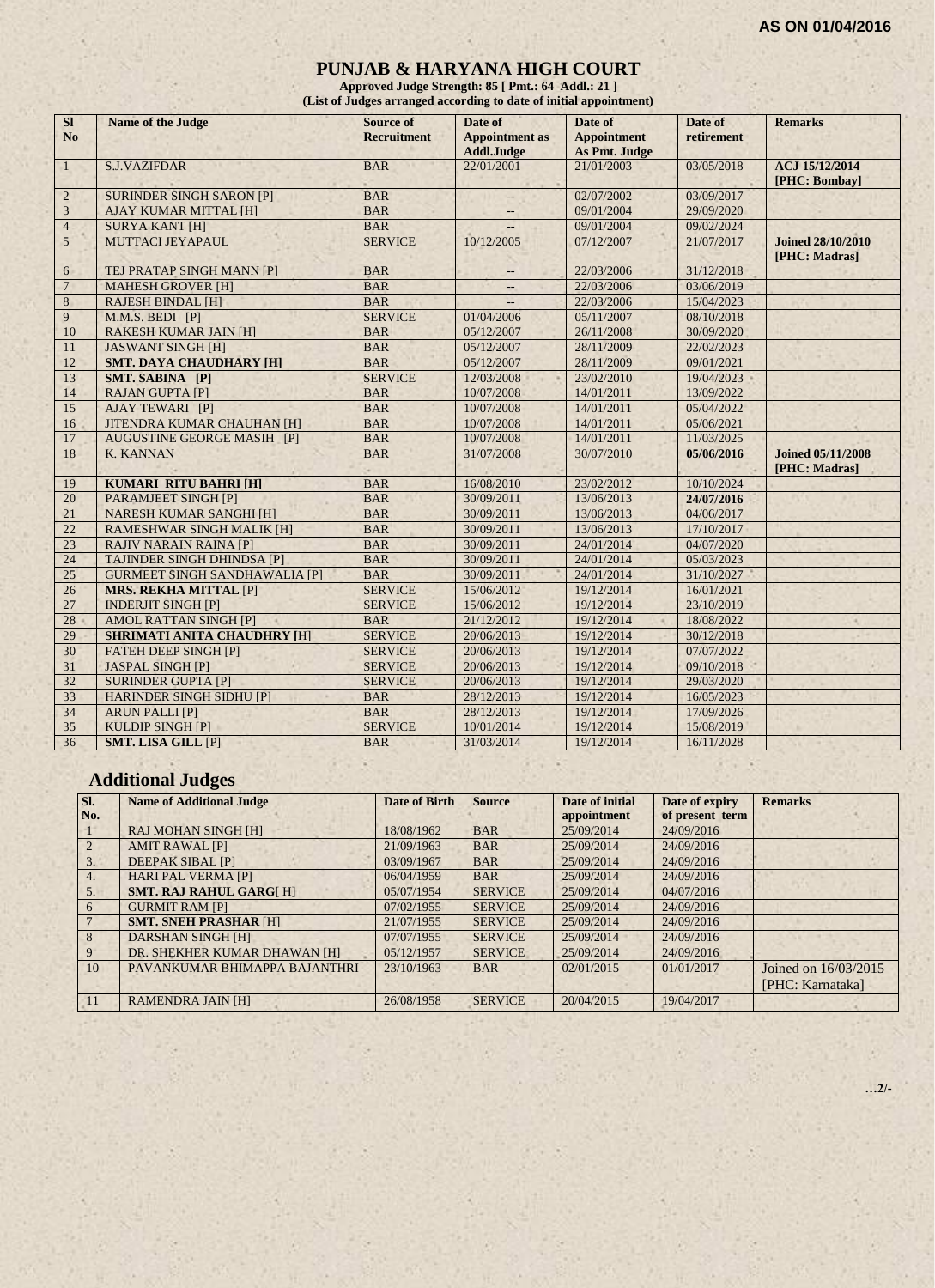#### **JUDGES TRANSFERRED FROM THE PUNJAB & HARYANA HIGH COURT**

| Sl.            | Name of the Judge                 | Source Of      | Date of                  | Date of           | Date of    | Remarks                      |
|----------------|-----------------------------------|----------------|--------------------------|-------------------|------------|------------------------------|
| No.            |                                   | Recruit-       | Appointment              | Appointment       | Retirement |                              |
|                |                                   | ment           | as Addl.                 | As Pmt. Judge     |            |                              |
|                |                                   |                | Judge                    |                   |            |                              |
|                | <b>VIRENDER SINGH [H]</b>         | Bar            | $- -$                    | 02/07/2002        | 06/10/2016 | CJ, Jharkhand                |
| $\mathcal{L}$  | <b>SATISH KUMAR MITTAL [H]</b>    | <b>BAR</b>     | $\overline{\phantom{a}}$ | 02/07/2002        | 14/04/2016 | CJ, Rajasthan                |
| 3              | <b>HEMANT GUPTA [H]</b>           | <b>BAR</b>     |                          | 02/07/2002        | 16/10/2019 | <b>Transfer to Patna</b>     |
| $\overline{4}$ | <b>AJAI LAMBA [H]</b>             | <b>BAR</b>     | $--$                     | 22/03/2006        | 20/09/2020 | <b>Transfer to Allahabad</b> |
| 5              | <b>MOHINDER PAL [P]</b>           | <b>SERVICE</b> | 08/10/2007               | 14/05/2008        | 29/12/2018 | <b>Transfer to Gujarat</b>   |
| 6              | KANWALJIT SINGH AHLUWALIA<br>[P]  | <b>BAR</b>     | 05/12/2007               | 01/07/2009        | 30/05/2019 | <b>Transfer to Rajasthan</b> |
|                | <b>NIRMALJIT KAUR [P]</b>         | <b>BAR</b>     | 10/07/2008               | 29/06/2012        | 27/01/2021 | <b>Transfer to Rajasthan</b> |
| 8              | <b>BAWA SINGH WALIA [P]</b>       | <b>BAR</b>     | 25/09/2014               | $\qquad \qquad -$ |            | AJ, transfer to J&K          |
| 9              | <b>MISS JAISHREE THAKUR [P]</b>   | <b>BAR</b>     | 25/09/2014               | $\qquad \qquad -$ |            | AJ, transfer to Rajasthan    |
| 10             | <b>ANUPINDER SINGH GREWAL [P]</b> | <b>BAR</b>     | 25/09/2014               | A                 | --         | AJ, transfer to Rajasthan    |

**[P] : Punjab [ H] : Haryana**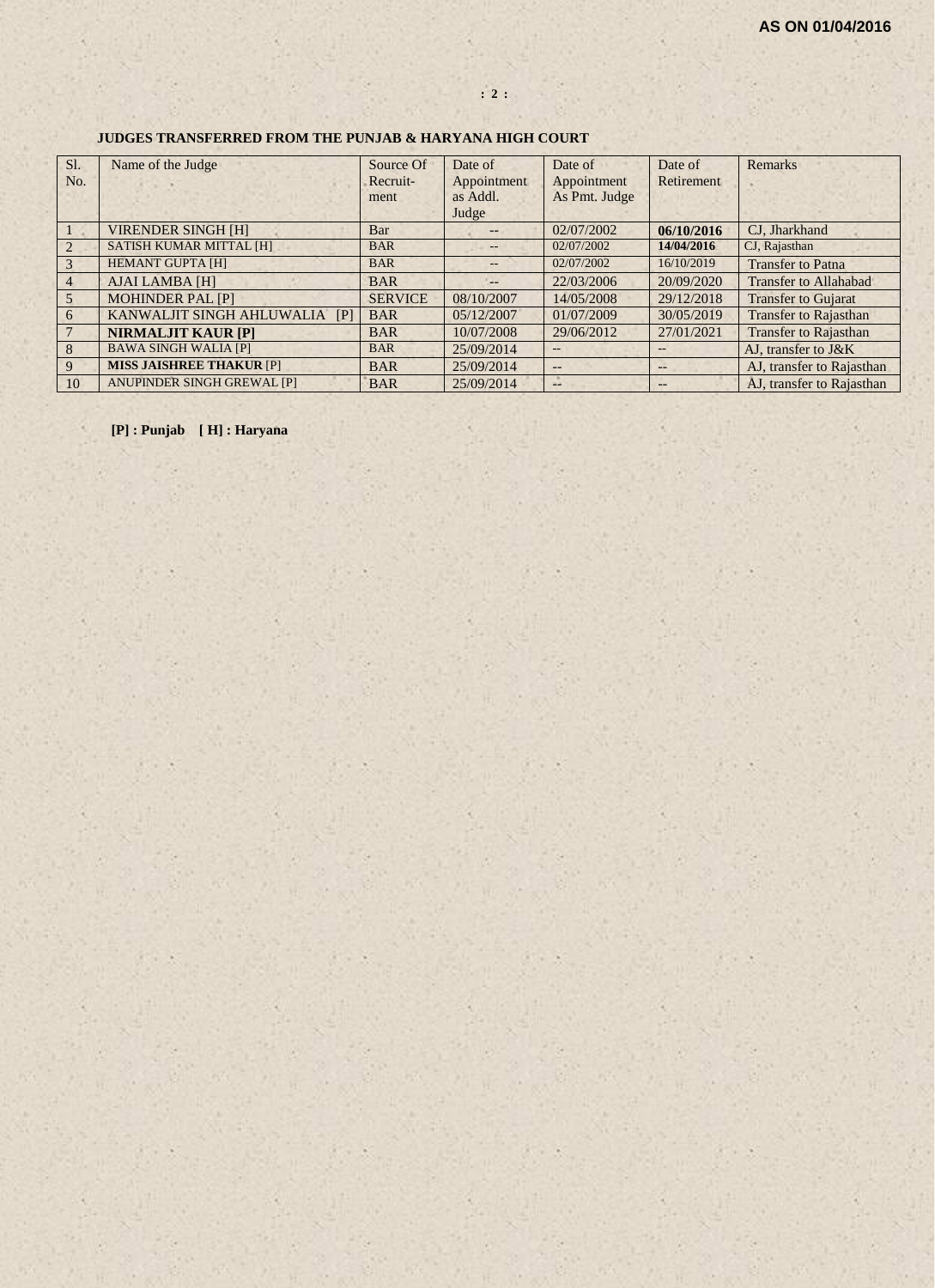# **RAJASTHAN HIGH COURT**

**Approved Judge Strength: 50 [ Pmt.: 38 Addl.: 12 ] (List of Judges arranged according to date of initial appointment)**

| Sl.<br>No.     | <b>Name of the Judge</b>         | <b>Source</b>  | Date of<br><b>Appointment</b> | Date of<br><b>Appointment</b> | Date of<br>retirement | <b>Remarks</b>                            |
|----------------|----------------------------------|----------------|-------------------------------|-------------------------------|-----------------------|-------------------------------------------|
|                |                                  |                | as Addl.Judge                 | as Pmt. Judge                 |                       |                                           |
| $\mathbf{1}$   | <b>SATISH KUMAR MITTAL [H]</b>   | <b>BAR</b>     |                               | 02/07/2002                    | 14/04/2016            | CJ 05/03/2016<br>$[PHC: P\&H]$            |
| $\overline{2}$ | <b>AJAY RASTOGI</b>              | <b>BAR</b>     | 02/09/2004                    | 29/05/2006                    | 17/06/2020            |                                           |
| 3              | <b>GOVIND MATHUR</b>             | <b>BAR</b>     | 02/09/2004                    | 29/05/2006                    | 13/04/2021            |                                           |
| $\overline{4}$ | <b>GOPAL KRISHAN VYAS</b>        | <b>BAR</b>     | 13/06/2005                    | 24/01/2008                    | 08/07/2018            |                                           |
| 5 <sup>′</sup> | <b>VINEET KOTHARI</b>            | <b>BAR</b>     | 13/06/2005                    | 24/01/2008                    | 01/09/2021            |                                           |
| 6              | <b>MOHAMMAD RAFIO</b>            | <b>BAR</b>     | 15/05/2006                    | 14/05/2008                    | 24/05/2022            |                                           |
| $\overline{7}$ | <b>MAHESH CHANDRA SHARMA</b>     | <b>BAR</b>     | 05/07/2007                    | 04/11/2008                    | 31/05/2017            |                                           |
| 8              | <b>SANGEET RAJ LODHA</b>         | <b>BAR</b>     | 05/07/2007                    | 04/11/2008                    | 12/10/2021            |                                           |
| 9              | <b>MUNISHWAR NATH BHANDARI</b>   | <b>BAR</b>     | 05/07/2007                    | 04/11/2008                    | 11/09/2022            |                                           |
| 10             | KANWALJIT SINGH AHLUWALIA [P     | <b>BAR</b>     | 05/12/2007                    | 01/07/2009                    | 30/05/2019            | <b>Joined 18/04/2013</b><br>$[PHC: P\&H]$ |
| 11             | <b>NIRMALJIT KAUR [P]</b>        | <b>BAR</b>     | 10/07/2008                    | 29/06/2012                    | 27/01/2021            | <b>Joined 09/07/2012</b><br>[PHC: P & H]  |
| 12             | PRASHANT KUMAR AGARWAL           | <b>SERVICE</b> | 28/04/2011                    | 06/02/2013                    | 17/05/2017            |                                           |
| 13             | <b>ALOK SHARMA</b>               | <b>BAR</b>     | 30/05/2011                    | 06/02/2013                    | 23/10/2019            |                                           |
| 14             | <b>SANDEEP MEHTA</b>             | <b>BAR</b>     | 30/05/2011                    | 06/02/2013                    | 10/01/2025            |                                           |
| 15             | <b>JAINENDRA KUMAR RANKA</b>     | <b>BAR</b>     | 08/01/2013                    | 07/01/2015                    | 02/08/2017            |                                           |
| 16             | PRATAP KRISHNA LOHRA             | <b>BAR</b>     | 08/01/2013                    | 07/01/2015                    | 03/09/2019            |                                           |
| 17             | <b>VEERENDRA SINGH SIRADHANA</b> | <b>BAR</b>     | 08/01/2013                    | 07/01/2015                    | 22/07/2019            |                                           |
| 18             | <b>VIJAY BISHNOI</b>             | <b>BAR</b>     | 08/01/2013                    | 07/01/2015                    | 25/03/2026            |                                           |
| 19             | <b>ARUN BHANSALI</b>             | <b>BAR</b>     | 08/01/2013                    | 07/01/2015                    | 14/10/2029            |                                           |
| 20             | MAHENDRA KUMAR MAHESHWAR         | <b>SERVICE</b> | 21/01/2013                    | 07/01/2015                    | 30/03/2020            |                                           |
| 21             | <b>BANWARI LAL SHARMA</b>        | <b>SERVICE</b> | 21/01/2013                    | 07/01/2015                    | 08/05/2019            |                                           |

# **ADDITIONAL JUDGES**

| SI.<br>No. | <b>Name of Additional Judge</b> | Date of Birth Source of | <b>Recruitment</b> | Date of initial<br>appointment | Date of expiry<br>of present term | <b>Remarks</b>                    |
|------------|---------------------------------|-------------------------|--------------------|--------------------------------|-----------------------------------|-----------------------------------|
|            | <b>MISS JAISHREE THAKUR [P]</b> | 24/07/1961              | <b>BAR</b>         | 25/09/2014                     | 24/09/2016                        | <b>JOINED 5.1.2015</b><br>PHC:P&H |
|            | ANUPINDER SINGH GREWAL [P]      | 10/03/1964              | <b>BAR</b>         | 25/09/2014                     | 24/09/2016                        | PHC: P&H                          |
|            | PRAKASH GUPTA                   | 1/11/1960               | <b>SERVICE</b>     | 15/10/2014                     | 14/10/2016                        |                                   |

#### **JUDGES TRANSFERRED FROM RAJASTHAN HIGH COURT**

| Sl.<br>No. | Name of the Judge        | Source Of<br>Recruit-<br>ment | Date of<br>Appointment<br>as Addl. | Date of<br>Appointment<br>As Pmt. Judge | Date of<br>retirement | <b>Remarks</b>           |
|------------|--------------------------|-------------------------------|------------------------------------|-----------------------------------------|-----------------------|--------------------------|
|            |                          |                               | Judge                              |                                         |                       |                          |
|            | DINESH MAHESHWARI        | <b>BAR</b>                    | 02/09/2004                         | 29/05/2006                              | 14/05/2020            | CJ, Meghalaya            |
|            | RAGHVENDRA SINGH CHAUHAN | <b>BAR</b>                    | 13/06/2005                         | 24/01/2008                              | 23/12/2021            | Transferred to Karnataka |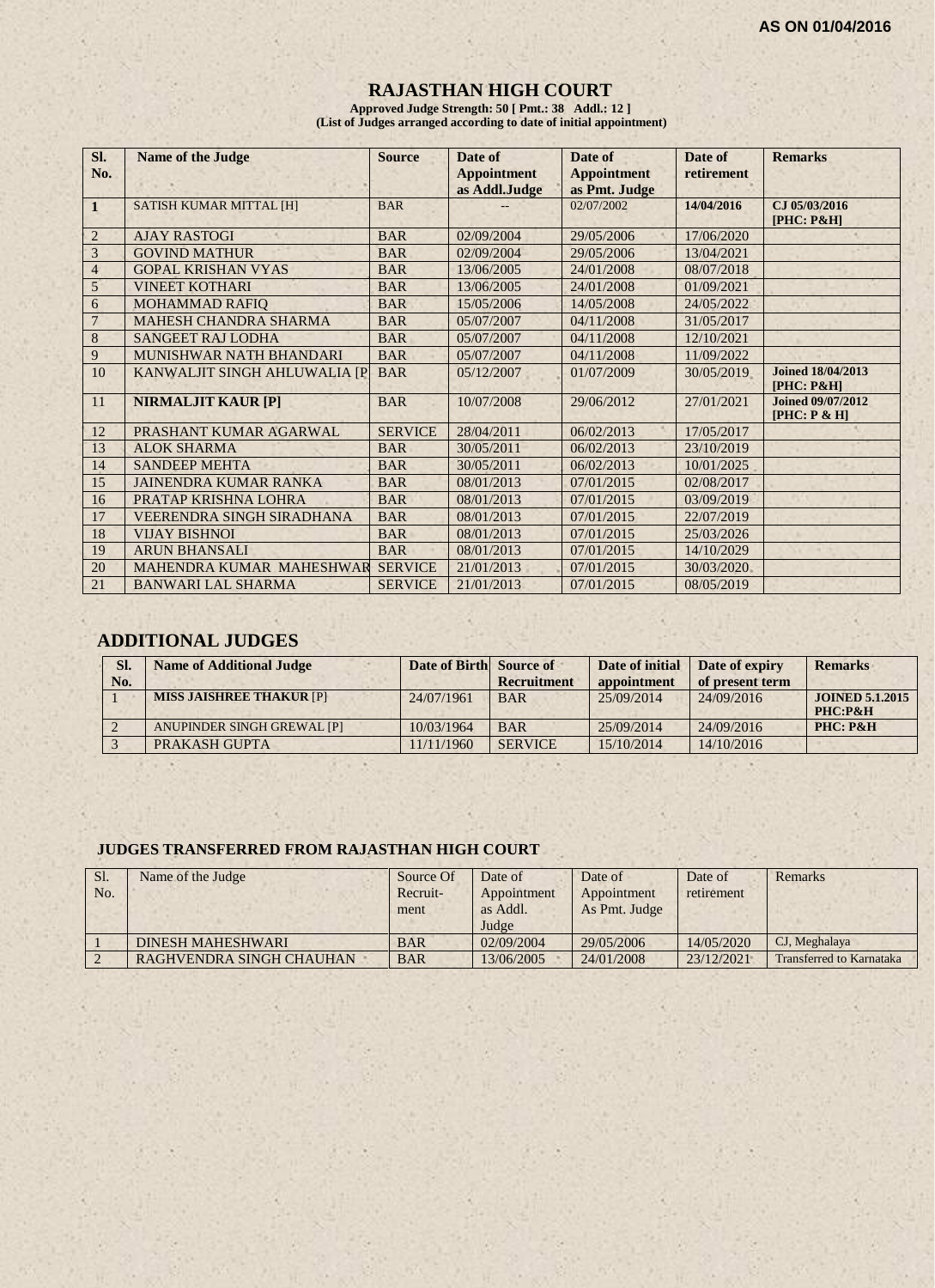## **SIKKIM HIGH COURT**

**Approved Judge Strength: 3 [ Pmt.: 3 Addl.: 0 ] (List of Judges arranged according to date of initial appointment)**

| SI.<br>No. | <b>Name of the Judge</b>                | Source of<br>Recruitmen | Date of<br>Appointment<br>as Addl.Judge | Date of<br>Appointment<br>As Pmt. Judge | Date of<br>retirement | <b>Remarks</b>                       |
|------------|-----------------------------------------|-------------------------|-----------------------------------------|-----------------------------------------|-----------------------|--------------------------------------|
|            | SUNIL KUMAR SINHA                       | <b>BAR</b>              | $- -$                                   | 01/12/2004                              | 06/07/2016            | CJ 30/03/2015<br>[PHC: Chhattisgarh] |
|            | <b>Smt. MEENAKSHI MADAN RAI SERVICE</b> |                         | --                                      | 15/04/2015                              | 11/07/2026            |                                      |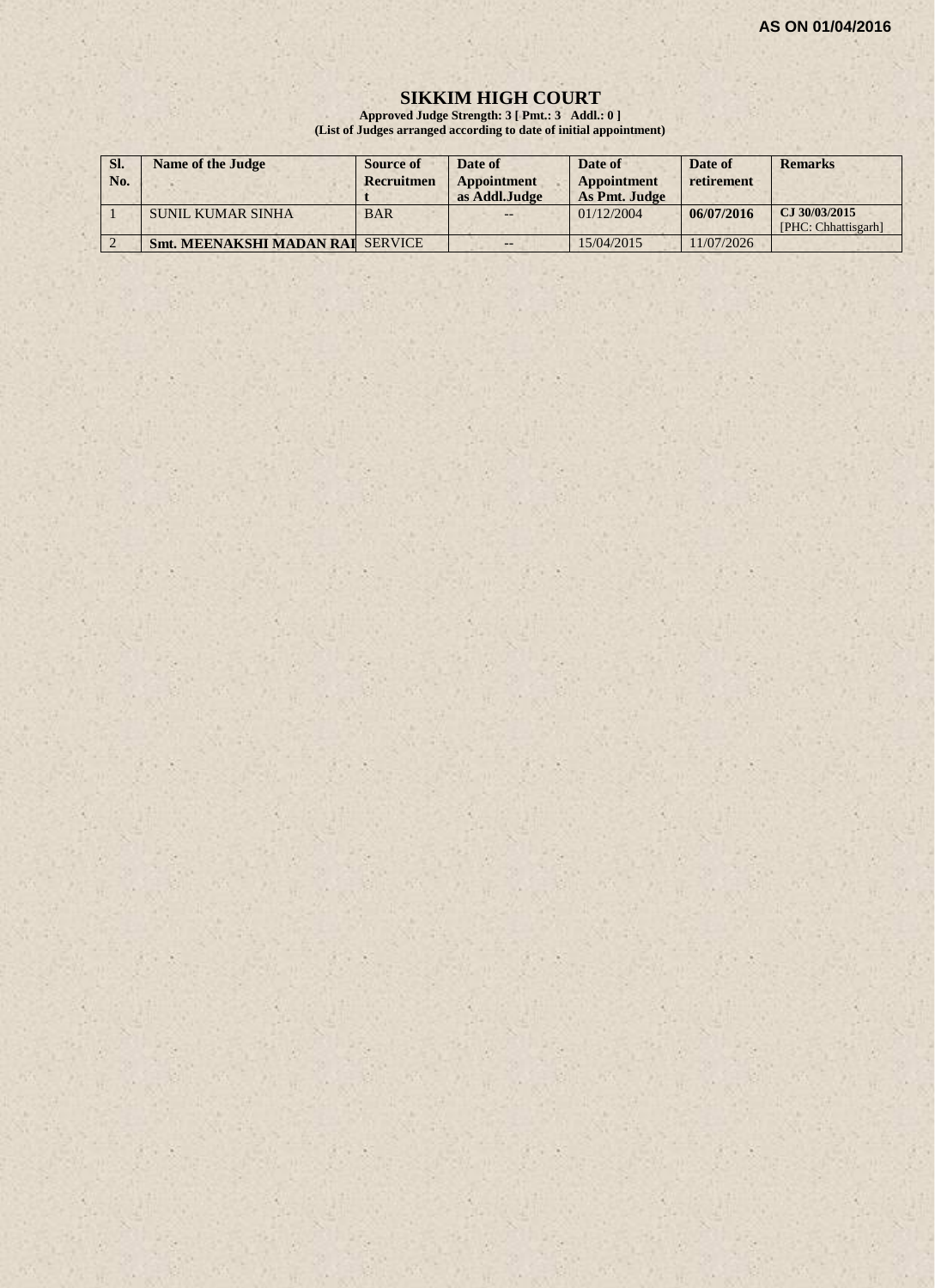#### **TRIPURA HIGH COURT**

**Approved Judge Strength: 4 [ Pmt.: 4 Addl.: 0 ] (List of Judges arranged according to date of initial appointment)**

| SI.<br>No. | <b>Name of the Judge</b>  | Source of<br><b>Recruitment</b> | Date of<br><b>Appointment</b><br>as Addl. Judge | Date of<br>Appointment<br>As Pmt. Judge | Date of<br>retirement | <b>Remarks</b>               |
|------------|---------------------------|---------------------------------|-------------------------------------------------|-----------------------------------------|-----------------------|------------------------------|
|            | DEEPAK GUPTA              | <b>BAR</b>                      |                                                 | 04/10/2004                              | 06/05/2017            | CJ 23/03/2013<br>[PHC: H.P.] |
|            | UTPALENDU BIKAS SAHA      | <b>BAR</b>                      | 12/10/2006                                      | 15/07/2008                              | 24/08/2016            |                              |
|            | <b>SWAPAN CHANDRA DAS</b> | <b>SERVICE</b>                  | 17/10/2011                                      | 13/09/2013                              | 15/03/2017            |                              |
|            | <b>SUBHASIS TALAPATRA</b> | <b>BAR</b>                      | 15/11/2011                                      | 13/09/2013                              | 03/10/2023            |                              |